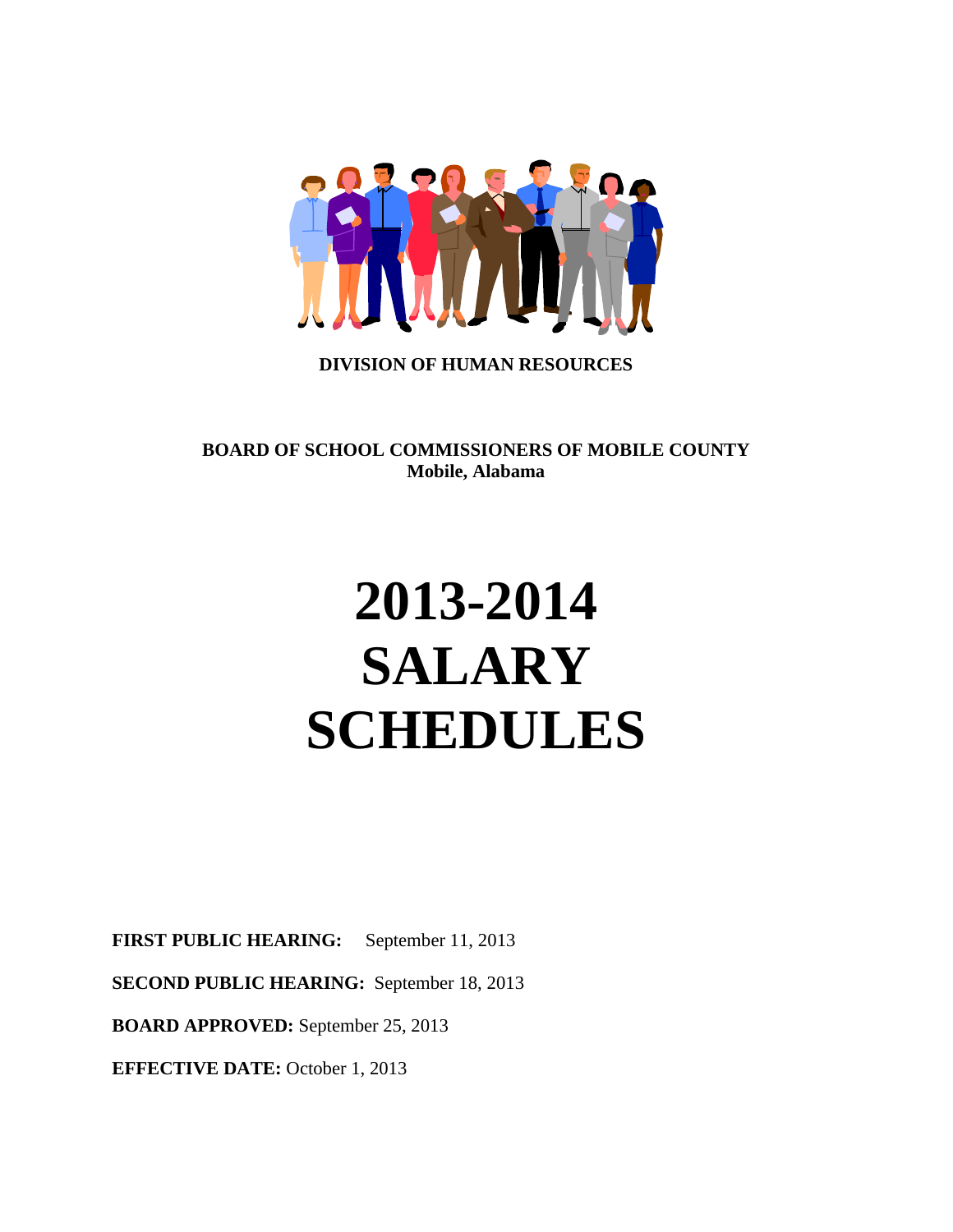## **2013-2014 Salary Schedules**

MOBILE COUNTY PUBLIC SCHOOL SYSTEM

## **TABLE OF CONTENTS**

#### **DESCRIPTION PAGE**

|                  | Board Policy GCBB Compensation and Pay Plan (Policy 6.222)<br><b>Step Advancement</b><br><b>Assignment to Pay Grade</b><br>Assignment to Step within Pay Grade<br><b>Salary Retention</b><br><b>Supervisors and Managers</b><br>New Jobs<br>Assignment of Salaries for New Hires | 1<br>1<br>$\mathfrak{2}$<br>$\overline{c}$<br>$\overline{2}$<br>$\overline{2}$<br>$\overline{2}$<br>3 |
|------------------|----------------------------------------------------------------------------------------------------------------------------------------------------------------------------------------------------------------------------------------------------------------------------------|-------------------------------------------------------------------------------------------------------|
|                  | Rates, Rules and Conditions - Administration of the Salary Schedule                                                                                                                                                                                                              | 4                                                                                                     |
| L.               | Definitions                                                                                                                                                                                                                                                                      | 4                                                                                                     |
|                  | II. General Procedures<br>A. Miscellaneous, General<br>B. Classified Employees and other employees not paid on State Matrix<br>C. Administrative and Professional<br>D. Experience Credit<br>E. Holidays and Personal Leave<br>F. Higher Degrees                                 | 4<br>$\overline{4}$<br>5<br>7<br>8<br>8<br>9                                                          |
| III. Substitutes | A. Determination of substitute pay<br><b>B.</b> Certified Positions<br>C. Classified Positions<br>1. Requirements<br>2. Wages, Generally<br>3. Substitutes, specific situations – classrooms<br>4. Transportation<br>5. Nurses<br>6. CNP Managers                                | 10<br>10<br>10<br>11<br>11<br>12<br>12<br>13<br>13<br>14                                              |
|                  | IV. Pay for other circumstances (Transportation)<br>A. Special Runs<br><b>B.</b> Community Runs<br>C. Rates of pay – Bus Aides when local funds are used<br>D. Emergency Situations<br>E. General                                                                                | 14<br>14<br>14<br>14<br>14<br>14                                                                      |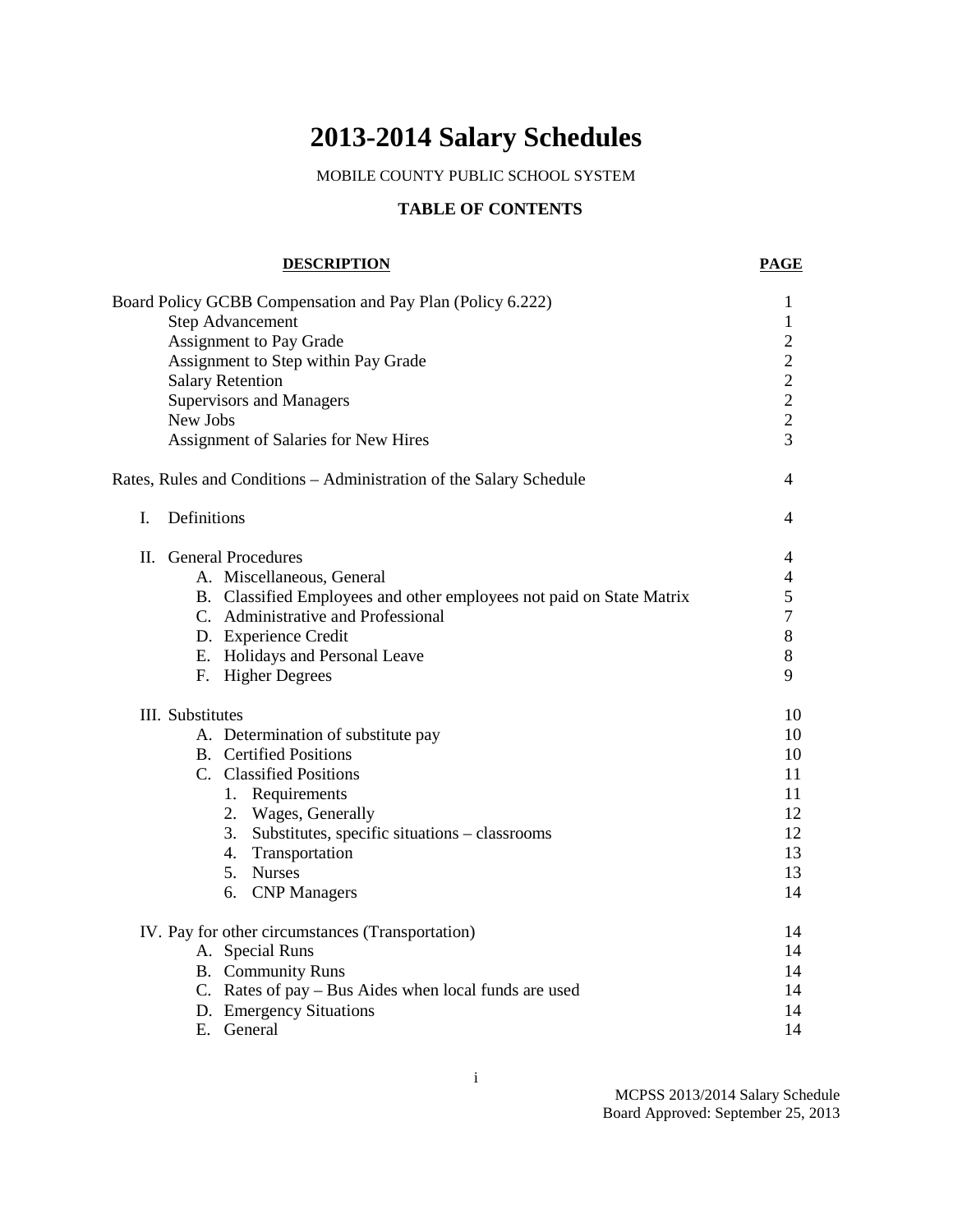| V. Supplements                                         | 14        |
|--------------------------------------------------------|-----------|
| A. 21 year increment                                   | 14        |
| <b>B.</b> CNP Supplements                              | 15        |
| C. Academic Department Head (Certified)                | 15        |
| D. Acting Supervisory/Administrative Personnel         | 16        |
| E. National Board for Professional Teaching Standards  | 16        |
| F. Master's Degree for Non-Certificated Employees      | 16        |
| G. School Administrators working in Emergency Shelters | 16        |
| H. Certified or Licensed Manual Trades Employees       | 16        |
| Facilities and Maintenance Supplements<br>I.           | 16        |
| J.<br><b>Transportation Supplements</b>                | 17        |
| K. Nursing Supplements                                 | 17        |
| L. Band Director Supplements - High School             | 18        |
| M. Summer Supplement - High School Band Director       | 18        |
| N. Band Director Supplements - Middle School           | 19        |
| O. Choral Director Supplements - High School           | 20        |
| P. Athletic Coaching Supplements - High School         | 20        |
| Q. Athletic Coaching Supplements - Middle School       | 21        |
| R. Playoff Supplement                                  | 22        |
| S. High School Head Football Coach - Summer Supplement | 22        |
| T. High School Head Football Coach - Summer Guidelines | 22        |
| U. Academic Coaching Supplements                       | 25        |
| VI. Rates of Pay for Extra Work for Employees          | 25        |
| A. Grants and Special work                             | 26        |
| B. Day Care Hourly Pay Scale                           | 26        |
| Alphabetical Listing of Job Titles/Pay Grades          | 28        |
| <b>Salary Schedules</b>                                | 35        |
| <b>State Minimum Salary Schedules for Teachers</b>     | 36        |
| Grandfathered Salary Schedule for Teachers             | 37-38     |
| 240/260-Day Schedule for Teachers                      | 39        |
| Principals                                             | $40 - 41$ |
| <b>Assistant Principals - 222 Days</b>                 | 42-43     |
| Administrative/Professional (AP) Positions             | 44        |
| Clerical/Technical Positions (CT)                      | 45-47     |
| Manual Trades (MT) Positions                           | 48-49     |
| Occupational/Physical Therapists                       | 50        |
| Child Nutrition Program Positions (CN)                 | 51-52     |
| Bus Drivers/Bus Aides (BD or BA)                       | 53        |
| <b>Nurses</b>                                          | 54-55     |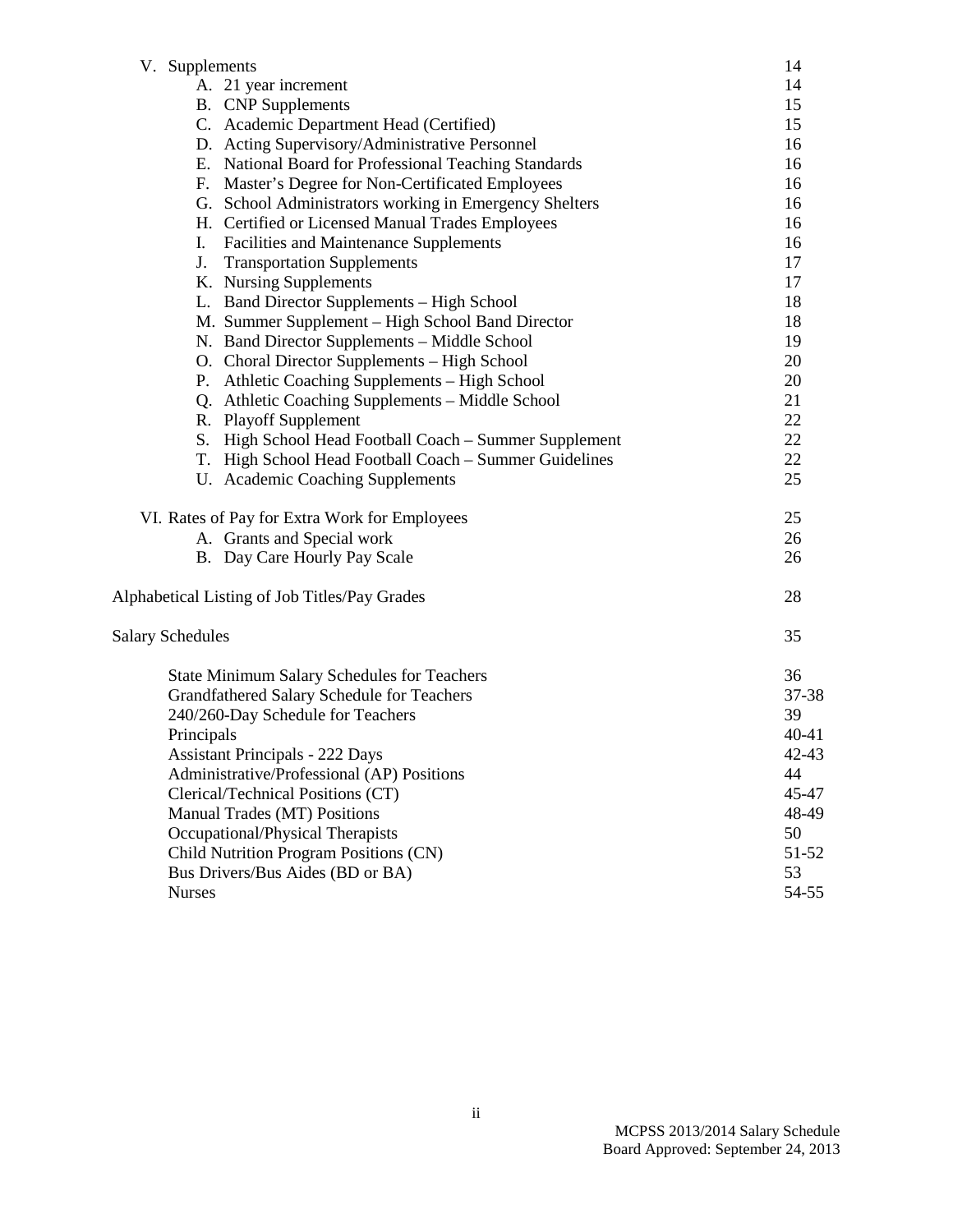#### **COMPENSATION AND PAY PLAN**

The Superintendent shall prepare or cause to be prepared salary schedules for school system personnel each fiscal year. The salary schedules shall be presented annually to the Board for review and approval.

Base pay for classroom teachers and those other selected, certificated individuals whose work day is spent working directly with students or whose work product solely benefits the instruction of children, shall be determined by the State of Alabama Teacher's Salary Matrix. From time to time, the State of Alabama publishes certain salary matrices for other types of employees. In those situations in which the State publishes a State Salary Matrix for a particular group of employees, the State Salary Matrix shall control.

For all other employees, including principals, assistant principals, and central office certified administrators, the Superintendent shall develop and recommend a compensation or pay plan to the Board for adoption. Changes in the plan, after initial adoption, shall be approved annually by the Board.

The compensation or pay plan is designed to provide appropriate pay for the assessed worth of system jobs. The current plan shall consist of step salary schedules for the following employee groups or pay families:

- 1. Teachers
- 2. Administrative/Professional
- 3. Clerical/Technical
- 4. Manual Trades
- 5. High School Principals
- 6. Middle School Principals
- 7. Elementary School Principals
- 8. High School Assistant Principals
- 9. Middle School Assistant Principals
- 10. Elementary School Assistant Principals
- 11. Occupational Therapy/Physical Therapy
- 12. Child Nutrition Program Managers and CNP Assistants
- 13. Bus Drivers
- 14. Bus Aides
- 15. Nurses

The compensation or pay plan is designed and administered to accomplish the following:

- 1. Stay competitive with appropriate labor markets for the various categories of jobs performed by personnel,
- 2. Recognize the levels of skill, effort, and responsibility required for different jobs,
- 3. Protect continued length of service to the Board with regard to the hiring of new employees, and
- 4. Fiscally control and provide cost effective guidelines.

A copy of the System's compensation or pay plan for the current year is available in the administrative offices and shall be posted on the System's Internet website.

**Step Advancement:** Each eligible classified employee and certified personnel not paid on the teacher's salary matrix shall advance one step on the salary schedule each budget year (currently October 1 of each year). In years in which proration is declared in the state's Educational Trust Fund, causing a reduction in funding to the System, or in years in which local education tax revenues fall below the level received in the preceding fiscal year, the Board may by unanimous vote cause step movement not to occur. Employees not paid on a state salary matrix who are not assigned to a salary schedule or who have reached the highest step on their salary schedule shall receive, every three years, a cost of living increase equal to 1.5% of their current salary contemporaneously with the step advancement of other eligible employees. In those years in which the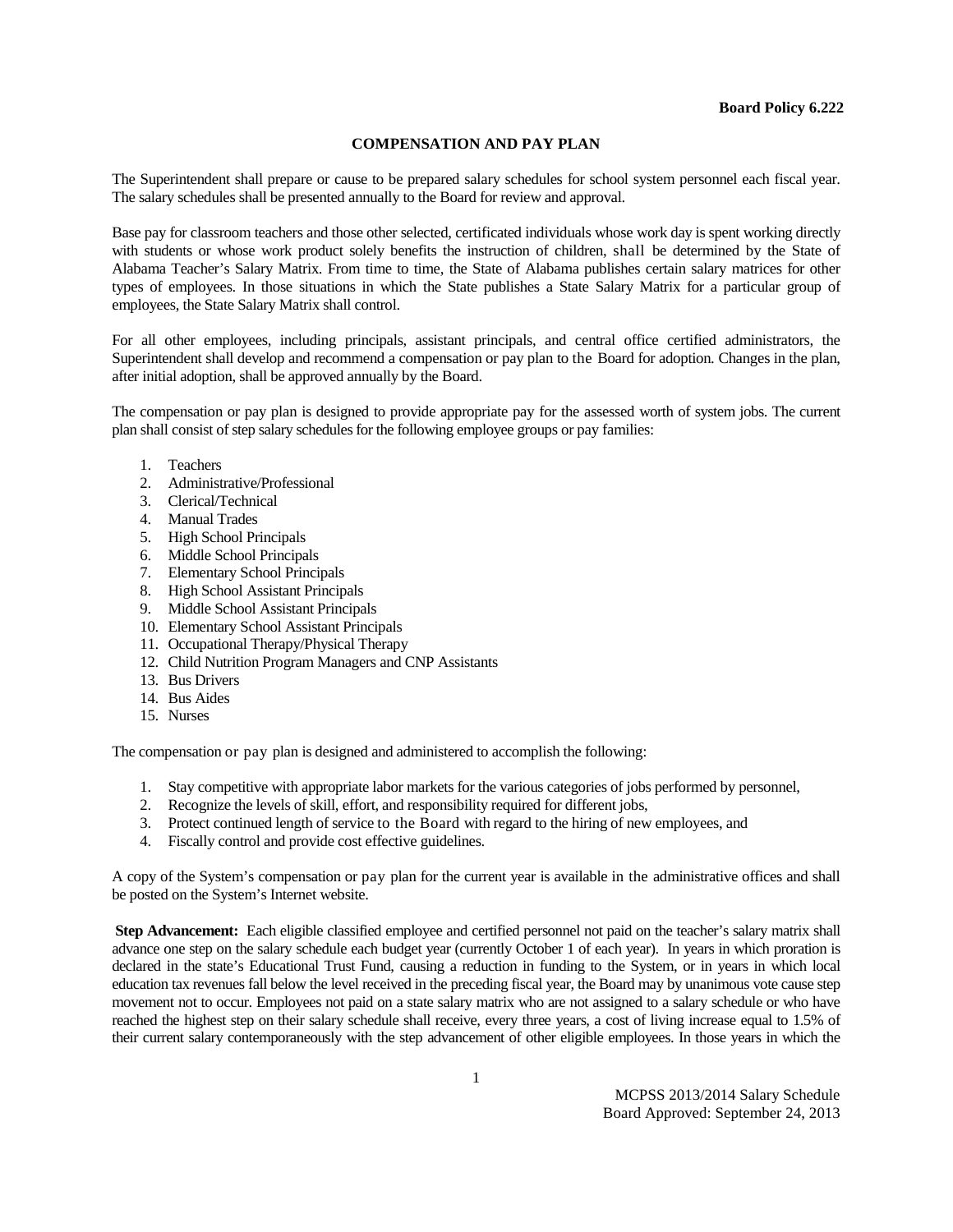Board votes to cause step movement not to occur, no cost of living increase shall be granted. **Employees whose annual, summative evaluation is less than satisfactory shall not advance to the next step.**

Employees paid on a state salary schedule (the "State Salary Matrix or Schedule") shall progress automatically to the next appropriate step.

**Assignment to Pay Grade**: Consistent with economic and job market indicators, the Assistant Superintendent or Executive Manager of Human Resources (the pay plan administrator) may recommend to the Superintendent the initial assignment or re-assignment of a job title to a specific pay grade, salary schedule and/or step. Additionally, the Superintendent retains the right to recommend the initial assignment and/or reassignment of a job title to a specific pay grade, salary schedule and/or step. The annual publication of the compensation or pay plan (i.e., salary schedules) shall reflect any adjustments made.

**Assignment to Step within Pay Grade:** The steps within each of the pay grades are compensation steps and are not based on experience credit. They are NOT experience steps. Personnel can be assigned to a compensation step based on factors other than experience. Market competitiveness for the particular position can be considered.

**Salary Retention:** A contract principal who is transferred voluntarily or otherwise to a school that is smaller in enrollment shall retain the same salary and compensation step as held previously until the end of the contract period. A tenured principal or assistant principal who is transferred voluntarily or otherwise in the same position to a school with a smaller enrollment shall retain the same compensation step for a period of one employment year (July 1 through June 30) or portion thereof. At the end of that period of time, the salary appropriate for the work assignment in the subsequent year shall be given.

If a principal or assistant principal is transferred, either voluntarily or otherwise to a position other than principal or assistant principal, or if he or she applies for and is recommended and approved for a central office position, the salary shall be paid on the appropriate step for the new position. Experience in the System will be a major factor in determining appropriate step placement. If the principal or assistant principal has at least ten year's administrative experience (including time spent as a supervisor in central administration, he or she may be placed on the same step as any current central office employee performing the same job functions and carrying the same job title. If he or she has between five and ten years administrative experience in the System, he or she shall be placed at least one compensation step below current central office employees performing the same job functions and carrying the same job title. Those with five years or less will be placed at least two steps below current central office employees performing the same job functions. He/She cannot be placed on a higher step than any other employee performing the same job function or carrying the same job title.

A principal who is re-assigned or voluntarily accepts a position of assistant principal will be placed on the Assistant Principal Step Salary Schedule at the same step he or she occupied as a principal. Under no circumstance, however, can he/she be placed on a step equal to or greater than any other assistant principal who has more years of experience in the System as an assistant principal or principal. If the principal had earlier been placed on a higher step as an incentive, his/her step will be reduced by the amount of the incentive to determine the appropriate step placement.

If a contract principal's contract is not renewed, and if he/she is hired in another position other than principal, he/she shall be placed on the salary schedule appropriate for the work assignment (i.e., he/she shall not retain the salary of a principal for one year.)

**Supervisors and Managers:** If necessary, a Principal, Supervisor or other employee in a position of management over two or more other employees shall be given a salary adjustment on the step schedule to pay at least \$1.00 more than the base of the highest paid employee managed by that Principal, Supervisor or other supervisory employee. Base pay does not include supplements that are paid for employees with AA certificates and doctorates or any other supplemental pay. For purposes of the application of this section, a Principal is deemed to be the supervisor of all employees in his or her school.

**New Jobs:** Newly established positions or jobs approved by the Superintendent shall be analyzed and classified by the pay plan administrator and assigned to an existing job family and corresponding pay grade.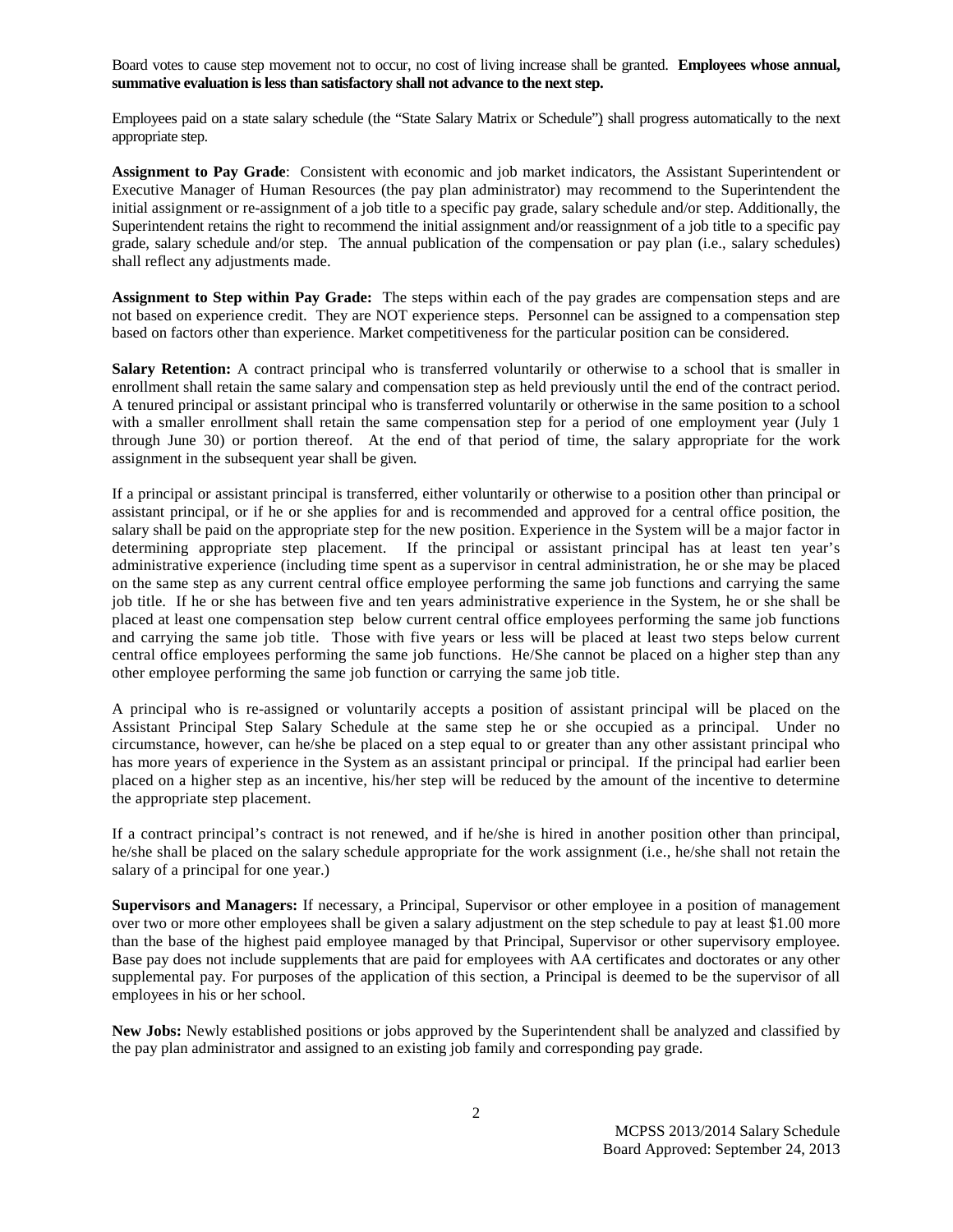**Assignment of Salaries for New Hires**: The Superintendent or designee shall approve pay assignment to a step within the appropriate salary schedule for new employees in accord with state law and regulations and the following general guidelines:

- New employees with limited work experience in the job title to which they are being hired shall be placed generally at the zero (Step 0) step of the assigned step salary schedule.
- With the Superintendent's approval, new employees may be placed at any other step above Step Zero for documented programmatic reasons. In no case, however, will a new hire be placed at the highest step of the pay grade.
- Former employees, who previously left the System in good standing, and are rehired in the same position that they were in previously, may be placed on the same step that the employee was on at the time they left the System. For example, a bookkeeper who resigned in good standing at step 12, who is rehired as a bookkeeper five years later, will be placed on step 12 at the time of her rehire. Employee's that are rehired in a different position will be placed at the appropriate step for the new position. This provision will be applicable to any former employee rehired after January 1, 2012 and has no retroactive applicability. This provision applies specifically to classified employees. The Executive Manager of Human Resources shall have authority to adjust the step at which the employee is rehired as necessary to reflect changes in the salary schedule that have occurred since the respective employees left the system.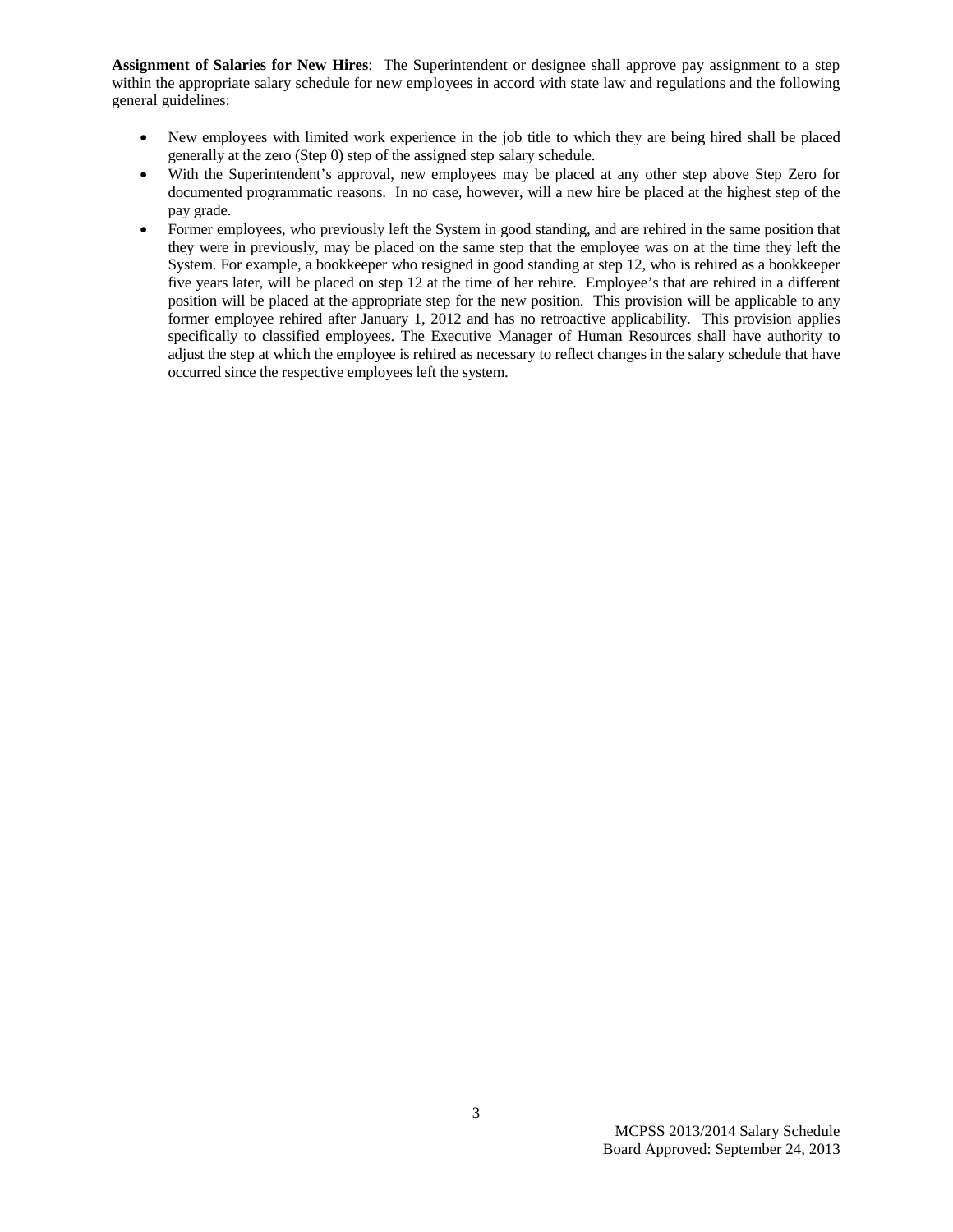#### **RATES, RULES AND CONDITIONS – ADMINISTRATION OF THE SALARY SCHEDULE**

#### **I. Definitions**:

- 1. "New Employee" A current employee who is assigned to a new or different position. An employee who is new to the position.
- 2. "Employee New to the System" An employee who is beginning employment in the System.
- 3. "Promotion" A salary increase resulting from an employee moving from one pay grade to at least the next highest pay grade.
- 4. "Upgrade" A job, job title or position that moves from its current assignment to a pay grade to the next highest pay grade.
- 5. "Step Raise" Moving up one step on the appropriate salary schedule.

#### **II. General Procedures:**

#### **A. Miscellaneous, General:**

- 1. A new employee, a current employee receiving a promotion, or an employee new to the System shall not be paid a salary greater than the salary of his or her immediate supervisor.
- 2. Effective October 1, 2011, the salary of an employee who receives a promotion (moving from at least one pay grade in the same job family to a position paid at a different pay grade) will be determined by increasing the employee's original step salary by four (4) per cent and then moving to the step in the new pay grade that is immediately higher in salary after the four percent is calculated. The Board recognizes that not all transfers between positions are promotions and in those truly lateral transfers, 4% will not be added to the person's salary; rather, he or she will be put on the appropriate step on the new salary schedule based on the person's prior salary. The following scenarios are considered "promotions" for the purpose of this section: (1) an increase in the length of someone's work year (i.e. increase from 10 months to 12 months); (2) the acceptance of a supervisory position.

a. Notwithstanding the previous section, a Principal or Assistant Principal who is promoted to a larger school will be placed on the same step that he or she currently holds on the appropriate salary schedule. Similarly, a CNP Manager who is promoted to a larger school or a school that serves a higher ADM shall be moved to the same step he or she is currently holds on the appropriate schedule for the new position.

b. Examples of transfers that are not considered promotions include, but are not limited to: a school based clerk accepting a different school based clerk position paid on the same salary schedule, a clerk or bus driver accepting a custodian position or vice versa, and a carpenter accepting a multi craft carpenter position.

c. Salary decreases associated with changes in positions (or routes for a bus driver) will be calculated by moving the employee to the same step on the appropriate salary schedule for the employee's new position.

3. For employees not paid on a state salary matrix, the step increase shall not occur until October 1. *Newly hired* employees will not receive a step increase on October 1 in the same year they were hired.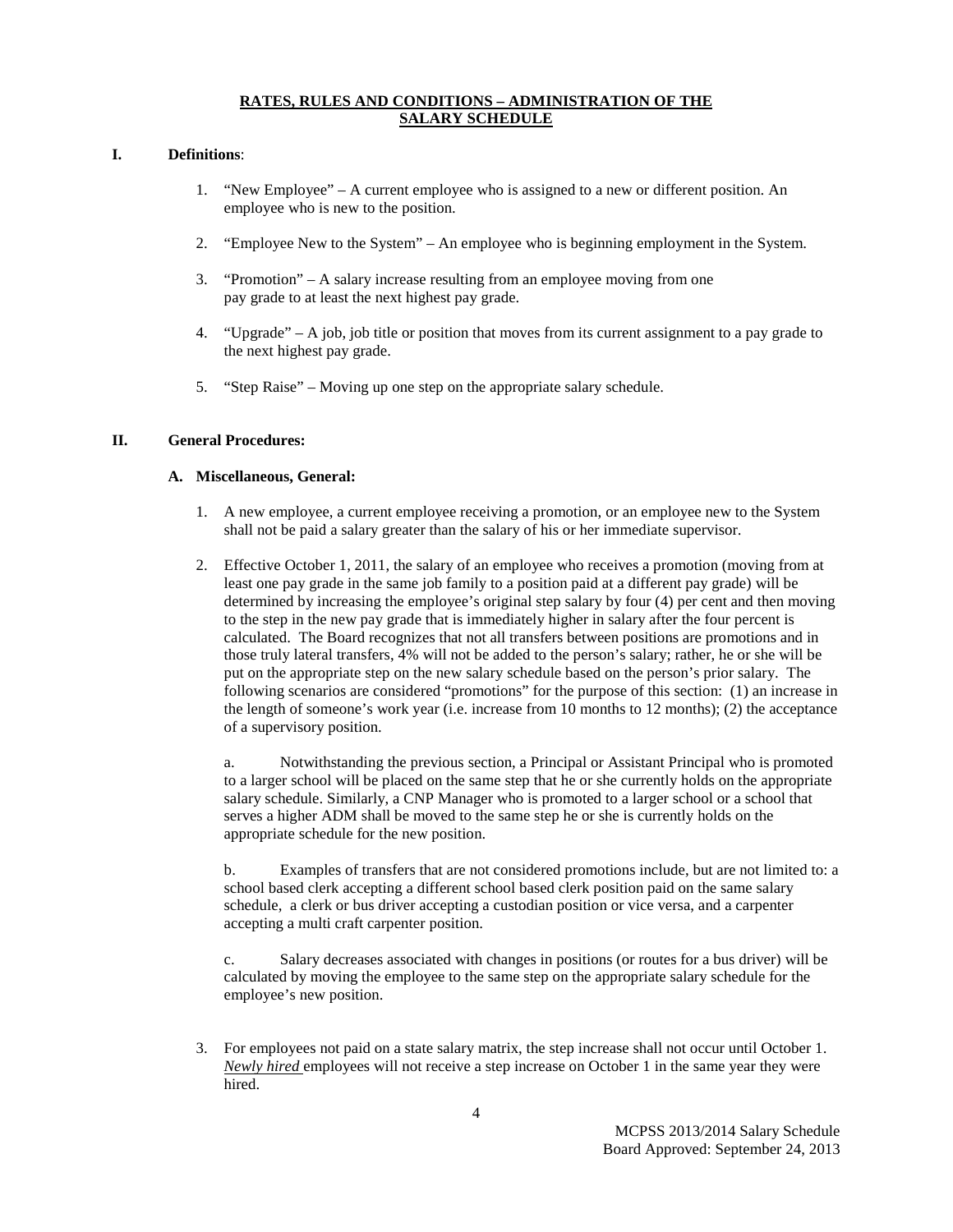- 4. The Division of Human Resources routinely advertises all personnel vacancies and new positions for at least 7 or 14 days as per state law. Each advertisement includes a job description and the salary range assigned to the position. It is the responsibility of an applicant to check with Human Resources, prior to applying or accepting a position, to determine the actual salary he/she would earn if hired into the position. Once an applicant accepts a position, he/she has also accepted the salary appropriate for the position.
- 5. Employees who are assigned to a position with a salary schedule different from their current schedule shall be placed according to the new salary schedule**.**

#### **B. Classified Employees and those employees not paid on a State Salary Matrix:**

1. Computing Salaries for CNP Managers – Each school year the salary of a school-based CNP manager is determined by the average daily meals served (ADM) in the school cafeteria in the immediate, preceding year (not related to the average daily membership or school-wide student attendance). Three specific salary schedules by which CNP managers are paid are included in the annual Board-approved Salary Schedule for the fiscal year which begins on October 1. Initial placement of a CNP manager on any one of these schedules is correlated to the ADM (meals) served for the school. In subsequent fiscal years, the salary of a CNP manager whose cafeteria experienced a decrease or an increase in the ADM which is outside of the current ADM ranges of the individual salary schedule will be determined by adjusting the salary to the next lowest or next highest salary schedule. This movement will occur prior to any Board-approved step increase and/or any State or local across-the-board raises. The Superintendent reserves the right to waive a decrease in a CNP Manager salary solely in those situations in which a decrease in enrollment is directly attributable to the separation of a School District from the Mobile County Board of Education. In such a situation, the Superintendent will direct the Executive Manager of Human Resources, in writing, that the decrease in enrollment at a particular school or schools is directly attributable to a separation or proposed separation of a school or group of schools for the purpose of forming a new School System. Upon receipt of such a Directive, the Executive Manager of Human Resources will adjust, if necessary, the salary of the CNP Manager who has suffered or will suffer a decrease in salary due only to a decrease in enrollment related to the formation of a new school system. This right of the Superintendent will only be effective from July 1, 2011 forward and shall not be applied retroactively to any Principal or Assistant Principal who received a decrease or adjustment in salary due to the formation of a new school system prior to July 1, 2011 .

#### 2**. Procedures for administration of Clerical/Technical and Manual Trades Salary Schedules.**

#### a. **General.**

- 1. Twelve-month clerical/technical and manual trades employees work eight (8) hours per day and in accordance to the calendar established for the ensuing year. All ten-month classified employees work eight (8) hours per day.
- 2. Time schedules for clerical/technical and manual trades personnel may be designated by the Superintendent, Human Resources, or the immediate supervisor of said personnel. In all cases, the Superintendent, Human Resources, or immediate supervisor in charge shall have the right to establish time schedules to encompass the workday excluding lunch.

#### 3. **GUIDELINES FOR AIDES**

a. Bus aides work 182 days per year. They are paid according to the number of hours the bus runs. (Example: 2 hours in the morning and 2 hours in the afternoon = paid for 4 hours per day).

#### 4. **GUIDELINES FOR CNP ASSISTANTS**

a. All CNP assistants hired after July 1, 1990, will be hired as either six to seven hour workers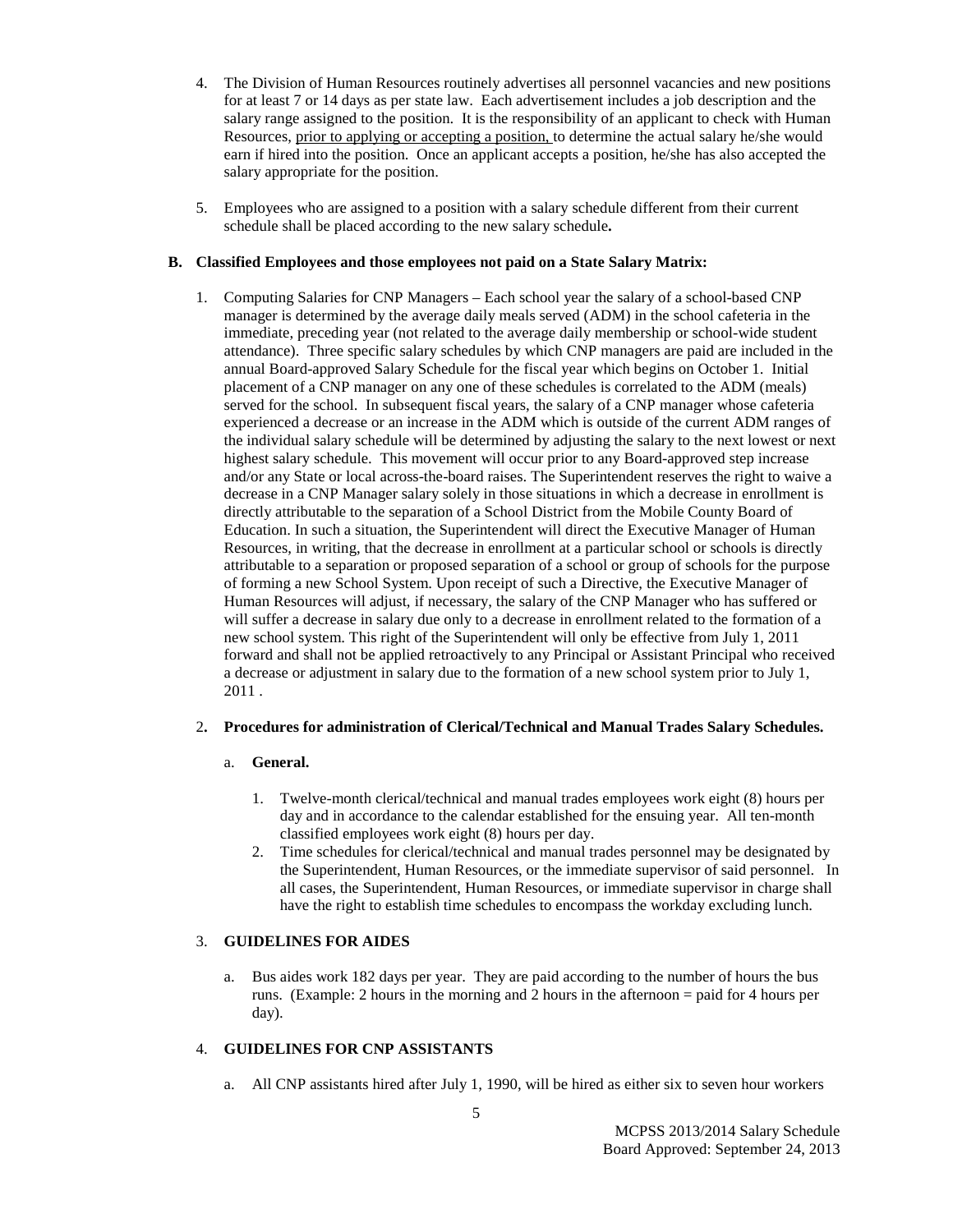only. By special permission, a three-hour worker may be hired at larger schools.

b. CNP Assistants work 187 days.

#### 5. **GUIDELINES FOR CNP MANAGERS**

- a. The salaries of CNP managers are based on the average daily meals served.
- b. If the number of the average daily meals served decreases from one year to the next, the manager will be allowed to keep the higher salary for one year. If the number increases, the salary will move to the higher pay grade and subsequent salary.

#### 6. **GUIDELINES FOR BUS DRIVERS**

- a. All bus drivers must meet insurability requirements provided by the insurance carriers who provide vehicular insurance to the Mobile County Public School System.
- b. With input from principals, bus driver/bus aide personnel will be evaluated by the routing specialist.
- c. Bus driver's responsibilities include, but are not limited to the following: pre-and post-trip inspection, cleanliness of bus, necessary paper work, parent conferences at the local school, CDL re-certification, drug testing, physical exams, annual reflex test, and other conferences as needed.

## 7. **GUIDELINES FOR** *BEFORE AND AFTER SCHOOL DAY CARE* **WORKERS**

- a. A pay scale for Day Care workers follows these guidelines. This scale is used to determine the amount of pay per hour in which *Day Care* workers are to be compensated.
- b. Information about the Day Care program is handled through the principal and supplemented by the Human Resources Division.
- c. All day care applicants MUST be fingerprinted and Drug Screened prior to working.
- d. Day Care workers who are not already System employees are considered "miscellaneous hourly workers" and receive no benefits. **These specific workers cannot work over 19.5 hours per week.**
- e. Individual employees working in Day Care programs who are full-time employees of the System (i.e., aides, custodians, bus drivers, CNP assistants, etc.) should not be allowed to work over a total of 40 hours per week (including the hours worked in their full-time positions.
- f. The Day Care program coordinator or the principal of the school/location should govern the hours worked to ensure that employees do not exceed the specified working hours.
- g. If a full-time employee working in a Day Care program should, by mistake, exceed a total of 40 hours (regular job hours plus Day Care hours), the principal should authorize overtime to be paid the employee from *Day Care* funds at the employee's *overtime rate.*
- h. Day care revenues are to be deposited in the local school bank account and are subject to audit by the Local School Accounting Department.
- i. Salaries paid by the Central Office to Day Care Workers shall be reimbursed by the school as required by the Division of Business Operations.
- j. Some Exceptions apply for Council Elementary

#### 8. **Day Care Hourly Pay Scale for non MCPSS full-time employees**

| Day Care Workers                    | <b>On-Site Lead Workers</b>                        |  |  |
|-------------------------------------|----------------------------------------------------|--|--|
| No Experience<br><b>FMW</b>         | $0 - 2$ Years Experience FMW plus 3.00             |  |  |
| 1 Year Experience<br>50. FMW plus   | $2 - 4$ Years Experience FMW plus 4.00             |  |  |
| 2 Years Experience FMW plus 1.00    | FMW plus 5.00<br>$4 - 6$ Years Experience          |  |  |
| 3 Years Experience FMW plus 1.50    | FMW plus 6.00<br>$6 - 8$ Years Experience          |  |  |
| 4 Years Experience FMW plus 2.00    | FMW plus 7.00<br>8+ Years Experience               |  |  |
| 5+ Years Experience FMW plus 2.50   |                                                    |  |  |
| <b>Special Subject Instructors:</b> |                                                    |  |  |
| Physical Fitness: \$10.00           | Handicraft and Arts: \$10.00<br>Computers: \$17.50 |  |  |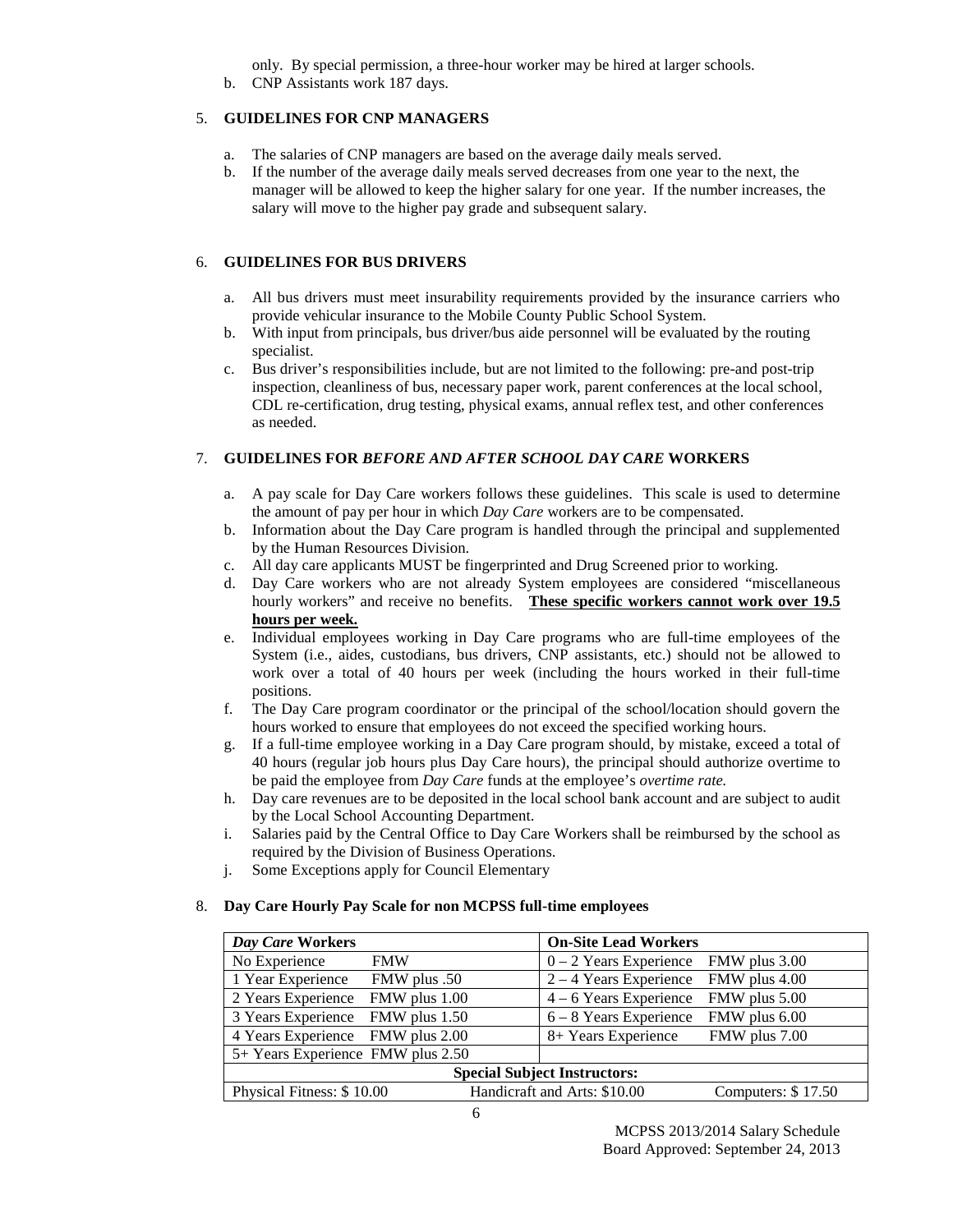| <b>MCPSS Certified Teachers:</b>                                          |  |  |  |
|---------------------------------------------------------------------------|--|--|--|
| Tutoring/Teaching: \$25.00 an hour<br>Non-Tutoring/non-teaching: $$16.00$ |  |  |  |
| <b>Coordinators:</b>                                                      |  |  |  |
| MCPSS Teachers: \$25.00<br>MCPSS Non-Teacher: \$20.00                     |  |  |  |

FMW = Federal Minimum Wage

#### **C. Administrative and Professional**

- 1. The salary of a teacher who becomes a 260-day administrator will be paid on the Administrative/Professional (AP) salary schedule for 260 days. The new 260-day salary of an employee whose previous salary has been paid according to the teacher salary matrix but is moving to a new position listed on the AP salary schedule will be placed on a step that is commensurate with other employees performing the same work. The new 260-day administrator will be placed at least one step below current 260-day administrators performing the same basic functions. If there are current 260-day administrators with more than five years' experience in the position, the new 260-day administrator will be placed at least two steps below the current 260 day administrators performing the same basic functions.
- 2. Salary placement for principals and assistant principals will be reviewed annually based on the assigned school's enrollment as reflected on the annual Average Daily Membership (ADM) annual report. At the beginning of the new employment year (July 1), the principal and assistant principal will be placed on the appropriate salary schedule which will reflect the decrease in enrollment (i.e., salaries will be reduced). If there is an increase in ADM which results in a change on the appropriate salary schedule placement, the principal and assistant principal will be placed on the appropriate salary schedule which is based on ADM. The increase in salary will be retroactive to July 1 of the employment year. If there is a decrease in enrollment which would result in a change on the appropriate salary schedule placement, the principal and assistant principal will retain the higher salary through the end of the employment year (June 30), except that the Superintendent reserves the right to waive a decrease in a Principal or Assistant Principal's salary solely in those situations in which a decrease in enrollment is directly attributable to the separation of a School District from the Mobile County Board of Education. In such a situation, the Superintendent will direct the Executive Manager of Human Resources, in writing, that the decrease in enrollment at a particular school or schools is directly attributable to a separation or proposed separation of a school or group of schools for the purpose of forming a new School System. Upon receipt of such a Directive, the Executive Manager of Human Resources will adjust, if necessary, the salary of a school administrator who has suffered or will suffer a decrease in salary due only to a decrease in enrollment related to the formation of a new school system. This right of the Superintendent will only be effective from July 1, 2011 forward and shall not be applied retroactively to any Principal or Assistant Principal who received a decrease or adjustment in salary due to the formation of a new school system prior to July 1, 2011 . If there is a decrease in enrollment which would result in a change on the salary schedule placement, the contract principal will retain the higher salary until the end of his contr*a*ct period. At the beginning of the new contract period, the contract principal will be placed on the appropriate salary schedule which will reflect the decrease in enrollment (i.e., salary will be reduced). The waiver of a salary adjustment due to a decrease in enrollment related to the formation of a new school district also applies to Contract Principals.

The amount of salary to be paid an administrator whose pay grade has been designated as "open" shall not exceed the base amount paid the Superintendent and shall not be less than the highest base salary of an executive director already employed in the system.

3. If an existing or current full-time twelve-month employee who is paid on the Administrative/Professional (AP) pay grade receives AA certification or a doctoral degree from an accredited institution, \$3,867 will be added to the current salary for AA and \$4,282 for a doctorate. Employees who work less than 12 months per year who receive a higher degree in accordance with policy will receive a prorated increase. The Assistant Superintendent or Executive Manager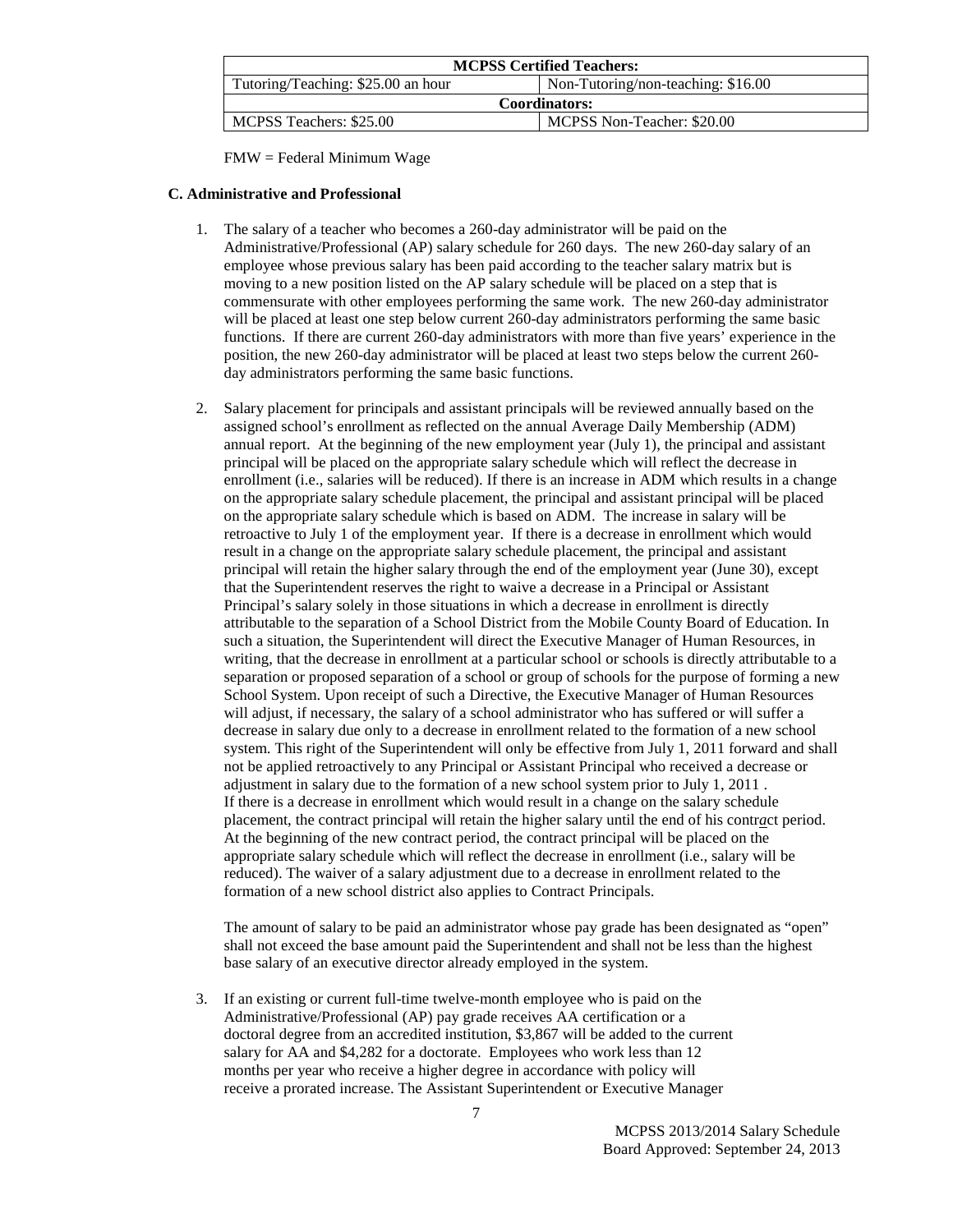of Human Resources shall make the final decision as to whether a degree is job related or whether a University or College issuing a degree has the proper accreditation.

#### **D. Experience Credit:**

1. Earning of Experience Credit in MCPSS is calculated as follows:

# paid work days divided by the # days in contract year

#### 2. **PROCEDURES FOR EXPERIENCE CREDIT**

- a. Experience credit for determining salary shall be given for all **verified full-time satisfactory, public school teaching experience in the field** for which the previous public school system paid a full-time salary. Experience credit for verified part-time satisfactory, public school teaching experience in the field for which the previous public school system paid a part-time salary based on a teacher salary matrix shall receive experience credit in proportion to the percent of time/he/she worked when compared to a full-time employee, as certified by his/her employer. **No experience credit will be given for unpaid days and/or unpaid leave**. The employee shall be responsible for requesting verification of prior experience from the designated personnel official and for making certain that the form sent is acceptable by Mobile County. **Experience credit cannot be granted until this form has been completed and notarized or stamped with the school system's seal and received in the Division of Human Resources.**
- b. When experience verification is received during the first year of hire, credit will be given retroactively to the date of hire. Experience credit received after the first year of hire will be given retroactively to the beginning of the school year in which the documentation is received and NOT date of hire.

NOTE: *Experience verification received after the last day of school will be honored only for the succeeding year forward (i.e., pay will not be retroactive to prior school year).*

- c. Verification forms for the employee to use to obtain verification of earned experience credit are available in the application packet, on the MCPSS web page, and in the Division of Human Resources.
- d. **Part-time Regular Instructors**: Part-time regular instructors will be placed on the appropriate schedule with the pay calculated for the fractional part of the day they are on the job.

#### **E. Holidays and Personal Leave:**

- 1. All personnel have the annual holidays approved by the Board.
- 2. Current twelve month employees (240 days) are those assigned or hired prior to July 1, 1999 and grandfathered. These employees will receive:
	- a. Optional vacation days 7-9 depending on what day of work week July 1 falls and if it is a leap year.
	- b. All holidays as approved by the Board for 12-month employees
	- c. Annual leave as follows:
		- 10 days per year for first 12 months of service
		- 15 days per year after 120 months of service

(Service is defined as service in the Mobile County School System.)

- 3. Twelve-month employees (260 days) hired or transferred after June 30, 1999 will receive the following:
	- a. All holidays as approved by the Board for twelve-month employees (currently 14)
	- b. Annual leave as follows: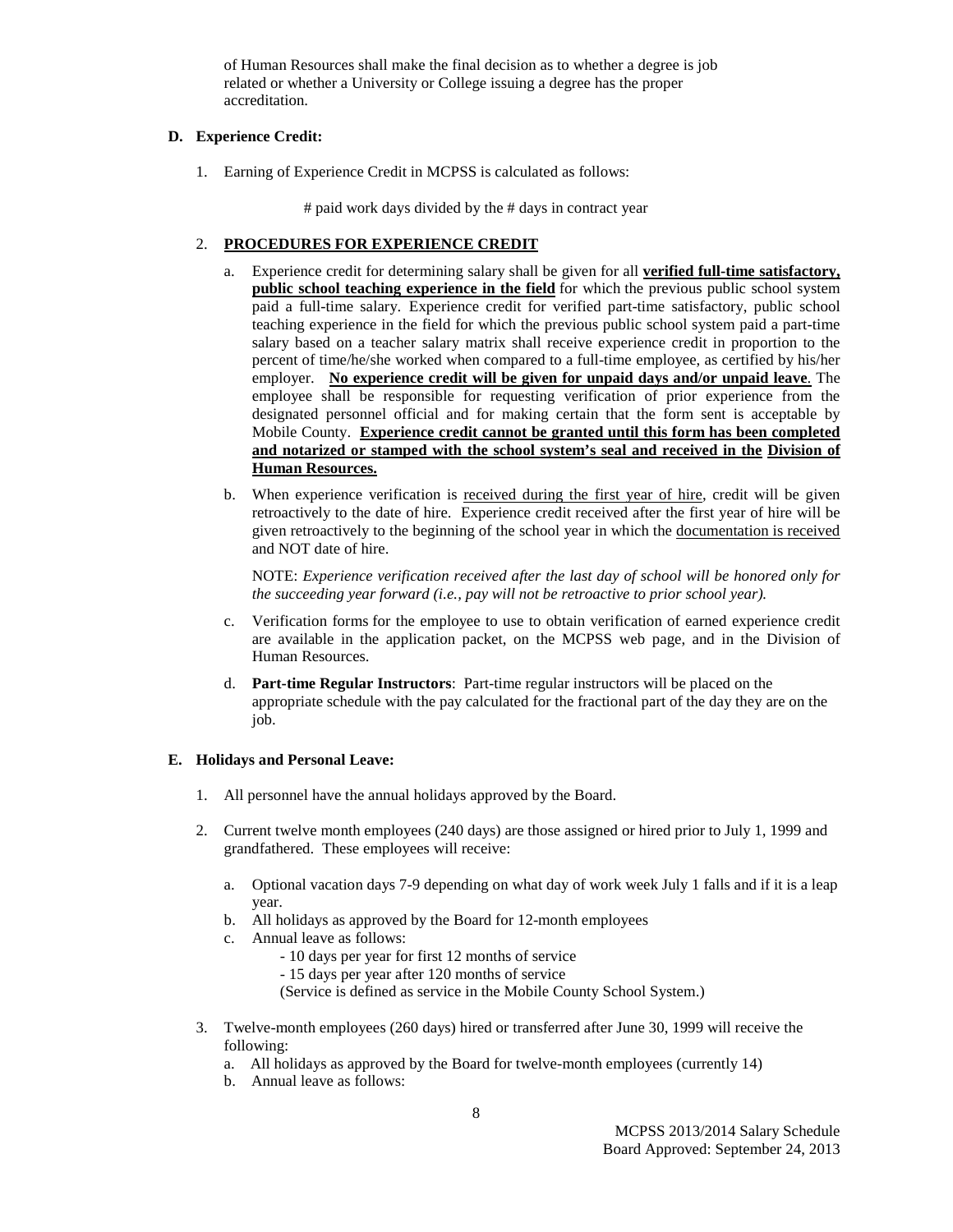- 5 days per year for first 12 months of service
- 10 days per year 13-120 months of service
- 15 days per year 121-240 months of service
- 20 days per year after 240 months of service

(Service is defined as service in the Mobile County School System.)

- c. At the time of termination all twelve-month employees shall be paid for unused accumulated annual leave days (maximum 45 days).
- 4. All employees are given up to two (2) personal leave days per contract year and one (1) sick leave day per month. Classified employees starting work after December  $31<sup>st</sup>$  are entitled to only one day of personal leave. Classified employees starting work after March  $31<sup>st</sup>$  shall be entitled to zero days of personal leave in that work year. Sick leave days can be accumulated and kept from year to year. Effective August 1, 1997, all personnel will have their unused personal leave days converted to accumulated sick leave days at the end of the school or contract year. Certified personnel may choose to have these days paid instead of converting them to accumulated sick leave days. Effective July 1, 1999, unused optional vacation days as of June 30th of each year can be converted to accumulated annual leave (vacation) days or accumulated sick leave days to the maximum allowed by the school system and state statutes.

#### **F. Higher Degrees:**

#### 1. **PROCEDURES FOR HIGHER DEGREE**

#### a. **Higher Degree completed on an Employee who holds an Alabama Professional Certificate which leads to an A or AA Certificate:**

- i. The employee himself/herself shall be responsible for providing one (1) official transcript with the **higher degree posted** to the MCPSS Division of Human Resources within 45 days of the date the degree was conferred.
- ii. **Placement on appropriate Salary Schedule:** Higher Degrees must be approved by the Alabama State Department of Education (ASDE). Higher pay will be retroactive to the date higher degree was conferred if the official transcript with degree posted is received within 45 days of the date the degree was conferred. Transcripts received after 45 days will receive retroactive pay from the date the transcript was received and dated stamped in Human Resources. Degrees conferred during the months of May through August will be recognized the first working day of the upcoming school year, upon approval from the ASDE, provided the aforementioned requirements regarding HR's receipt of the official transcript.
- b. Higher Degree completed on an Employee which Does Not lead to an A or AA Certificate:
	- i. The employee himself/herself shall be responsible for providing two (2) official transcripts with the higher degree posted to the MCPSS Division of Human Resources. One (1) official transcript will be forwarded by Human Resources to the ASDE for review and approval for higher pay. Higher degree must be approved by ASDE prior to employee receiving higher pay.
	- ii. **Placement on appropriate Salary Schedule:** Higher pay will be retroactive to the date higher degree was conferred if the official transcript with degree posted is/was received within 45 days of the date the degree was conferred. Transcripts received after 45 days will receive retroactive pay from the date the transcript was logged in Human Resources. degrees conferred during the months of May through August will be recognized the first working day of the upcoming school year, upon approval from the ASDE, provided the aforementioned requirements regarding HR's receipt of the official transcript are met.
- c. Employee who has Not been issued an Alabama Certificate: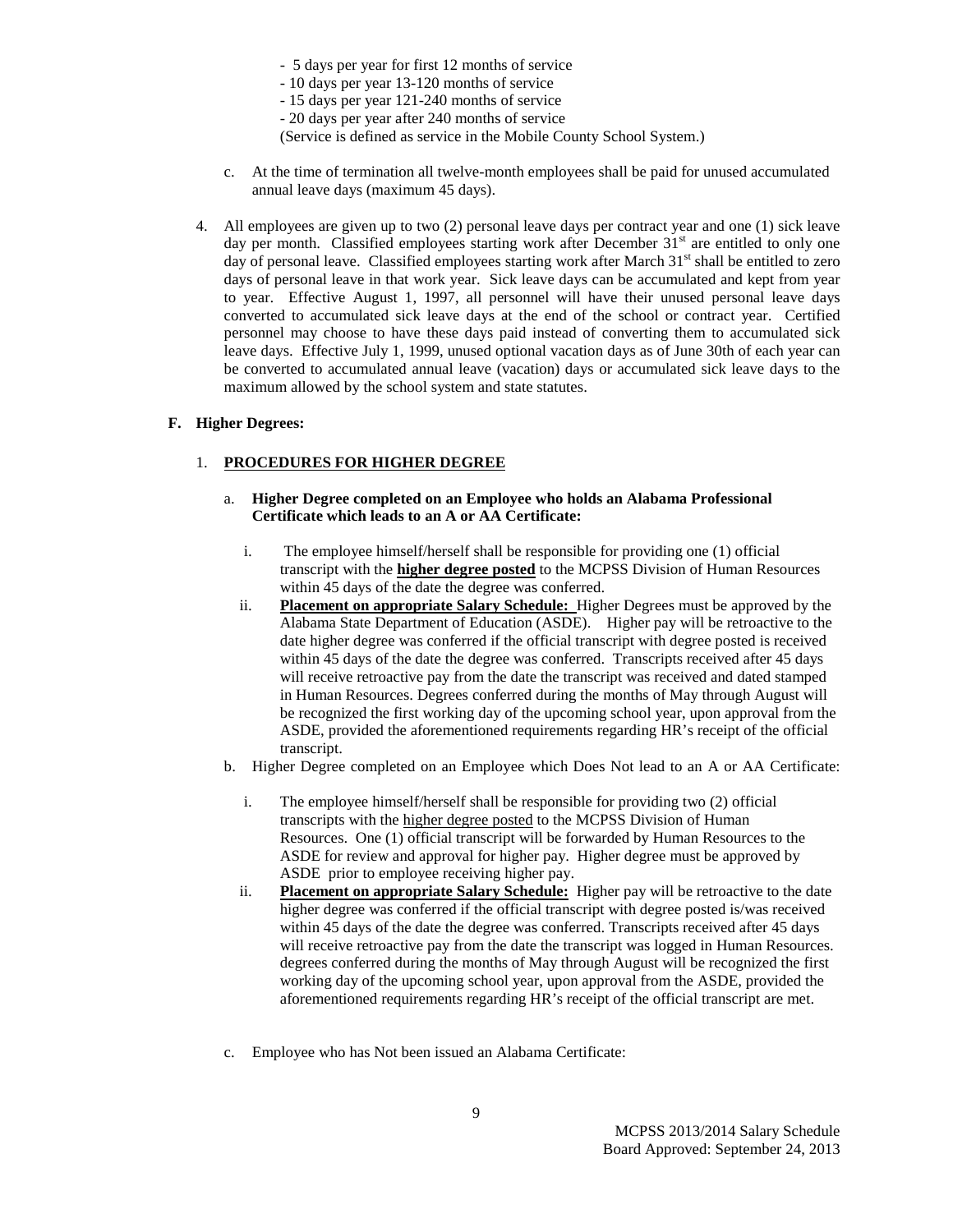- i. The state will not approve a higher degree for pay purposes until the teacher holds a valid Alabama teaching certificate. This includes teachers who are following other, alternative approaches to certification such as an ABC, Emergency, etc. The employee himself/herself shall be responsible for providing two (2) official transcripts with the higher degree posted to the MCPSS Division of Human Resources. One (1) official transcript will be forwarded by Human Resources to the ASDE for review.
- ii. Once a certificate has been issued by the ASDE and a second official transcript with a higher degree has been received or is on file in Human Resources, Human Resources will submit the transcript to the ASDE for consideration of additional compensation.
- **iii. Placement on appropriate Salary Schedule:** Once the ASDE approves higher pay, it will be retroactive to the date of hire.

#### **G. All full time central office positions are 8 hour a day positions unless otherwise set forth in the salary schedule.**

## **III. SUBSTITUTES**

#### **A. Determination of the amount of substitute pay is made by the Human Resources Department.**

1. A substitute i**s a** person paid on a day-to-day basis in the place of an absent employee or in a vacant position.

#### **B. Certified Positions.**

| <b>TYPE</b>          | <b>DAILY</b> |                                                                              |
|----------------------|--------------|------------------------------------------------------------------------------|
| <b>SUBSTITUTE</b>    | <b>RATE</b>  | <b>CERTIFICATION STATUS</b>                                                  |
| Non-Certified        | \$58.00      | CURRENT AL SUBSTITUTE TEACHER LICENSE                                        |
| Substitute           |              |                                                                              |
| Retired              | \$75.00      | Retired teacher with non current, Alabama teaching certificate and twenty or |
| Teacher/Out of       |              | more years of verified teaching experience                                   |
| <b>State Retired</b> |              |                                                                              |
| Teacher              |              |                                                                              |
| Certified            | \$90.00      | <b>CURRENT AL TEACHER CERTIFICATE</b>                                        |
| Substitute           |              |                                                                              |
| *CATEGORY II         | \$120.00     | CURRENT AL TEACHER CERTIFICATE In-Field & HQ                                 |
|                      |              |                                                                              |
| *CATEGORY IV         | \$150.00     | <b>CURRENT AL Leadership CERTIFICATE In-Field</b>                            |

#### **SCHEDULE 1 – Certified Positions**

\*-See definitions below.

- 1. **NO BENEFITS**. Substitutes are not eligible for Benefits
- 2. **Substitute Teacher – Non Certified**
	- a. A person who only has the required substitute teacher license issued by the State Department of Education. If serving for the same teacher for more than twenty (20) consecutive work days, beginning on the twenty-first  $(21<sup>st</sup>)$  day an additional ten dollars (\$10.00) per day will be paid. This additional \$10.00 is not retroactive to the first day. **The school bookkeeper must notify payroll of the date of increase.**
	- b. **SUBSTITUTE TEACHER – Certified, with a current Alabama Teaching Certificate.** A person who has a current teacher certification but is not under contract. A current teaching certificate must be on file in Human Resources. This person may or may not be teaching infield or on a long-term basis.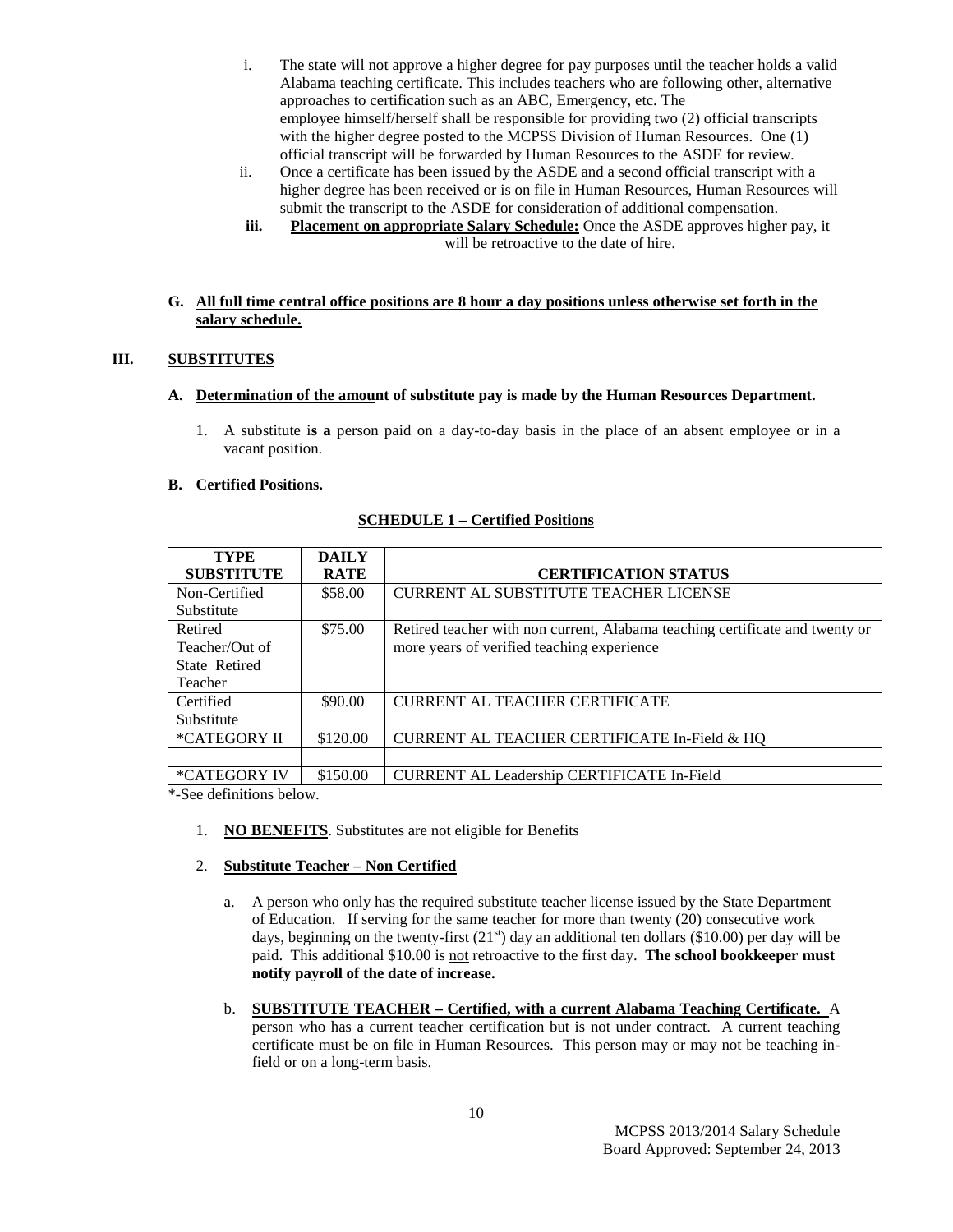## 3. **Category Substitutes**

- a. CATEGORY II with a current Alabama Teaching Certificate and Highly Qualified. A person who has a current teacher certification in-field but is not under a regular teaching contract who works for the same absent teacher for more than twenty (20) consecutive days. A Category II Substitute request must be submitted by the principal and approved by Human Resources prior to a commitment to pay \$120.00 retroactive to the first day. A current teaching certificate must be on file in Human Resources. Substitute teaching in a long term position does not count as experience credit for any purpose, including experience towards teacher certification renewal.
- b. CATEGORY IV Retired or other Administrator with current Alabama Leadership Certificate serving as a substitute Principal, Administrator or other Supervisor. A person who has maintained a current leadership certification whether retired or not who serves as a substitute Principal, Administrator or other Supervisor (in a position requiring a certified supervisor) A Category IV Substitute request must be submitted to and approved by Human Resources prior to a commitment to pay \$150.00. A current Alabama leadership certificate must be on file.
- c. Retired Teacher No Current Certificate. A person who is a retired teacher *with 20 years or more teaching experience* who had a valid teaching certificate at the time of retirement but who has not maintained a current teaching certificate. However, a substitute teacher license is required. Persons in this category are not eligible to serve in long term Category II positions.

**NOTE: A substitute teacher is a person paid on a day-to-day basis either i***n the place of an absent classroom teache***r or in a vacant or unfilled classroom position. A substitute teacher does not receive benefits. A substitute may not be used for an itinerant art or music teacher, speech therapist, counselor, media specialist, instructional specialist, administrative intern, assistan**t principal, principal, or any central office administrator. No substitute should teach in the same teacher's position longer than one semester.

- 4. **Speech Teachers:** Individuals with a master's degree in speech pathology may substitute for speech teachers who are on extended leave to provide speech services to students – \$120.00 per day. A Category II substitute request must be submitted and approved by Human Resources prior to a commitment to pay \$120 retroactive to the first day.
- 5. **High School and Middle School Teachers who Teach during their Planning Periods.** In some emergency situations where there are allocated teaching vacancies that have not been filled, a teacher may be authorized to teach an extra class during his or her planning period. For this extra work, high school teachers will be paid \$50.00 per 98-minute block and middle school teachers will be paid \$40.00. These teachers must still set aside time before or after school or both for planning and for parent conferencing. Teachers on a four-period block must teach four (4) classes to be eligible. Teachers on a six-block schedule must teach six (6) periods, etc., to be eligible.

## **C. CLASSIFIED, NON-TEACHING, NON-CERTIFIED POSITIONS**

- 1. **Requirements for substitutes in non teaching, non certified positions:**
	- a. ALL SUBSTITUTES FOR CLASSIFIED POSITIONS MUST HAVE COMPLETED THE APPLICATION PROCESS (INCLUDING A BACKGROUND CHECK) IN THE CLASSIFIED DEPARTMENT OF HUMAN RESOURCES TO BE GIVEN A SUBSTITUTE CLEARANCE CARD.
	- b. Current Clearance Cards are required before a person serving as a classified substitute may be paid. Work performed as a classified substitute without a current clearance card will be unpaid.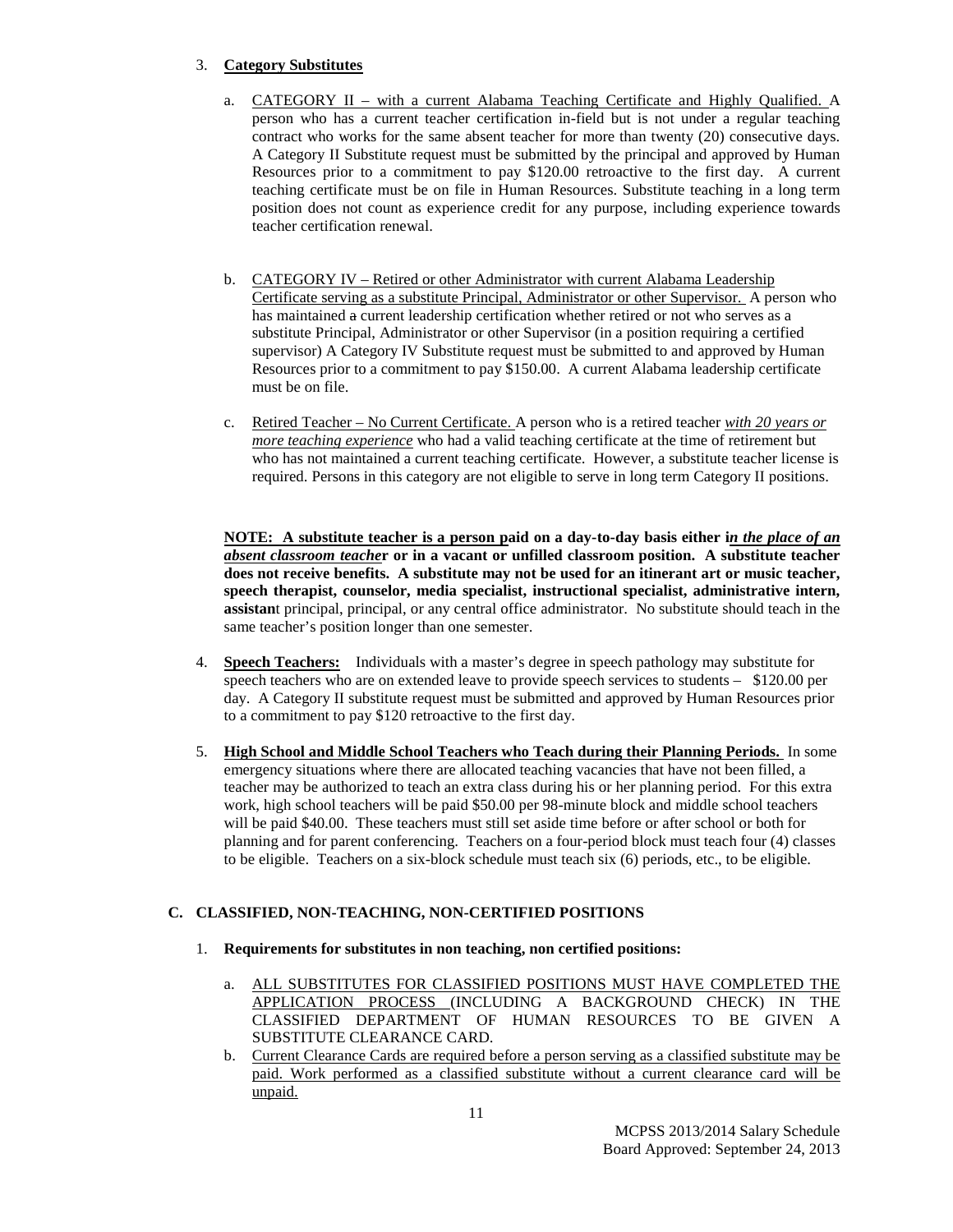- c. Clearance cards for authorized classified substitutes are issued and renewed each year during an authorized position advertising period, generally during the summer. It is each substitute's responsibility to register on the Electronic substitute calling system Subfinder.
- d. Substitutes must undergo a drug test prior to obtaining their Substitute Clearance Card.
- e. Unless otherwise approved by the Assistant Superintendent or Executive Manager of Human Resources, substitutes may not be retained until the employee being substituted for has missed three or more consecutive school days.
- f. Substitutes serving longer than five (5) consecutive days in the same position must be approved by Human Resources.
- g. All substitutes for clerk positions, whether school based or not, must be approved by Human Resources.

#### 2. **Wages, generally.**

- a. Substitutes for classified employees will be paid at the appropriate Federal Minimum Wage except that former employees who are retired clerks or bookkeepers who substitute for a school based or central office clerk, shall receive a rate of pay equal to \$2.00 over the Federal Minimum Wage then in effect.
- b. Substitutes for school based bookkeepers, school based clerks or central office clerks who serve in the same substitute position for more than twenty (20) consecutive work days will be paid an hourly rate of \$2.75 over the appropriate Federal Minimum Wage in effect at the time beginning on the twenty-first  $(21<sup>st</sup>)$  working day and ending on the date that particular substitute assignment ends. The rate of pay for a long-term classified substitute is not retroactive to the first work day.
- c. All substitutes for bookkeepers or clerks, whether school based or central office based, must be approved by Human Resources.
- d. Classified substitutes for CNP assistants and custodians who serve in the same substitute position for more than twenty (20) consecutive work days will be paid \$1.25 over the appropriate Federal Minimum Wage in effect at the time beginning on the twenty-first  $(21<sup>st</sup>)$  working day and ending on the date that particular substitute assignment ends. The rate of pay for these long term substitute positions is not retroactive to the first work day.

#### 3. **Substitutes, Specific Situations. Substitutes for classroom aides can be used as follows:**

- a. Special Education One-on-One Paraprofessionals/Aides: Only critical positions allow for substitutes (i.e.: IEP aide, EC aide, Pre-School aide, MD aide). Since most special education aides are assigned as "program aides" the principal should distinguish the critical need for a substitute. Substitutes for other Special Ed aides/paraprofessionals in critical positions will be allowed after the  $3<sup>rd</sup>$  consecutive day with Human Resources approval
- b. Interpreters at Southwest Regional: Substitute may be used. Sign Language Interpreters with a degree in sign language interpreting shall receive the rate of pay of \$90.00 per day.
- c. Title I Aides & other federally funded aides: Substitutes may be used if an aide is going to be off from work for an extended period of time and all accumulated sick leave has been used. If a school elects to use a substitute for a Title I or other federally funded aide, the school shall be required to pay for the substitute from its federal funds, the school's Title I budget or local school funds. Substitutes in this category will be paid for by the local Schools.
- d. Physical Education Aides: Substitute may be used.
- e. Media/Library Aides: No substitute.
- f. Retract Aides: No substitute.
- g. General Aides (Foundation Fund): No substitute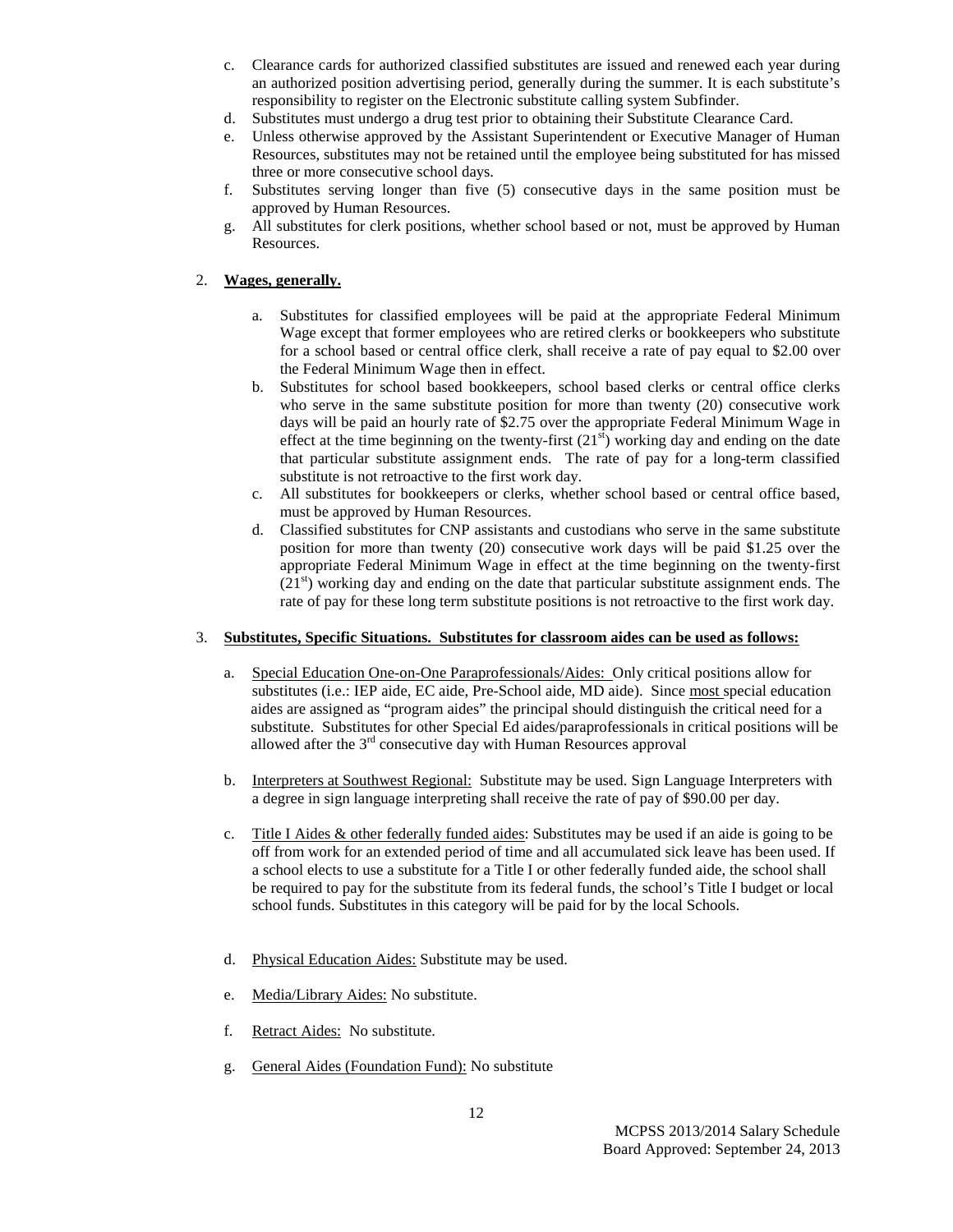h. Extended Day Aides (Council E/S): Substitute may be used.

#### 4. **Transportation**

- a. Substitute Bus Drivers:
	- i. \$32.00 per day for single runs
	- ii. \$42.00 per day for dual runs
	- iii. \$54.00 per day for dual plus runs
- b. Bus Aides: Substitutes may be used
- c. Bus Driver Trainees**:** Applicants who have completed the substitute procedures and are participating in a Bus Driver Training class shall be paid an hourly wage while participating in said Bus Driver Training class equal to the federal minimum wage then in effect.

#### 5. **Nurses.**

- a. All substitute nurses (RNs and LPNs) are required to complete all requirements for classified substitute employees set forth by the Human Resources Division and be licensed in good standing with the Alabama Board of Nursing. The nurse must attend an orientation in Human Resources and Health Services and receive a certificate of completion. A list of substitute nurses will be maintained by the Health Services Supervisor. Securing and placing substitute nurses in schools is the responsibility of the Supervisor of Health Services. Substitute nurses will be assigned based on need and the acuity of the student. Substitutes will not be placed in every school each time a nurse is absent. The Supervisor of Health Services will determine when a substitute is required.
	- i. **Substitute Registered Nurse.** A registered nurse who has met all requirements for substitute employment. This person is called to work on an as needed basis. These substitutes will work short term assignments. The daily rate of pay is \$90.00.
	- ii. **Category RN Substitute Registered Nurse.** A registered nurse who has met all requirements for substitute employment. This substitute is one who works for the same absent or on leave registered nurse employee for twenty (20) consecutive days or more. A category RN substitute request must be submitted to Human Resources by the supervisor of Health Services as early as possible and in no event, not later than the twenty third  $(23<sup>rd</sup>)$  day of the substitute's work. A Category RN Substitute who is approved by Human Resources will receive a daily rate of pay of \$120.00 retroactive to the first day of his or her work.
	- iii. **Substitute Licensed Practical Nurse.** A licensed practical nurse who has met all requirements for substitute employment. This person is called to work on an as needed basis. Substitutes of this type will work short time assignments. The daily rate of pay is \$65.00.
	- iv. **Category LPN Substitute Licensed Practical Nurse.** A licensed practical nurse who has met all requirements for substitute employment. Substitutes of this type work for the same absent licensed practical nurse for more than twenty (20) consecutive days. A category LPN substitute request must be submitted to Human Resources by the supervisor of Health Services as early as possible and in no event, not later than the twenty third  $(23<sup>rd</sup>)$  day of the substitute's work. A Category RN Substitute who is approved by Human Resources will receive a daily rate of pay of \$90.00 retroactive to the first day of his or her work.
- 6. CNP Managers. Retired CNP Managers may be hired as substitutes if the CNP Manager is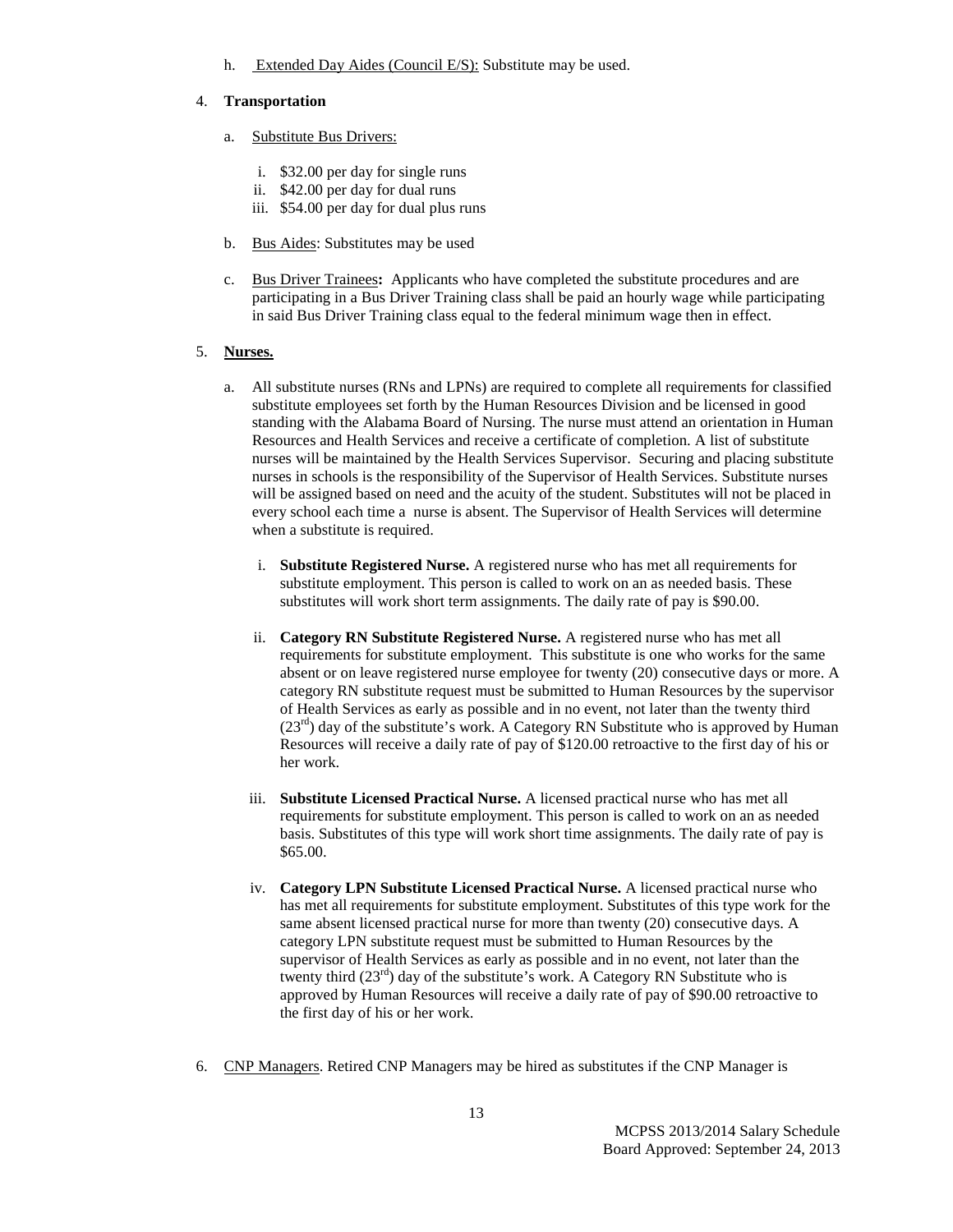absent for five or more consecutive days and is expected to miss an extended period of time, although a regular six hour CNP Assistant substitute may be retained from day one of a CNP Manager's absence. Substitutes for a CNP Manager must be approved by the Food Services Director. Retired CNP Managers who act as substitutes shall be paid \$75.00 per day. The retired CNP Manager must possess a valid food handlers card and Substitute Clearance Card

A retired CNP Manager who serves as a substitute CNP Manager for longer than twenty one consecutive days (at one or more schools) shall receive \$100.00 per day retroactive to the first day of substitute service

#### **IV. PAY FOR OTHER CIRCUMSTANCES (BUS DRIVERS/BUS AIDES)**

- **A.** SPECIAL RUN: A "special run" necessitates extra bus driving which is regularly scheduled at other than the normal before school and after school hours, such as: Special Education assignments, excursions, field trips, athletic trips, or other special assignments, etc. A "community based run" are those unique runs involved in the transportation of special education students to community based work sites. Special and Community based runs must be approved by Special Programs and/or Transportation.
- **B.** Bus Drivers assigned a community based run will function, and be compensated, as a Bus Driver until the students are delivered to the community based work site, at which time the Bus Driver shall begin to function, and will be compensated, as an Aide. A Bus Driver who takes one hour to deliver a special education student to a community based worksite and then spends four hours there functioning as an aide, will be paid \$8.95 for the hour involved in transporting the student, and \$8.00 per hour for the time spent functioning as an aide.

|    | 1. Community based and extended day routes (Bus Drivers)                 | \$8.95 per hour      |
|----|--------------------------------------------------------------------------|----------------------|
|    | 2. Community based and extended day routes (Bus Aides)                   | \$8.00 per hour      |
|    | 3. All other special runs (including Athletic/Band Routes) (Bus Drivers) | \$0.25 per hour over |
|    |                                                                          | Federal Minimum Wage |
|    | 4. All other special runs (including Athletic/Band Routes) (Aides)       | Federal Minimum Wage |
| 5. | Vocational/Technical Routes (Bus Drivers)                                | $$10.11$ per hour    |
|    |                                                                          |                      |

- **C.** No other rate of pay should be given to a bus driver or bus aide, regardless of whether local School funds are used. These are the only rates of pay available for the compensation of Bus Drivers or Bus Aides for extra runs.
- **D.** EMERGENCY SITUATIONS: When an emergency situation is declared by the Superintendent or his designee, the following compensation plan will be used:

1 Extra Run \$20.00 per day 2 Extra Runs \$40.00 per day

**E.** GENERAL: 1. All routes will be evaluated as needed. If it is determined that a route driven by a nonprobationary bus driver, is no longer needed, this driver will be assigned to another route with no loss of status. 2. Total daily work time of a substitute cannot exceed the number of regular working hours of the absence employee.

#### **V. SUPPLEMENTS**

- **A. Twenty One Year Increment.** An employee not paid on a state salary matrix, upon completion of at least 20.5 years or more of creditable service on or before June 30, will receive an annual supplement of:
	- 1. \$201.00 for 9-month employees
	- 2. \$224.00 for 10-month employees
	- 3. \$246.00 for 11-month employees
	- 4. \$268.00 for 12-month employees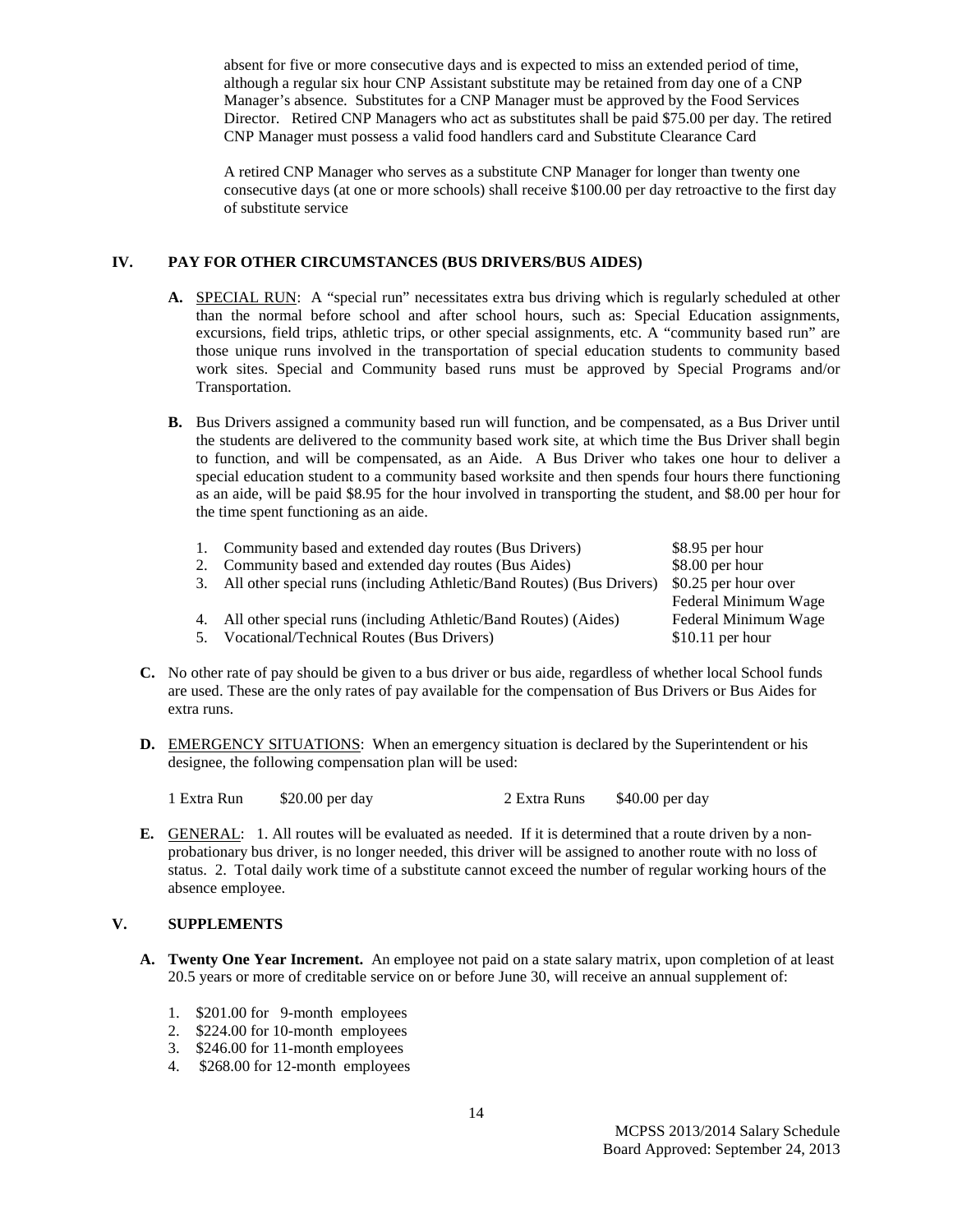This increment is not paid to personnel who are compensated using the state salary matrix.

- **B. CNP Supplement.** Schools with no CNP Manager including CNP co-managed schools are authorized to pay one 7 hour CNP Assistant at each school a supplement. The supplement is equal to the equivalent of 1 work hour per day for an annual supplement total of \$1,620.
- **C. ACADEMIC DEPARTMENT HEAD SUPPLEMENTS (CERTIFIED).**  Department heads at all schools will be selected by the principal. No supplements are paid to counselors and media specialists who are designated department heads. Department head supplements have been allocated to all schools.
	- 1. **Supplements for Department Chairs/Lead Teachers Selected by the Principal**

| <b>Size of School (Number of</b><br>Students) | <b>Number of Department Heads</b><br><b>Allocated</b>           | <b>Supplemental Amount</b> |
|-----------------------------------------------|-----------------------------------------------------------------|----------------------------|
| 1 to 200                                      | All Schools $-1$                                                | \$1,000                    |
| 201 to 450                                    | High Schools and Middle Schools $-3$<br>Elementary Schools $-1$ | \$1,000                    |
| 451 to 600                                    | High Schools and Middle Schools - 4<br>Elementary Schools $-1$  | \$1,000                    |
| 601 to 749 Students                           | High Schools and Middle Schools - 5<br>Elementary Schools $-1$  | \$1,000                    |
| 750 to 1,249 Students                         | High Schools and Middle Schools $-6$<br>Elementary Schools $-1$ | \$1,200                    |
| 1,250 and Above                               | High Schools and Middle Schools $-6$<br>Elementary Schools - 1  | \$1,500                    |

| <b>Schools with:</b> | <b>Must have at least:</b> | <b>Based on:</b>             |
|----------------------|----------------------------|------------------------------|
| 4 periods per day    | 15 classes                 | $(5$ teachers $X$ 3 periods) |
| 5 periods per day    | 20 classes                 | $(5$ teachers $X$ 4 periods) |
| 6 periods per day    | 25 classes                 | $(5$ teachers $X$ 5 periods) |
| 7 periods per day    | 30 classes                 | $(5$ teachers X 6 periods)   |

#### **D. SUPPLEMENT FOR "ACTING" SUPERVISORY/ADMINISTRATIVE PERSONNEL**

1. In situations where a current employee is **designated by the Superintendent** to "act" for more than 30 work days in the place of an administrator, the employee will be paid a supplement equal to the difference between the employee's current daily rate of pay and the minimum daily rate of pay assigned to the supervisor's position (for step 0 of the appropriate salary schedule) beginning the  $31<sup>st</sup>$ day. Board approval is not required at this point. In some cases, a supplement cannot be paid because the designee is already at or above the minimum for the pay grade. The supplement will cease when the supervisor/administrator returns to work or when the position vacancy is officially filled. An interim or acting supervisor may serve no longer than a total of 90 work days. If the Superintendent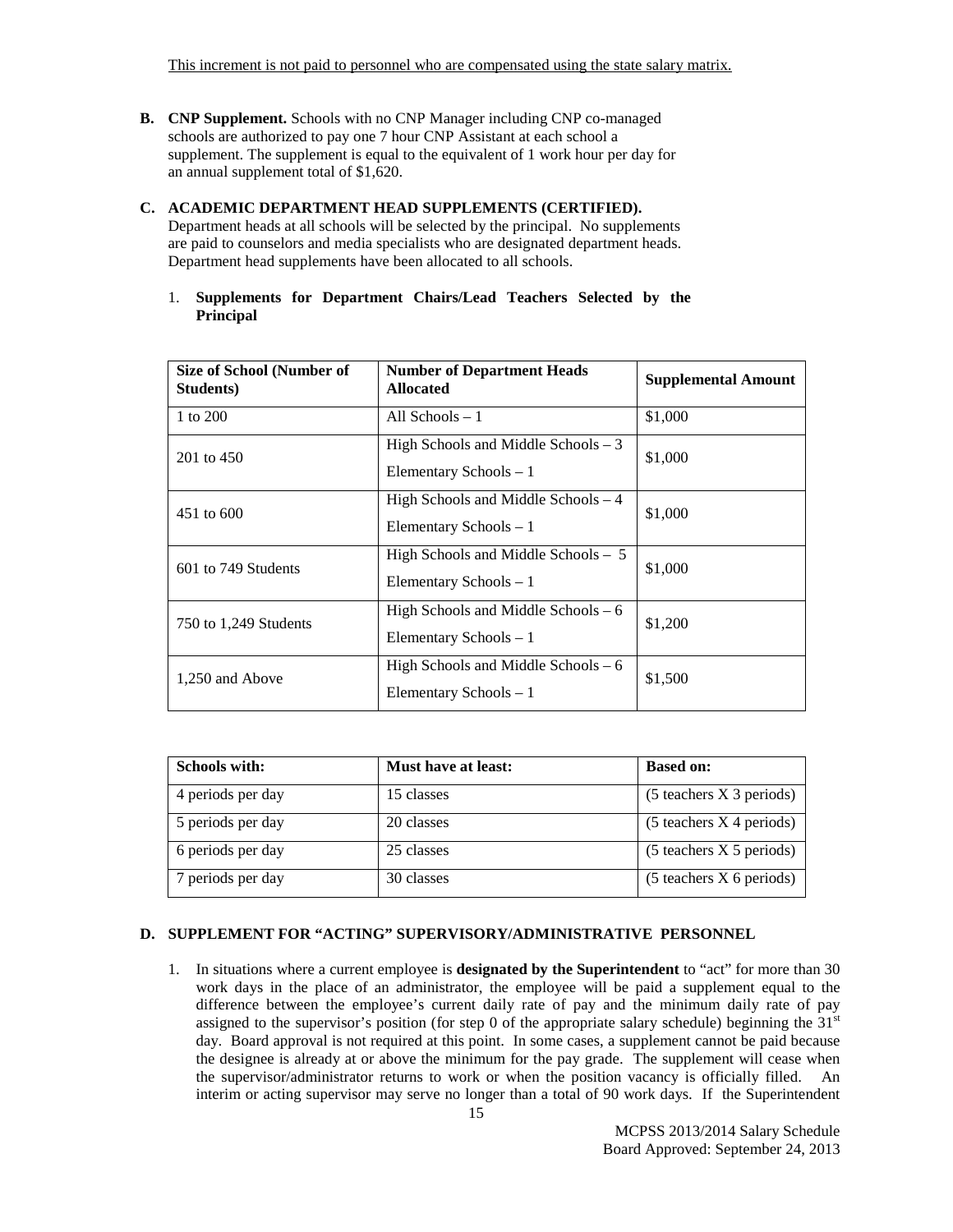determines that the acting person needs to be retained in the acting position longer than 90 work days, he or she can request that the Board approve extending the service after the initial 90 days. Assignment as acting to the position and the possibility of supplemental pay being paid does not in any way entitle the employee to be permanently assigned to the position. **This supplemental provision does not apply to administrative interns.**

#### **E. NATIONAL BOARD FOR PROFESSIONAL TEACHING STANDARDS SUPPLEMENT**

1. Act #98-510 provides that each teacher who successfully passes a test in a specific teaching discipline and meets other evaluation criteria required by the National Board for Professional Teaching Standards (NBPTS) shall be entitled to a \$5,000.00 per year supplement. Payment shall be made in one installment. Teachers who become administrators are still entitled to this supplement. The amount paid by this supplement is set by the State. The supplement is subject to proration in those years in which the State of Alabama does not fully fund the supplement.

## **F. MASTER'S DEGREE FOR NON-CERTIFICATED EMPLOYEES**

1. Any existing, non-teaching or non-certified employee in a position that requires a bachelor's degree for entry level who receives a master's degree from a regionally accredited college or university in a field of study that is directly related to the work that he or she is currently performing for the System will receive a supplement of \$3,373 per year. The Assistant Superintendent or Executive Manager of Human Resources shall make the final decision as to whether a degree is job related or whether a University or College issuing a degree has the proper accreditation.

#### **G. SUPPLEMENTAL PAY FOR PRINCIPALS AND ASSISTANT PRINCIPALS WHO WORK IN EMERGENCY SHELTERS**

1. Exempt employees are expected to work in emergency shelters during times of emergency.

#### **H. SUPPLEMENTAL PAY FOR CURRENTLY-CERTIFIED OR LICENSED MANUAL TRADES EMPLOYEES**

1. Any employee working in the area of manual trades who has a certificate, special trade's diploma, and license or two-year degree showing proficiency will be eligible for annual supplemental pay. The certificate or license must have been issued by a national or state board in which proficiency is determined by rigorous training and subsequent examination. In order to receive the supplemental pay each year the employee must present the renewal to Human Resources within 60 days of the expiration of the certificate. If not received by then the supplement will be halted as quickly as practical and the employee will not be paid retroactive once the renewed certificate comes in. The payment of the supplements will coincide with the contract year of July 1 to June 30.

#### **I. Facilities and Maintenance Supplements**

| <b>Certificate/License/Diploma</b>        | <b>Supplemental Pay</b> | Job/Trade                   |
|-------------------------------------------|-------------------------|-----------------------------|
| 2 year Trade School Certificate or        | 500                     | Any trade                   |
| Associate Degree in Trades from a         |                         |                             |
| regionally accredited program related to  |                         |                             |
| the field the field in which the employee |                         |                             |
| is working.                               |                         |                             |
|                                           |                         |                             |
| Satisfactory Scores on NOCTI Test *       | 500                     | Any trade not covered under |
|                                           |                         | other trades that have a    |
|                                           |                         | Journeyman or Master        |
|                                           |                         | Certification               |
| Freon Certification (state card)          | 500                     | <b>HVAC</b>                 |
| Non-Current Journeyman (Expired)          | 500                     | Any trade                   |
| Journeyman)                               |                         |                             |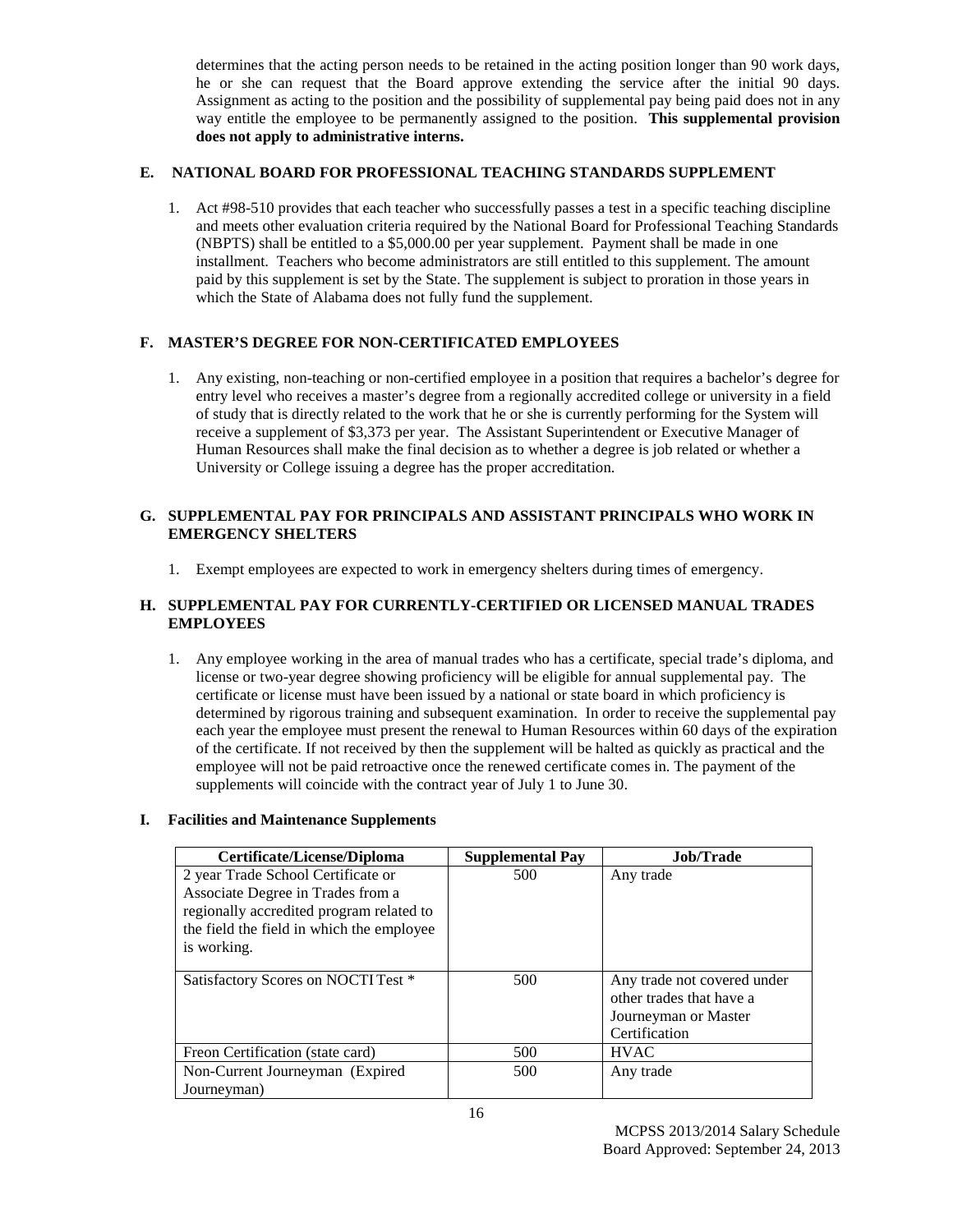| Current Journeyman (renewable)              | 750  | Any trade |
|---------------------------------------------|------|-----------|
| annually)                                   |      |           |
| Non-Current Master (Expired Master)         | 750  | Any trade |
| Master or In Active Master (renewable       | 1000 | Any trade |
| annually)                                   |      |           |
| If an employee holds two Master or          | 1000 | Any trade |
| Journeyman Licenses in different areas      |      |           |
| and furnishes proof of payment to the       |      |           |
| official licensing entity for said licenses |      |           |
| the employee will be eligible for           |      |           |
| additional compensation up to the limit     |      |           |
| of two supplements, regardless of           |      |           |
| whether both certifications are shown on    |      |           |
| one license card.                           |      |           |

#### **J. Transportation Supplements**

| <b>Job Titles</b>                       | Number of             | <b>Supplemental Pay</b> |
|-----------------------------------------|-----------------------|-------------------------|
|                                         | <b>Certifications</b> |                         |
| School Bus Technician (Mechanic)        | $ASE**(1)$            | 100                     |
| School Bus Technician (Mechanic)        | ASE(2)                | <b>200</b>              |
| School Bus Technician (Mechanic)        | ASE(3)                | 300                     |
| School Bus Technician (Mechanic)        | ASE(4)                | 400                     |
| School Bus Technician (Mechanic)        | ASE(5)                | 500                     |
| School Bus Technician (Mechanic)        | ASE(6)                | 600                     |
| <b>Master Bus Technician (Mechanic)</b> | ASE(7)                | <b>1000</b>             |
| Collision/Repair Technician ***         | ASE(1)                | 100                     |
| Collision/Repair Technician             | ASE(2)                | <b>200</b>              |
| Collision/Repair Technician             | ASE(3)                | 300                     |
| Collision/Repair Technician             | ASE(4)                | 400                     |
| Collision/Repair Technician             | ASE(5)                | 500                     |

- 1. A combination of two supplements will be allowed if related to the area of work of the employee. No more than two supplements will be allowed.
- 2. Employees who have certifications must present proof of recertification yearly, for those that are granted yearly, in order to continue getting the supplement. For those certifications which are good for five years, the employee must present proof of recertification at the end of the fifth year showing that the recertification has been renewed for the next five years.

\* = NOCTI – National Occupational Competency Testing Institute - www.nocti.org \*\* = ASE – Automotive Service Excellence (certified) - www.asc.com

3. There are seven different ASC Certifications needed to become an ASE Certified Master Bus Mechanic. Each certification obtained is worth \$100.00 in supplemental pay. However, the  $7<sup>th</sup>$ certification increases total supplement by \$400.00.

\*\*\* = After obtaining the Master Bus Mechanic Certification the employee may pursue Collision/Repair Certifications for a combination of supplements with a maximum of \$1500.

**K.** Nursing Supplements. Nurses who are required to ride the bus, either in the morning or evening or both, as a result of a student's medical condition as determined by the Supervisor of Health Services may be eligible for a supplement. There are a limited number of supplements available and Nurses who accompany students because of a medical need or requirement in the morning or afternoon will take preference in terms of receipt of a supplement. The supplement shall be \$3,600.00 for RN's and \$2,400 for LPN's, and this amount shall be prorated if the Nurse only rides one route per day or does not accompany a student with a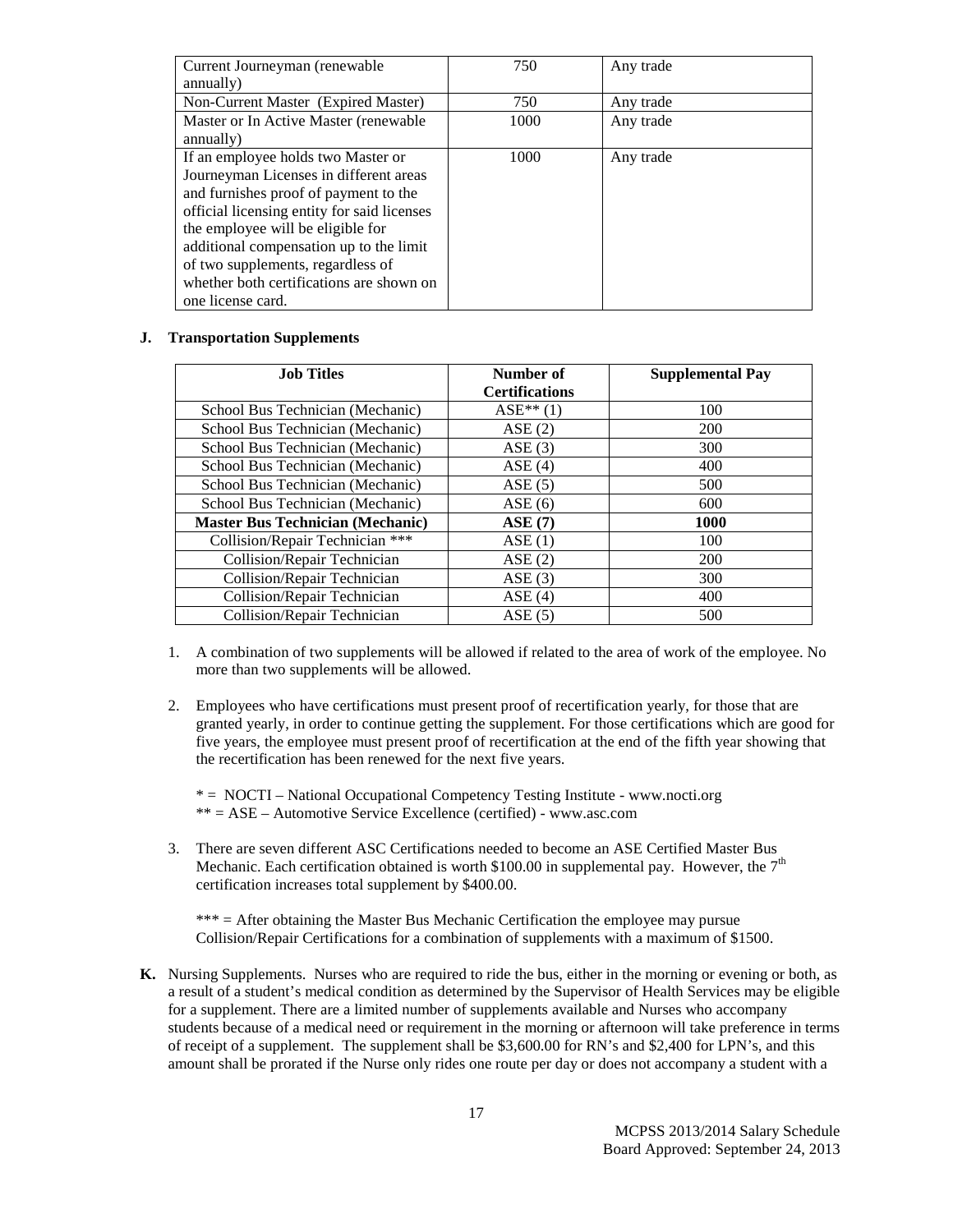medical need for the entire year. This supplement will only be offered in years in which sufficient funding exists.

#### **L. BAND DIRECTOR SUPPLEMENTS SUPPLEMENT FOR HIGH SCHOOL BAND DIRECTOR**

1. Supplement for serving as high school band director is an additional \$4,763 above base 187-day salary if standards of work performance as specified in the following are met.

#### **M. SUMMER SUPPLEMENT PAID TO HIGH SCHOOL BAND DIRECTOR**

- 1. The band director is also eligible for supplemental pay for summer work to be paid only in the paychecks for June, July, and August. The total amount of supplemental pay for summer work will be the difference in the amount of the individual's 187-day salary schedule and the salary schedule amount if he or she were paid as a 12-month teacher. This amount will be reduced for days not worked regardless of reason using a per diem rate of pay that is equivalent to the 12-month teacher per diem rate. Days worked during weekends or holidays can be substituted for regular weekly workdays.
- 2. Assistant High School Band Directors are paid a supplement of \$2,800.00 for work during the regular 187-day school year only.
- 3. Job Description of Band Directors
	- a. Band directors are responsible for preparing the high school band for marching band responsibilities.
	- b. Band directors are responsible for preparing students for concert band.
	- c. Band directors will provide, prepare, and present to the principal and fine arts supervisor a band handbook by July 30th.
	- d. Band directors will attend all parades with the HS band.
	- e. Band directors will attend all marching band related functions.

#### 4. **High School Band Director Supplement Guidelines**

- a. First Semester Requirements
	- i. Marching Band Competition- or Festival Minimum of (1)
	- ii. Veterans Day Parade/Labor Day Parade for scheduled year
	- iii. Band Showcase when applicable
	- iv. Winter Concert
	- v. 10% of band enrollment must tryout and complete tryout requirements for Mobile County High School Honor Band. Students must be enrolled in band second semester to participate in the concert.
	- vi. Christmas Parade or civic event
	- vii. Band directors will submit a schedule and timeline to the Fine Arts Supervisor by July 30th for the requested list above. With approval of the principal and fine arts supervisor, band directors will receive a portion every month.
- b. Second Semester Requirements
	- i. ABA District Band Contest
	- ii. 5% of band enrollment complete the audition for Alabama All-State Band
	- iii. Mobile City or County Mardi Gras Parades- Minimum of (2)
	- iv. ABA Solo and Ensemble Festival (Furnish fine arts supervisor with copies of student performance rating forms)
	- v. Spring Concert and Recruitment Concert
	- vi. Academics First- Eligibility Requirements
	- vii. Graduation Activities
	- viii. Judge for middle school honor band tryouts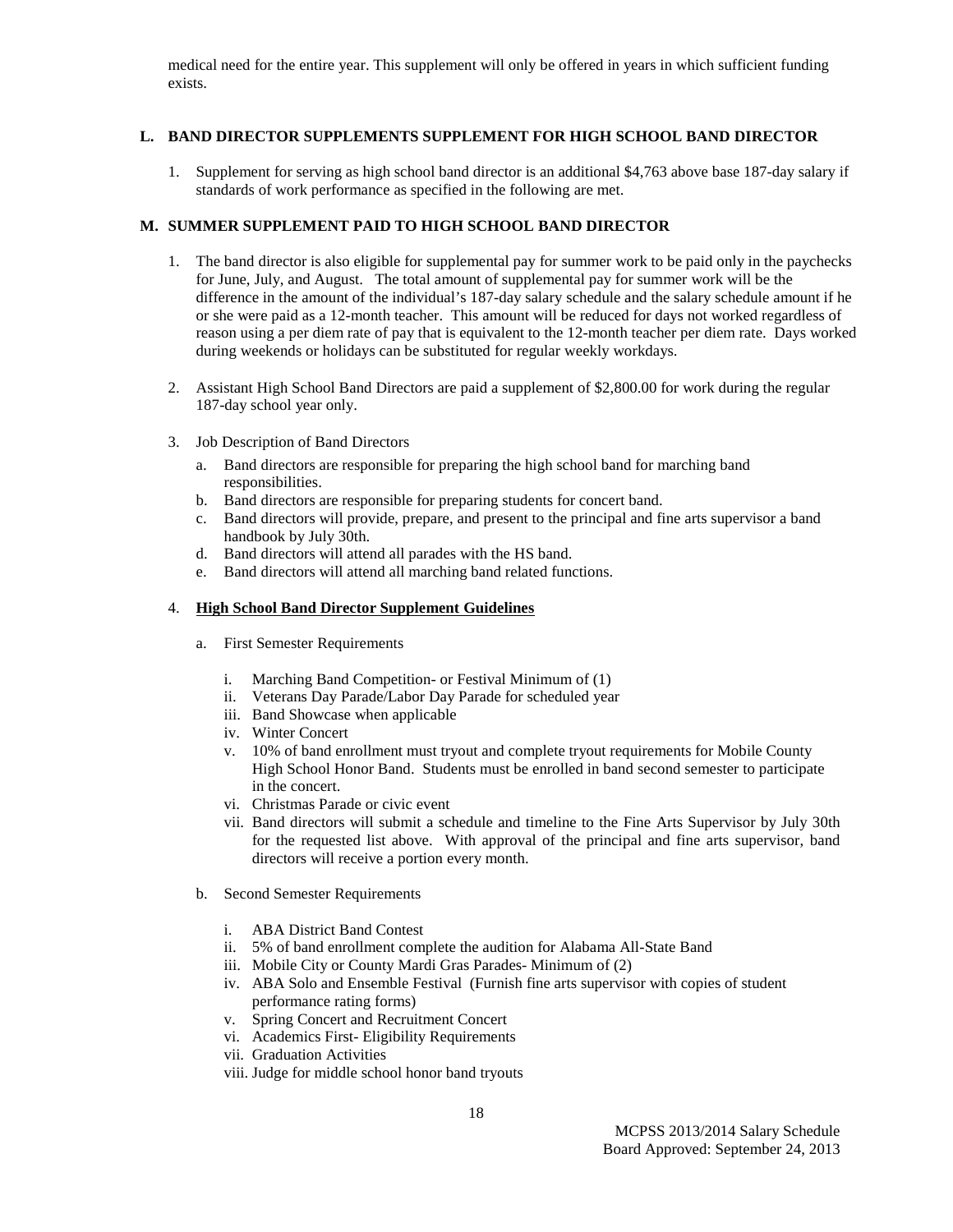ix. Band directors will submit a schedule and timeline to the Fine Arts Supervisor by October  $31<sup>st</sup>$ for the requested list above. With approval of the principal and Fine Arts Supervisor, band directors will receive a portion every month.

#### c. **Summer Guidelines**

## i. **High School Band Directors**

## 1. **General Responsibilities**

- Summer supplemental will begin the day after the school year ends.
- Directors will be required to work an eight-hour day. In the case of a four –day workweek a 10-hour day will be required. Hours may be split between mornings and evenings.
- A weekly schedule for the summer will be submitted to the Principal and Fine Arts Supervisor.
- Directors will sign a time card daily

## 2. **May**

- Finalize fall calendars and schedules
- Assign times for student private or group instruction
- Submit budget for year
- Plan fundraising activities
- Meet with boosters to inform them of the calendar, budget, and other needs
- Water practice field, cut grass if needed
- Check out school owned instruments to students
- Academics First

## 3. **June/July**

- Take equipment inventory
- Repair equipment
- Prepare for All-State tryouts
- Select contest music
- Meet with band leaders to go over procedures and calendar
- Begin individual and group lessons
- Monitor color guard activities
- Finalize bus schedule for football games, parades, or concerts
- Begin evening rehearsals
- Line practice field
- Rookie Camp
- Full Band Camp

## 4. **August**

- Re-check eligibility
- Bus roster
- County Band Directors Meeting

#### **N. Middle School Band Director - \$1,187.00**

1. Middle school band director will be paid a supplement upon meeting minimum program standards by the board and when validated by the principal and Fine Arts supervisor. Directors should conduct weekly after school band rehearsals or sectionals to ensure preparation for concerts, assessment, individual student achievement and program success. Middle school band directors should conduct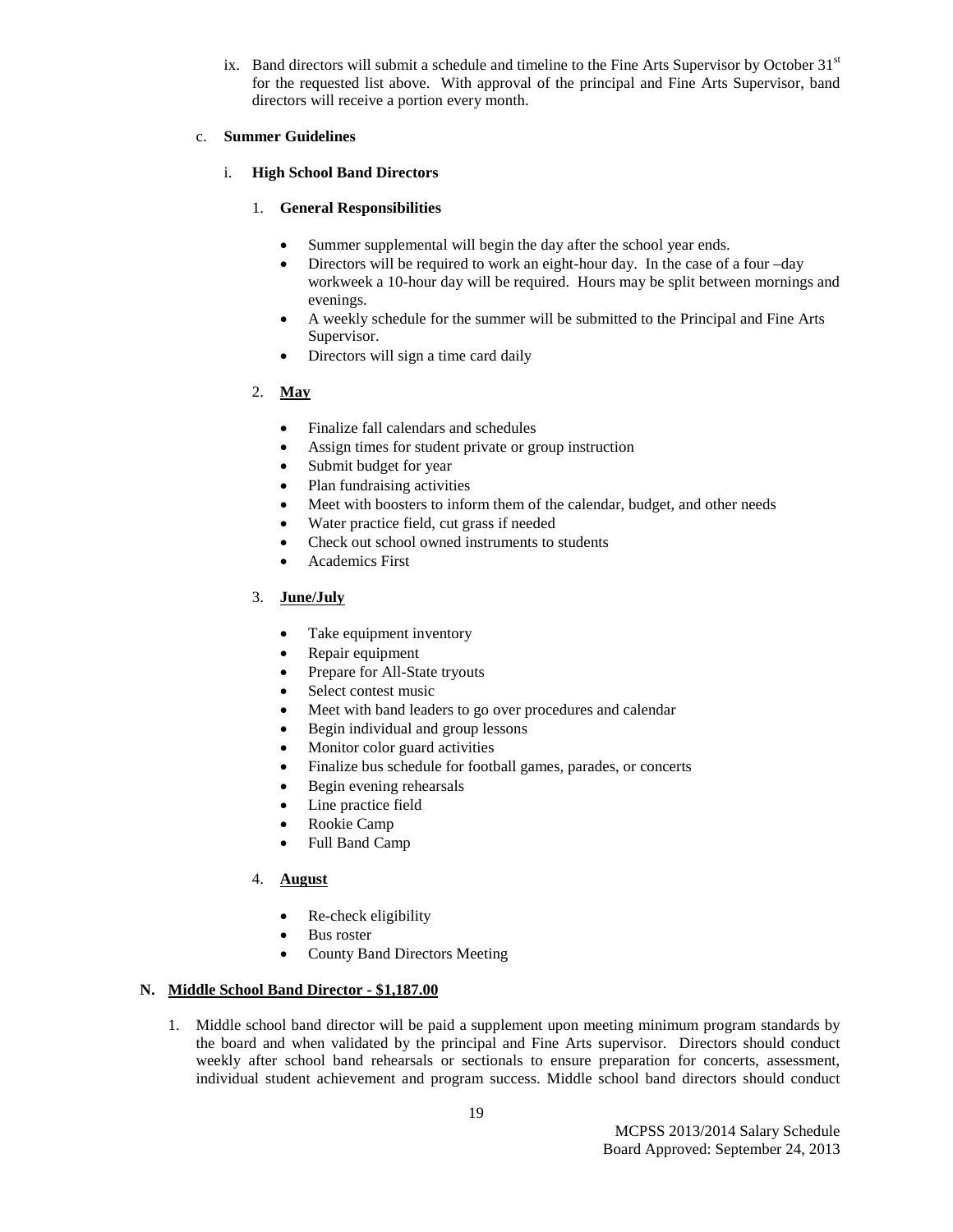extensive recruitment at each feeder school for the purpose of maintaining satisfactory enrollment. They will serve as adjudicators for the Mobile County Honor Band Festival. They will prepare and present a minimum of two concerts yearly consisting of a winter and spring program. Students at each playing level should be given the opportunity to perform.

- 2. A bonus of \$527.00 will be paid middle school band directors who lead their bands to compete in both district competition and student participation in the Mobile County Honor Band Festival concert. This bonus will be paid at the end of the school year upon **request** of the band director and only when validated by the principal and fine arts supervisor. This supplement is to be paid on the June payroll.
- **O. High School Choral Director Supplements**. High School Choral Directors will receive a supplement of \$1,800 paid in two installments if standards of work performance are met. All requests for supplemental pay must be processed through the Fine Arts Supervisor and Human Resources. Choral Director shall be member in good standing of Alabama Vocal Association (because students are not eligible to participate in state-approved activities without the director being a member of the AVA)

#### 1. First Semester Requirements

- a. Fall AVA workshop (where new All-State Music is previewed)
- b. Fall District Choral Director's meeting (calendar of events for the year is approved at this meeting)
- c. Provide technical assistance for Elementary and Middle School Honor Chorus (coordinate through the Fine Arts Supervisor)
- d. Winter Concert
- e. 5% of choral enrollment audition for All-State Chorus
- f. AVA District Contest/Solo and Ensemble participation (furnish fine arts supervisor with copies of student performance ratings forms)
- g. Civic Event or Contest
- h. Choral Directors will submit a schedule and timeline to the Fine Arts Supervisor by the third week of school for the requested list above. With approval of the principal and Fine Arts Supervisor, Choral Directors will receive half of the supplement upon completion.
- 2. Second Semester Requirements
	- a. AVA District Contest/Solo and Ensemble (furnish Fine Arts Supervisor with copies of student performance ratings forms)
	- b. 10% of chorus enrollment audition and/or participate in County Honor Chorus
	- c. AMEA Convention
	- d. All-State Chorus
	- e. Spring Concert and recruitment programs
	- f. Academics First-Eligibility Requirements
	- g. Graduation/Honors Activities
	- h. Choral Directors will submit a schedule and timeline to the Fine Arts Supervisor by the third week of November for the requested list above. With approval of the principal and Fine Arts Supervisor, Choral Directors will receive half of the supplement upon completion.

#### **P. ATHLETIC COACHING SUPPLEMENTS – HIGH SCHOOLS.** Effective August 15, 2006.

| <b>Position</b>           | Number of<br><b>Supplements per School</b> | <b>Amount of Supplement</b> |
|---------------------------|--------------------------------------------|-----------------------------|
| <b>Athletic Director</b>  |                                            | 5,000                       |
| Athletic Academic Advisor |                                            | 2.100                       |
| <b>Head Football</b>      |                                            | $7.345**$                   |
| Football Assistant        |                                            | $3491**$                    |
| <b>Basketball Boys</b>    |                                            | 3491                        |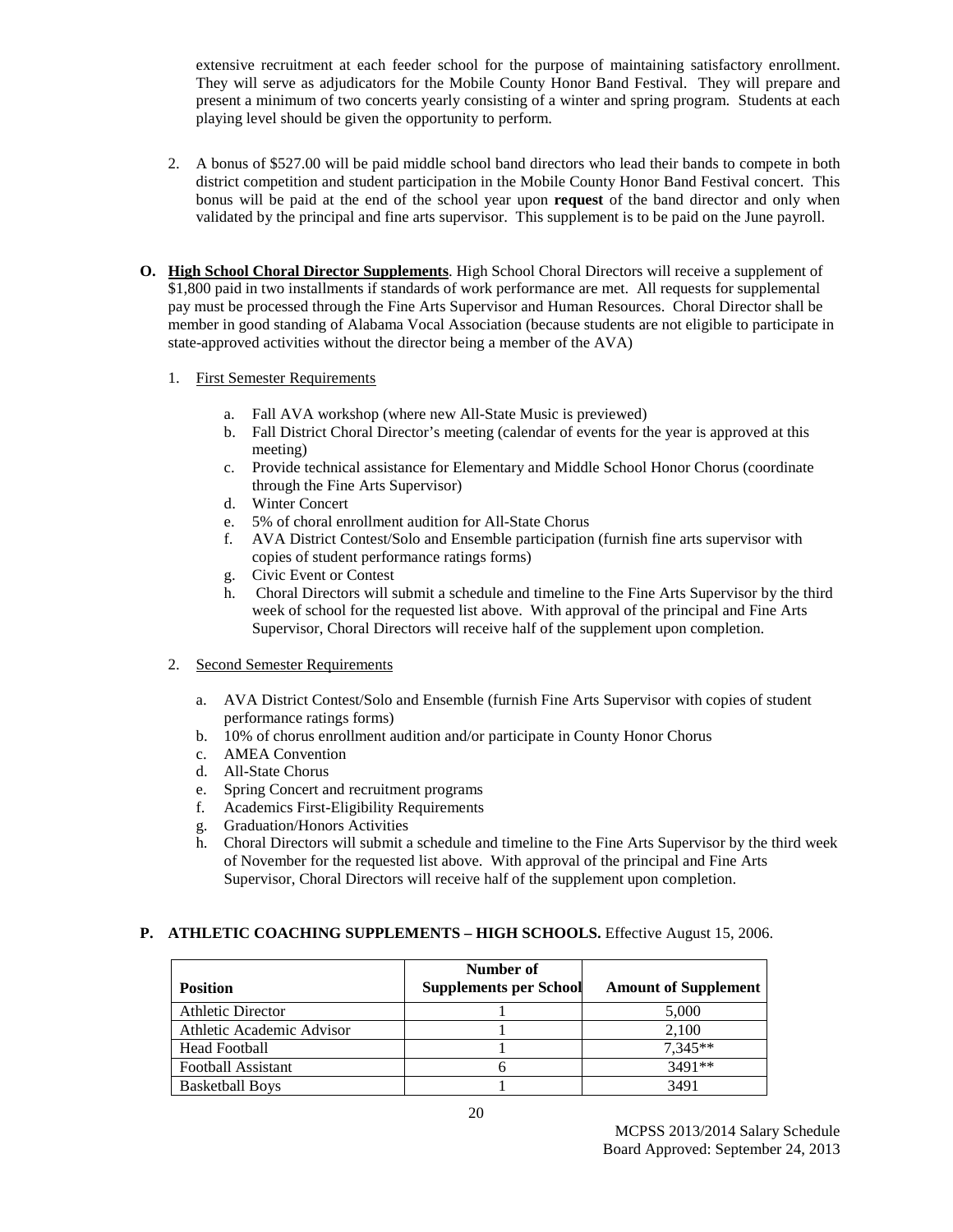| <b>Basketball Boys Junior Varsity</b>  |   | 2094 |
|----------------------------------------|---|------|
| <b>Basketball Girls</b>                |   | 3491 |
| <b>Basketball Girls Junior Varsity</b> |   | 2094 |
| <b>Track Boys</b>                      |   | 3491 |
| <b>Track Girls</b>                     |   | 3491 |
| Track Asst. Boys/Girls                 |   | 2094 |
| <b>Baseball Boys</b>                   |   | 3491 |
| <b>Baseball Boys Junior Varsity</b>    |   | 2094 |
| Softball Girls                         |   | 3491 |
| Softball Girls Junior Varsity          |   | 2094 |
| <b>Volleyball Girls</b>                |   | 3491 |
| <b>Volleyball Girls Junior Varsity</b> |   | 2094 |
| Tennis Boys/Girls*                     |   | 2130 |
| Golf Boys/Girls*                       |   | 2130 |
| Cross/Country Boys/Girls               |   | 2130 |
| <b>Swimming Boys/Girls</b>             |   | 2130 |
| Soccer Boys - Varsity                  |   | 3491 |
| Soccer Boys - Junior Varsity           |   | 2094 |
| Soccer Girls - Varsity                 |   | 3491 |
| Soccer Girls - Junior Varsity          |   | 2094 |
| Football – $9th$ Grade                 |   | 2094 |
| Football Assistant – $9th$ Grade       |   | 1744 |
| Basketball $-9^{th}$ Grade             |   | 2094 |
| Cheerleader - Varsity                  |   | 3491 |
| Cheerleader - Junior Varsity           | 1 | 1744 |
|                                        |   |      |
| Trainer – Grandfathered                |   | 3280 |

\*If only one team is fielded, supplements will be reduced to \$1,744.00.

\*\* If coach does not complete spring training for whatever reason, two weeks of supplement will have to be repaid. Full supplement is paid if all 17 weeks are completed.

Note: Supplemental pay for "trainer" has been eliminated. The one individual who received the supplement in 2002/2003 will be grandfathered and will continue receiving the supplement. No other trainers can be assigned.

## **Q. ATHLETIC COACHING SUPPLEMENTS – MIDDLE SCHOOLS**

### **Effective July 1, 2011**

| <b>Position</b>             | Number of<br><b>Supplements per School</b> | <b>Amount of Supplement</b> |
|-----------------------------|--------------------------------------------|-----------------------------|
| Football                    |                                            | 1787                        |
| Basketball – Boys and Girls |                                            | 1665                        |
| <b>Baseball</b>             |                                            | 1665                        |
| Softball                    |                                            | 1665                        |
| Volleyball                  |                                            | 1665                        |
| Track – Boys and Girls      |                                            | 1665                        |
| Cheerleader                 |                                            | 1530                        |

#### **R. Supplements for Qualifying for Playoffs**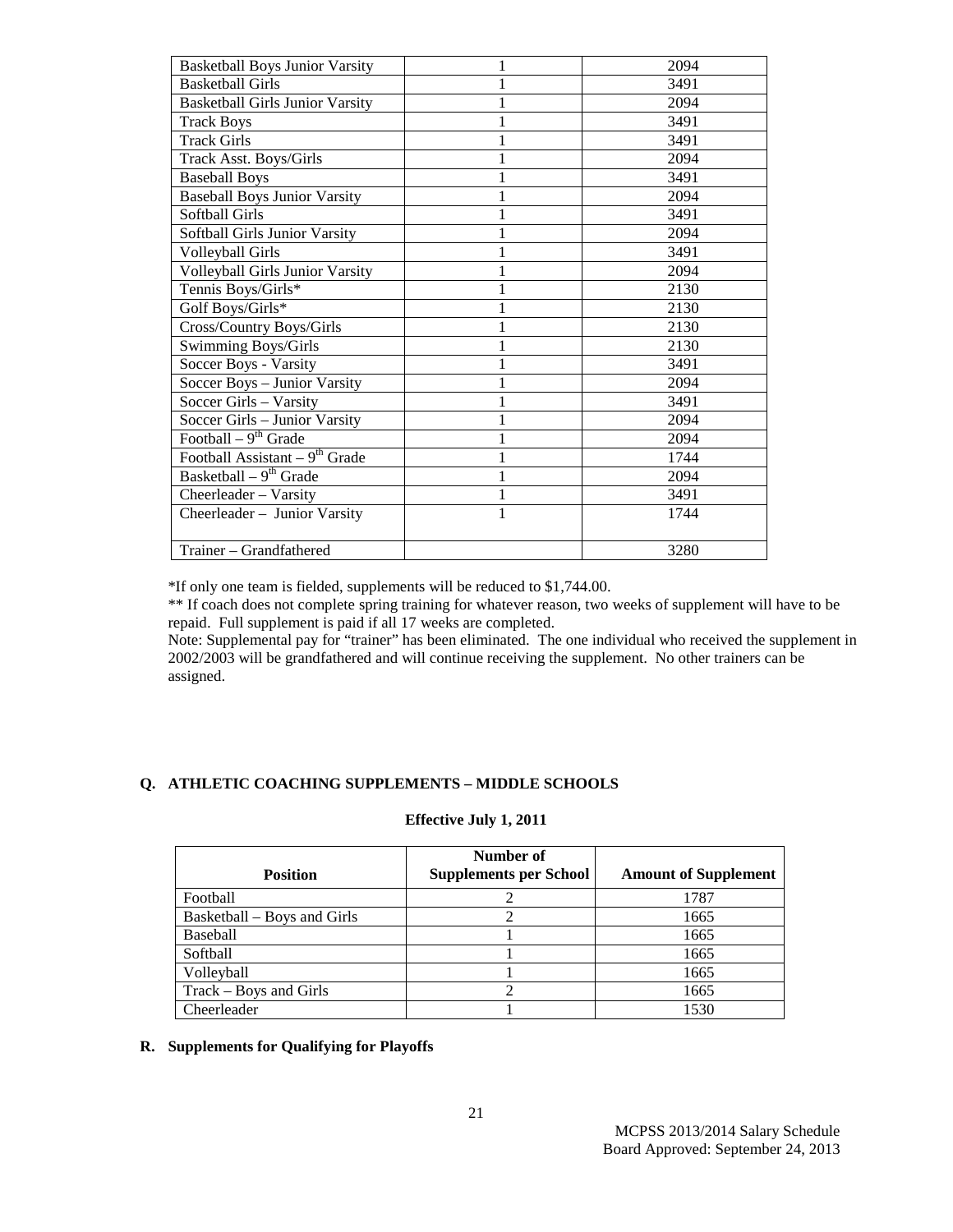1. Qualifying for the playoffs require individuals to work beyond the regular season schedule. Compensation for extra work will follow the schedule listed below. This does not include area or sectional tournaments where every team participates.

| <b>Football Playoffs</b>                                       | Head Coach                        | Per Round                                                      | \$200.00            |
|----------------------------------------------------------------|-----------------------------------|----------------------------------------------------------------|---------------------|
|                                                                | Assistants                        |                                                                | \$100.00            |
| Basketball, Baseball, Softball,<br>Soccer, Volleyball Playoffs | Head Coach                        | Per Round                                                      | \$100.00            |
| Golf, Tennis, Cross/Country                                    | Head Coach                        | If coach has state<br>qualifiers, either team or<br>individual | \$150.00            |
| Track                                                          | Head Coach<br>Assistant           | If coach has state<br>qualifiers, either team or<br>individual | \$150.00<br>\$75.00 |
| Football Playoffs – Band                                       | <b>Band Director</b><br>Assistant | Per Round                                                      | \$150.00<br>\$75.00 |
| <b>Cheerleader Sponsor Varsity</b>                             | Football/Basketball<br>Playoffs   | Per Round                                                      | \$75.00             |

2. The principal of the school will submit a letter detailing each step of the entitlement to the Athletic Director requesting these payments at the conclusion of each season's playoffs.

#### **S. SUMMER SUPPLEMENT PAID TO HIGH SCHOOL HEAD FOOTBALL COACH**

1. The high school head football coach is also eligible for supplemental pay for summer work to be paid only in the paychecks for June, July, and August. The total amount of supplemental pay for summer work will be the difference in the amount of the individual's 187-day salary schedule and the salary schedule amount if he or she were paid as a 12-month teacher. This amount will be reduced for days not worked regardless of reason using a per diem rate of pay that is equivalent to the 12-month teacher per diem rate. Days worked during weekends or holidays can be substituted for regular weekly workdays.

## **T. SUMMER GUIDELINES FOR HIGH SCHOOL HEAD FOOTBALL COACHES**

#### 1. **GENERAL RESPONSIBILITIES**

- a. Supplement will begin the day after the school year ends.
- b. Coaches will be required to work an eight-hour day. In the case of a four-day workweek a 10-hour day will be required. Hours may be split between mornings and evening.
- c. A weekly schedule for the summer will be turned in to the Principal and County Athletic Director.
- d. Coaches will sign a time card daily.
- e. Any assignments as requested by the administration.

#### MAY

- f. Finalize fall schedules.
- g. Set up times for fall physicals.
- h. Finalize contracts for all games.
- i. Submit budget for fall.
- j. Plan fundraising activity.
- k. End of year conference with coaches.
- l. Eligibility (players needing summer school)
- m. GRASS CUTTING

#### JUNE/JULY

- n. Football field (check and repair)
- o. Bleachers
- p. Restroom and concession stands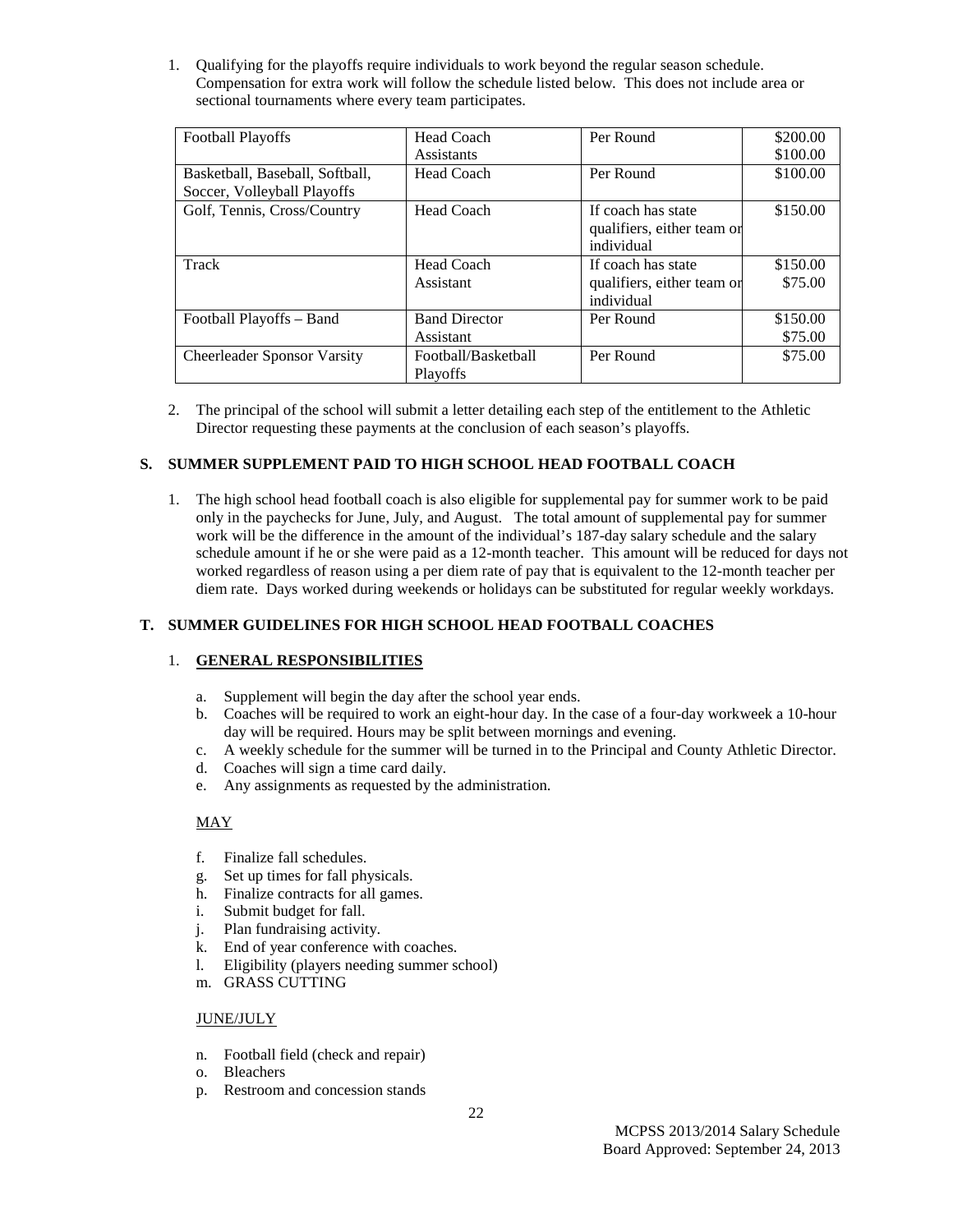- q. Press box and PA system
- r. Scoreboard (replace bulbs)
- s. Irrigation system
- t. Field liner operational
- u. Fences
- v. Stadium lights
- w. Assignment of locker rooms
- x. Check practice fields
- y. GRASS CUTTING
- z. Get schedules printed.
- aa. Directory information for AHSAA
- bb. Order equipment and supplies
- cc. Develop transportation schedule
- dd. Develop football programs for the fall
- ee. Ads
- ff. Pictures (set dates)
- gg. Open weight room. This allows for weight room to be open for morning and afternoon sessions.

## AUGUST

- hh. Re-check eligibility
- ii. Team roster and schedule to opponents
- jj. Contact workers for games.
- kk. Arrange buses for away games. (Freshman, J.V., Varsity)
- ll. Schedule pre-season scrimmages
- mm.Fall sport rules, parent, conference meetings
- nn. County Head Football meeting
- oo. Coaches Staff meetings
- pp. Practice schedules for all football teams at school.
- qq. Equipment issuing
- rr. GRASS CUTTING
- ss. Lining off football fields
- tt. Open weight room

## 2. **PROCEDURES FOR ADMINISTRATION OF ATHLETIC COACHING SUPPLEMENTS**

- a. In order to receive a supplement, a coaching agreement (Form Ath. 02) must be signed and submitted by the principal with the school supplements list (Form Ath. 01).
- b. Principals will assign coaching supplements during the first month of each school year. All supplements are for one (1) year only. All coaching personnel are expected to perform athletic duties throughout the school year. In the event a coaching supplement is assigned after the beginning of the school year, the amount will be determined by the percent of time worked in the supplemented sport. Effective date of supplement will be the date of approval by County Athletic Director. Approval must be obtained by submitting a letter of request by the principal and signed coaching agreement.
- c. Supplements are restricted to certified school system employees who hold teaching positions within the system.
- d. The following categories of professional personnel are **prohibited** from receiving supplements: principals, assistant principals, administrative interns, and twelve month employees and employees contracted to perform a job on an eight-hour per day minimum basis, except that with the written approval of the Principal, an Assistant Principal may serve as Athletic Director and receive the Athletic Director supplement. Since the salaries of ROTC employees are jointly paid with the Department of Defense and since receiving a coaching supplement would interfere with the amount of the shared salary, ROTC employees are generally not eligible for supplement. In extraordinary circumstances, an exception and approval under Number 13 below is required.
- e. The number of supplements assigned per employee will be determined by the principal, except as limited in other policy statements, and all supplements in excess of two (2) per person must have the approval of the superintendent or his designee (County Athletic Director).
- f. Board policy GBCA states relatives shall not supervise other family members. Therefore, no coach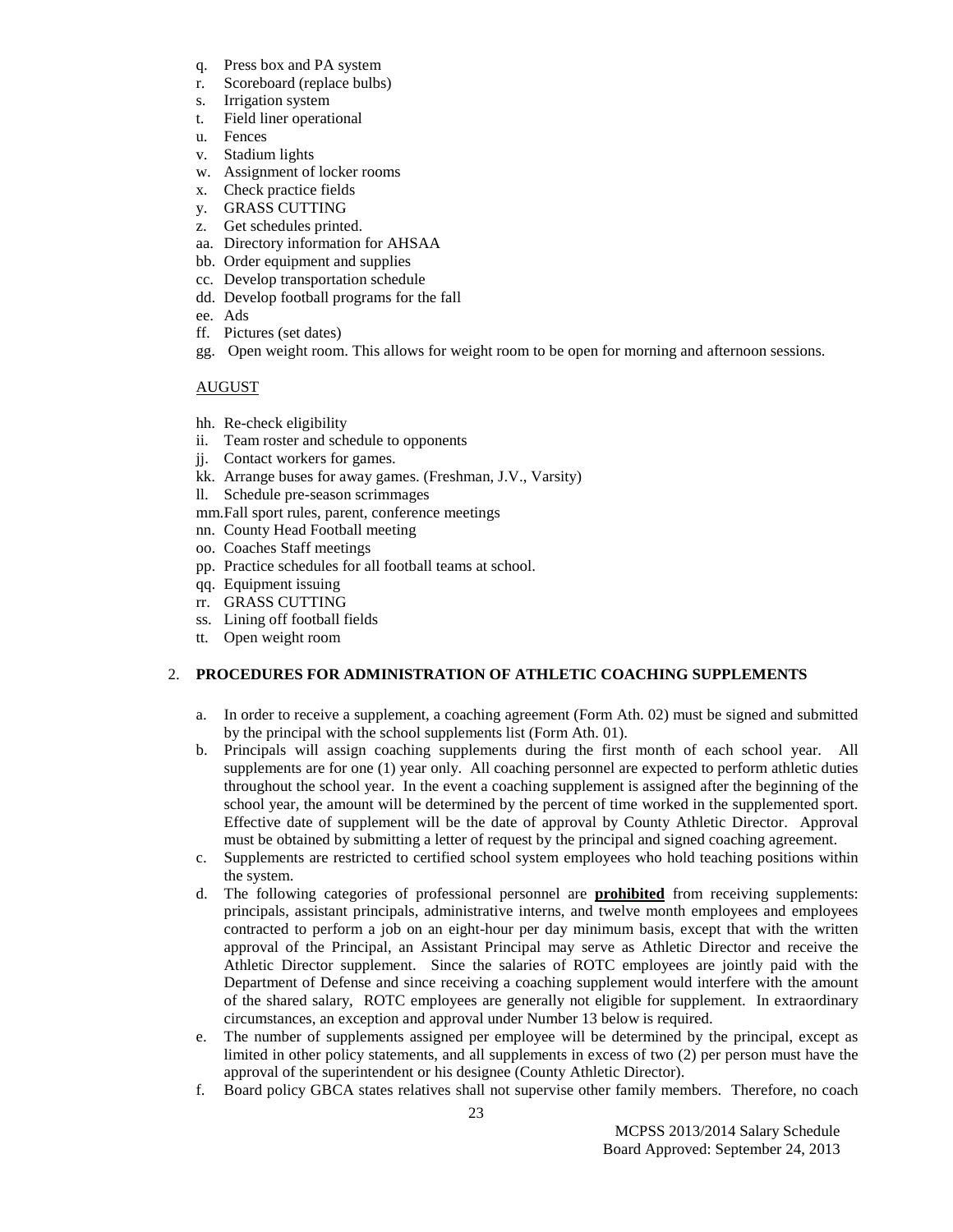can supervise a family member.

- g. A coach will not be allowed two (2) supplements during the same season. A coach will not be allowed two (2) supplements during the same sport unless those sports are track and cross/country.
- h. Supplements will be paid in monthly installments to all coaches submitted on (Form Ath. 01) at the beginning of school. Requests submitted and approved after the initial list is submitted will be paid at the end of the school year.
- i. Where supplements are utilized, local schools are required to provide students a program that meets minimum standards as approved by the Mobile County Board of School Commissioners and as listed below:

| <b>Sport</b>                          |                                     |
|---------------------------------------|-------------------------------------|
|                                       | Regular season games, meets/matches |
| Football: Varsity                     | 8                                   |
| Freshman                              | 6                                   |
| Basketball: Varsity                   | 18                                  |
| Junior Varsity                        | 14                                  |
| Freshman                              | 14                                  |
| Baseball: Varsity                     | 18                                  |
| Junior Varsity                        | 14                                  |
| Track: Varsity (minimum of 8 runners) | 5                                   |
| Cross/Country (minimum of 5 runners)  |                                     |
| Softball: Varsity                     | 12                                  |
| Junior Varsity                        | 10                                  |
| Soccer: Varsity                       | 16                                  |
| Junior Varsity                        | 12                                  |
| Tennis                                | 8                                   |
| Golf                                  | 8                                   |
| Swimming                              | 4                                   |
| Volleyball Varsity                    | 12                                  |
| Volleyball Junior Varsity             | 10                                  |

- j. All coaches who receive a supplement must have their team competing in district competition/county championship. The principal must verify participation.
- k. Any coach who does not fulfill the requirements of the minimum standards or does not compete in district competition/county championship will forfeit his/her entire supplement in that sport. It will be the responsibility of the local school athletic/director to monitor and report this failure to the principal. The principal will notify the County Athletic Director and Human Resources will stop payment of existing supplements and deduct the previously paid supplement amount from the next payroll check.
- l. Athletic directors will be required to attend a workshop prior to the opening of school in order to receive the supplement.
- m. Exceptions of these rules must be approved in advance from the Assistant Superintendent or Executive Manager of Human Resources and the Superintendent.

#### 3. **GENERAL DUTIES OF ALL COACHES**

- a. All coaches have year-round ("year round" pertains to "school year") coaching responsibilities. Coaches will be expected to supervise contests, serve as ticket taker/seller, and any other duty as delegated by the principal or athletic director. Coaching responsibilities are to be performed after the school day has ended.
- b. Coaches of each respective sport will be responsible for the general coordination of his/her athletic program during the season as delegated by the principal and athletic director.
- c. All freshman/junior varsity coaches will be responsible for duties related to all athletic events assigned by the head coach of their respective sport with approval of the principal and athletic director.
- d. All coaches will be responsible for preparation prior to practice and athletics events and any tasks following practice and athletic events with approval of the principal and athletic director.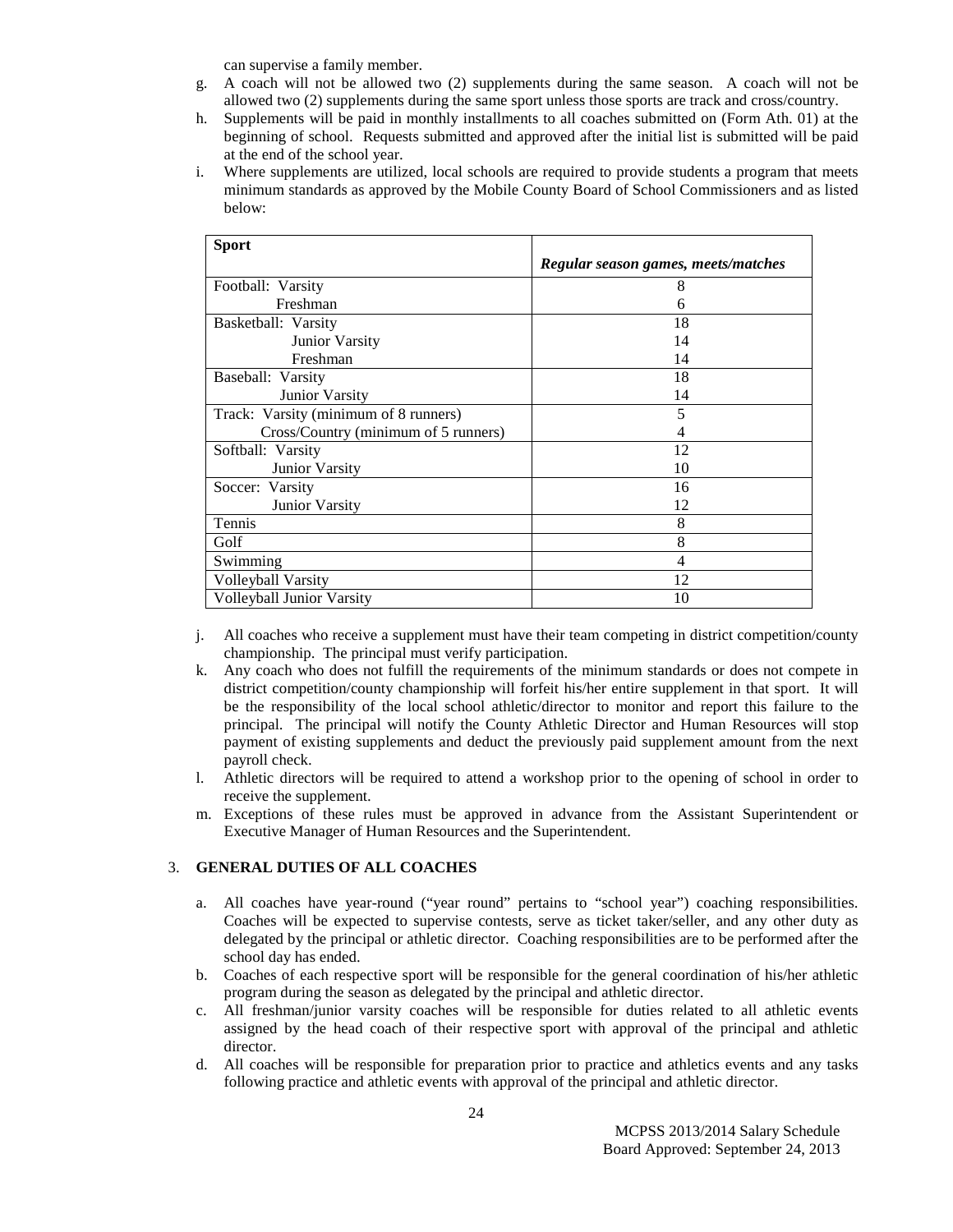- e. All coaches are responsible for teaching the art of the game through exploration, demonstration, observation, and evaluation both during practices and the game itself. Coaches should serve as role models at all times for their athletes. All coaches are responsible for the conduct of the players at practice and athletic events under his/her direct supervision. A high level of sportsmanship should be taught and displayed by both coach and athlete.
- f. Any coach receiving a supplement must be present at all practices and games.
- g. The athletic director and all coaches must fulfill all parts of their job description as it is written in the Athletic Handbook.

## **U. ACADEMIC COACHING SUPPLEMENTS**

|                                                    |               | # SUPPLEMENTS  |               |
|----------------------------------------------------|---------------|----------------|---------------|
| <b>ACADEMIC TEAM</b>                               | <b>SCHOOL</b> | <b>PER SCH</b> | <b>AMOUNT</b> |
| Scholars Bowl/Scholastic Challenge                 | Middle        |                | \$256.00      |
| Math Team/Math Counts                              | Middle        | 2              | \$256.00      |
| <b>SECME</b> (Southeastern Consortium for Minority | Middle        | $\mathfrak{D}$ | \$256.00      |
| Engineering)                                       |               |                |               |
| Science Olympiad                                   | Middle        | $\mathfrak{D}$ | \$128.00      |
| Academic Competition Coordinator                   | High          |                | \$128.00      |
| <b>Scholars Bowl Coach</b>                         | High          |                | \$512.00      |
| New Horizons Hi Q                                  | High          | 2              | \$640.00      |
| Math Team                                          | High          | 2              | \$256.00      |
| <b>Science Related Bowls</b>                       | High          | $\mathfrak{D}$ | \$256.00      |
| <b>SECME</b> (Southeastern Consortium for Minority | High          | $\mathfrak{D}$ | \$256.00      |
| Engineering)                                       |               |                |               |
| Model U.N./Debate Team                             | High          |                | \$128.00      |

#### **1. Procedures for Administering Academic Coaching Supplements**

- a. Principal will identify academic coaches during the first month of each school year and submit the names of the coaches to the Academic Affairs Assistant Superintendent or their designee no later than October 1. All supplements will be assigned to these coaches for one (1) year only.
- b. Coaching supplements will be **paid in a lump sum at the end of each school year (June 30th paycheck)**. Principals will submit to Human Resources by May 1 verification that each academic coach completed the assigned duties.
- c. Supplements are to be utilized only for the sanctioned academic competitions listed above.
- d. The principal will determine the number of supplements assigned per employee.
- e. The Academic Competition Coordinator's major responsibilities will be as follows:
	- i. Coordinate the scheduling of events.
	- ii. Disseminate information relative to academic competitions.
	- iii.Validate participation in said events.
- f. Any coach who does not fulfill the requirements of the minimum standards and who is identified as not having done so will **forfeit his/her supplement** in that academic event. A specific financial settlement will be determined by the Superintendent's designee, the Assistant Superintendent of Curriculum and Instruction, and the principal. The identified coach may appeal all or part of the settlement to an appeal committee.
- g. **All supplemented coaches are expected to practice or otherwise work with their teams / competitors at frequently scheduled times outside of the regular class environment (i.e., after school or Saturday).**

## **VI. RATES OF PAY FOR EXTRA WORK FOR EMPLOYEES**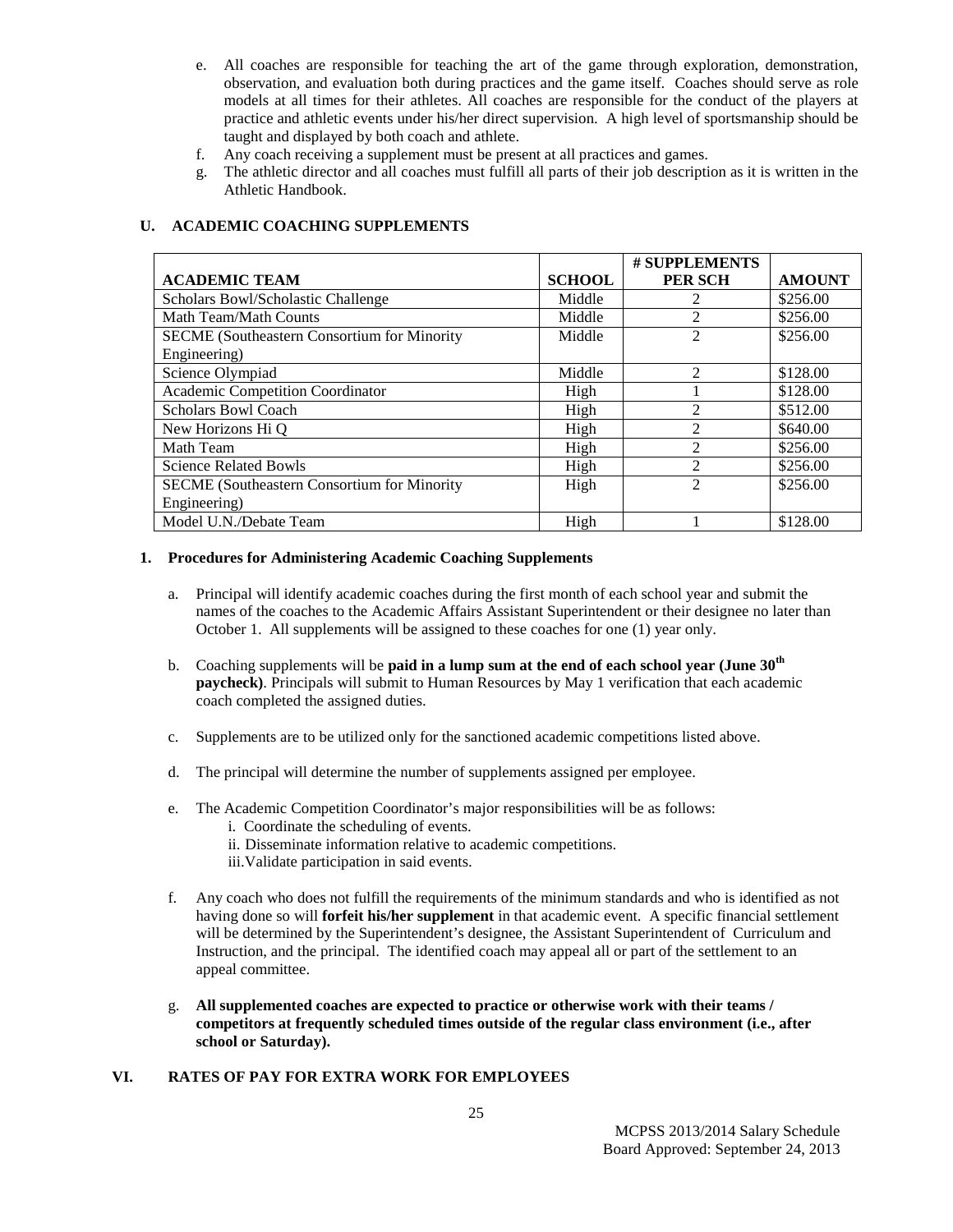**A.** All grant proposals, special projects, Saturday schools, summer schools, after school special projects, Fifth Quarter, etc., shall use these rates for the compensation of personnel. If there are questions consult with Human Resources before making a final decision.

| <b>CERTIFIED EMPLOYEES:</b>                                                                  |                   |
|----------------------------------------------------------------------------------------------|-------------------|
| <b>TYPE OF WORK</b>                                                                          | <b>RATE</b>       |
| Attending workshop stipends (for selected workshops – not presenting)                        | $$16.00$ per hour |
| After School ESP and Data meetings*                                                          | \$16.00           |
| Curriculum development writers, grant proposal writers, etc.                                 | $$18.50$ per hour |
| Workshop presenters (not on contract Presentation plus Preparation Time**                    | \$25.00 per hour  |
| Psychometrists (Outside of regular annual contract, i.e., summer)                            | \$25.00 per hour  |
| Resource teachers (Outside of regular annual contract, i.e., summer)                         | \$25.00 per hour  |
| Summer School and Night School Coordinators (non-traditional principal) and other            | \$35.00 per hour  |
| type coordinators approved by Human Resources. 21 <sup>st</sup> Century Coordinators are not |                   |
| included in this supplement and shall receive \$25.00 per hour.                              |                   |
| Teachers in summer school (paid for actual days worked)                                      | \$25.00 per hour  |
| Teachers supervising students in detention                                                   | \$25.00 per hour  |
| Teacher supervising other non-teacher tutors in after school tutoring                        | $$25.00$ per hour |
| Teachers tutoring students for testing after school or on Saturday***                        | \$25.00 per hour  |
| Teacher Taking Tickets at Athletic Events (Exempt Employee Only)****                         | $$10.00$ per game |
| Teacher Operating Time/Score Clocks at Athletic Events (Exempt Employee Only)***             | \$25.00 per game  |
| Retired Teacher with valid certificate & HQ tutoring students for testing                    | \$25.00 per hour  |
| Retired Teacher with expired certificate tutoring students for testing                       | \$20.00 per hour  |
| Certified employee who films a varsity football game                                         | \$50.00 per game  |
| Other special projects or approved special work outside of daily duties and not listed       | \$16.00 per hour  |
| above                                                                                        |                   |

\*- This supplement does not apply to regular faculty and other staff meetings.

\*\*- For each hour of presentation time, an additional hour can be paid for preparation.

\*\*\*-Does not apply to teacher already receiving athletic coaching supplements.

\*\*\*\*- Teachers tutoring may be paid for 30 minutes planning for each hour of tutoring **if additional after** 

## **school preparation is required.**

Employees working under this section will only be paid for actual time worked.

| <b>CLASSIFIED EMPLOYEES:</b>                                         |                  |
|----------------------------------------------------------------------|------------------|
| <b>TYPE OF WORK</b>                                                  | <b>RATE</b>      |
| Workshop attendee stipends (for selected workshops)                  | \$8.00 per hour  |
| Workshop presenters (MCPSS Employees ONLY)                           | \$16.00 per hour |
| Summer School Employment:                                            |                  |
| Clerk                                                                | \$9.25 per hour  |
| Custodian                                                            | \$8.00 per hour  |
| *Aide (less than 60 semester hours of college)                       | $$8.00$ per hour |
| *Paraprofessional (with a minimum of 60 hours of college)            | $$9.00$ per hour |
| Bus Driver/CDL Truck Driver (must be MCPSS insurable)                | \$8.95 per hour  |
| Cafeteria                                                            | \$8.00 per hour  |
| <b>Summer Feeding Program:</b>                                       |                  |
| <b>CNP Food Preparation Workers</b>                                  | \$8.00 per hour  |
| Truck Drivers/CDL (must be MCPSS insurable)                          | \$8.95 per hour  |
| Van Drivers (must be MCPSS insurable)                                | \$8.00 per hour  |
| Retired CNP Employees Processing Free and Reduced Lunch Applications | \$10.00 per hour |
| Parent Organizer                                                     | \$9.00 per hour  |
| Seasonal Maintenance/Grounds Worker                                  | \$8.00 per hour  |
| <b>RN</b> Nurse                                                      | \$25.00 per hour |
| OTs & PTs for Summer Schools                                         | \$25.00 per hour |
| OT and PT Assistants                                                 | \$12.50 per hour |
| <b>LPN Nurse</b>                                                     | \$9.25 per hour  |
| College Student Tutors (drug screen, background check required)      | \$9.00 per hour  |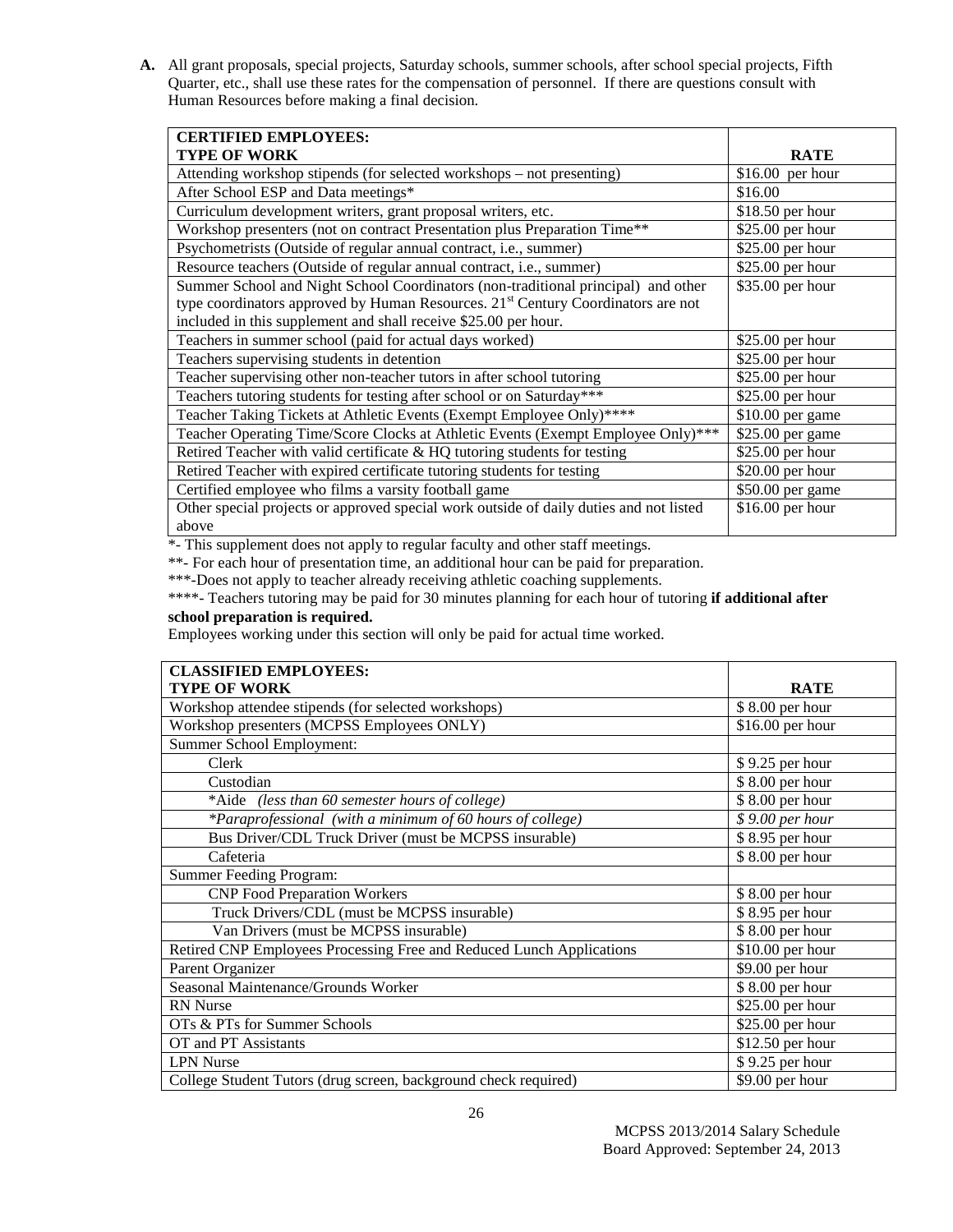| Tutors with College Degrees |                                          | $$12.00$ per hour |
|-----------------------------|------------------------------------------|-------------------|
| BE Students -               | (drug screen, background check required) | Federal Minimum   |
|                             |                                          | Wage              |

Any other classified employees not listed will be paid at the flat rate of **\$8.00** per hour. *\* Check with Human Resources as to whether the employee is an Aide or a Paraprofessional.* 

| Day Care Workers                                                         | <b>On-Site Lead Workers</b>                         |  |  |
|--------------------------------------------------------------------------|-----------------------------------------------------|--|--|
| No Experience<br><b>FMW</b>                                              | $0 - 2$ Years Experience<br>FMW plus 3.00           |  |  |
| 1 Year Experience<br>FMW plus .50                                        | $2 - 4$ Years Experience<br>FMW plus 4.00           |  |  |
| 2 Years Experience<br>FMW plus 1.00                                      | $4 - 6$ Years Experience<br>FMW plus 5.00           |  |  |
| 3 Years Experience<br>FMW plus 1.50                                      | $6 - 8$ Years Experience<br>FMW plus 6.00           |  |  |
| 4 Years Experience<br>FMW plus 2.00                                      | 8+ Years Experience<br>FMW plus 7.00                |  |  |
| 5+ Years Experience FMW plus 2.50                                        |                                                     |  |  |
| <b>Special Subject Instructors:</b>                                      |                                                     |  |  |
| Physical Fitness: \$10.00                                                | Handicraft and Arts: \$10.00<br>Computers: $$17.50$ |  |  |
| <b>MCPSS Certified Teachers:</b>                                         |                                                     |  |  |
| Tutoring/Teaching: \$25.00 an hour<br>Non-Tutoring/non-teaching: \$16.00 |                                                     |  |  |
| Coordinators:                                                            |                                                     |  |  |
| MCPSS Teachers: \$25.00<br>MCPSS Non-Teacher: \$20.00                    |                                                     |  |  |

## **B. Day Care Hourly Pay Scale for non MCPSS full-time employees**

FMW = Federal Minimum Wage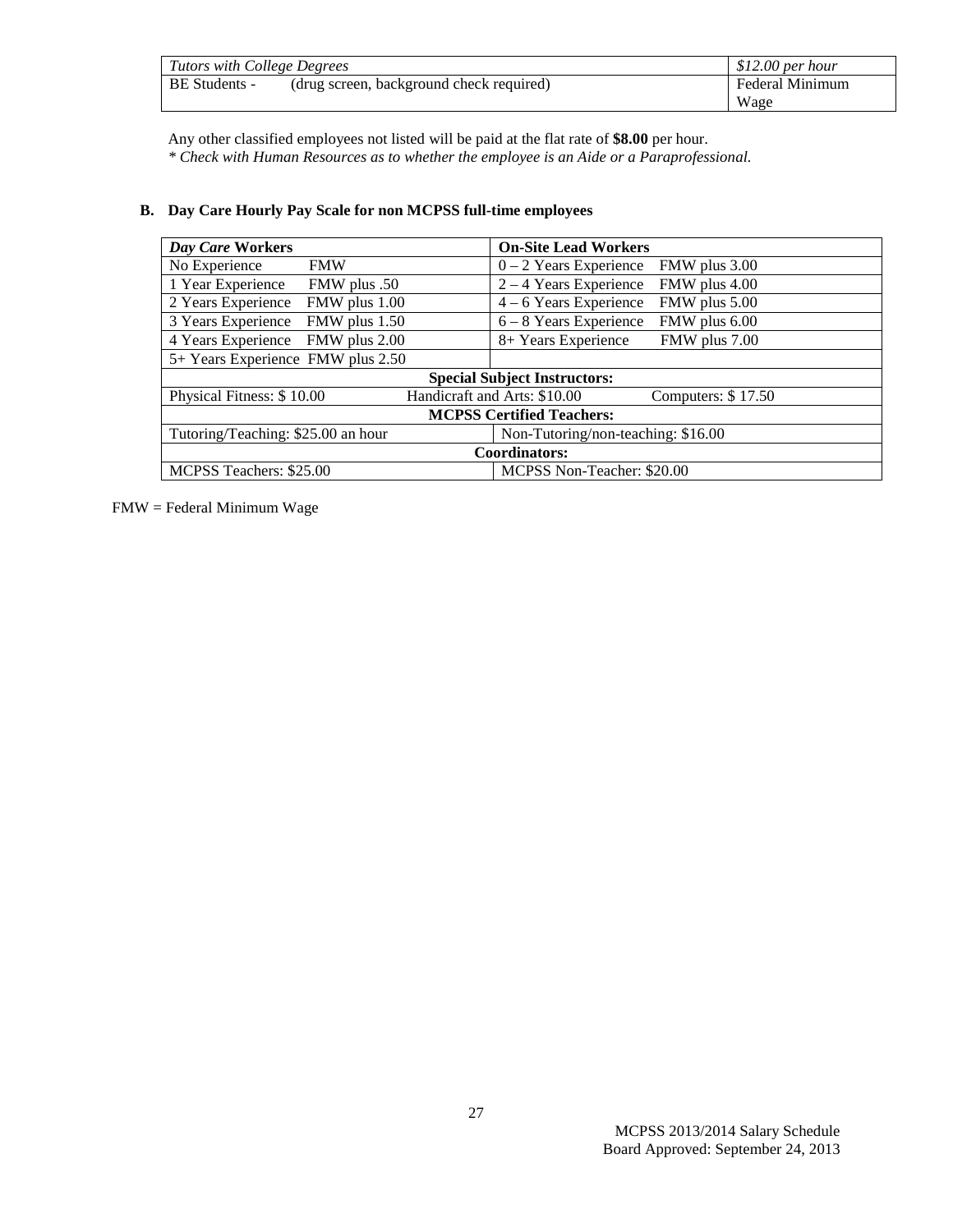| <b>Job Title</b>                                | Pay Grade    | <b>Contract Days</b> | <b>Step 0 Salary</b> |
|-------------------------------------------------|--------------|----------------------|----------------------|
| $21St$ Century Grant Supervisor                 | $AP-02$      | 260                  | 46,118               |
|                                                 |              |                      |                      |
| 504 Program Coordinator                         | $AP-03$      | 260                  | 52,421               |
| <b>Accountability Analyst</b>                   | CT-07        | 260                  | 60,926               |
| <b>Accountant I</b>                             | $CT-04$      | 260                  | 41,857               |
| Accounting Clerk                                | $CT-03$      | 260                  | 33,990               |
| <b>Accounting Supervisor</b>                    | $CT-06$      | 260                  | 56,158               |
| <b>Accounts Analyst</b>                         | $CT-04$      | 260                  | 41,857               |
| Accounts Payable/Risk Management Supervisor     | $CT-06$      | 260                  | 56,158               |
| Aide (9-months, 7 hours daily)                  | $CT-20$      | 187                  | 13,469               |
| Agriscience, Technical Ed & Career Technologies | $AP-02$      | 260                  | 46,118               |
| Supervisor                                      |              |                      |                      |
| Area School Improvement Coordinator             | $AP-03$      | 260                  | 52,421               |
| <b>Assistant Certification Clerk</b>            | $CT-03$      | 260                  | 33,990               |
| <b>Assistant Programmer</b>                     | $CT-05$      | 260                  | 48,149               |
| <b>Assistant Superintendent</b>                 | 1003         | 260                  | Open                 |
| Assistant to the Comptroller                    | $CT-04$      | 260                  | 41,857               |
| Athletics/Drivers Ed/PE Supervisor              | $AP-02$      | 260                  | 46,118               |
| Attendance/Records Supervisor                   | $AP-02$      | 260                  | 46,118               |
| Audiologist (9-Months)                          | $AP-20$      | 187                  | 29,214               |
| Audio-Visual Repairperson                       | $MT-04$      | 260                  | 36,588               |
| <b>Behavior Intervention Specialist</b>         | $AP-20$      | 187                  | \$29,214             |
| <b>Behavior Intervention Specialist</b>         | $AP-22$      | 202                  | 35,830               |
| <b>Bilingual Clerk</b>                          | $CT-25$      | 260                  | 26,839               |
| Biologist                                       | $AP-02$      | 260                  | 46,118               |
| <b>Boiler Repairperson</b>                      | $MT-04$      | 260                  | 36,588               |
| Bookkeeper, Elementary School                   | $CT-24$      | 202                  | 20,951               |
| Bookkeeper Itinerant                            | $CT-25$      | 260                  | 26,839               |
| Bookkeeper, Middle School                       | $CT-24$      | 202                  | 20,951               |
| Bookkeeper, High School                         | $CT-25$      | 260                  | 26,839               |
| <b>Budget Director</b>                          | $AP-05$      | 260                  | 63,881               |
| <b>Building Maintenance Engineer</b>            | $MT-03$      | 260                  | 26,887               |
| <b>Building Maintenance Engineer Foreman</b>    | $MT-04$      | 260                  | 36,588               |
| <b>Building Technology Foreman</b>              | $MT-04$      | 260                  | 36,588               |
| <b>Buildings and Groundskeeper</b>              | $MT-23$      | 260                  | 25,028               |
| <b>Bus Driver - Dual Service</b>                | <b>BD-02</b> | 186                  | 14,729               |
| <b>Bus Driver - Dual Service Plus</b>           | <b>BD-03</b> | 186                  | 18,571               |
| Bus Driver - Single Service                     | $BD-01$      | 186                  | 11,929               |
| Business Marketing & Cooperative Ed Supervisor  | $AP-02$      | 260                  | 46,118               |
| Cable/Elect Network Install Foreman             | $MT-05$      | 260                  | 41,595               |
| Cable/Electronics Network Installer             | $MT-04$      | 260                  | 36,588               |
| Career Technical Executive Director             | $AP-07$      | 260                  | 75,340               |
| <b>Career Technical Supervisor</b>              | $AP-02$      | 260                  | 46,118               |
|                                                 | MT-03A       | 260                  | 26,887               |
| Carpenter<br>Carpenter Foreman                  |              |                      |                      |
|                                                 | $MT-04$      | 260                  | 36,588               |
| Carpenter/Multicraft                            | MT-03A       | 260                  | 26,887               |
| <b>CDL</b> Trainer                              | $MT-03$      | 260                  | 26,887               |
| Carpenter/Roofer                                | $MT-03-A$    | 260                  | 26,887               |
| Central Office Clerk I                          | $CT-22$      | 260                  | \$21,750             |
| Central Office Clerk II                         | $CT-25$      | 260                  | 26,839               |
| Central Office Clerk III                        | $CT-03$      | 260                  | 33,990               |
| <b>Central Office Receptionist</b>              | $CT-22$      | 260                  | 20,531               |

## **ALPHABETICAL LISTING OF JOB TITLES/PAY GRADES**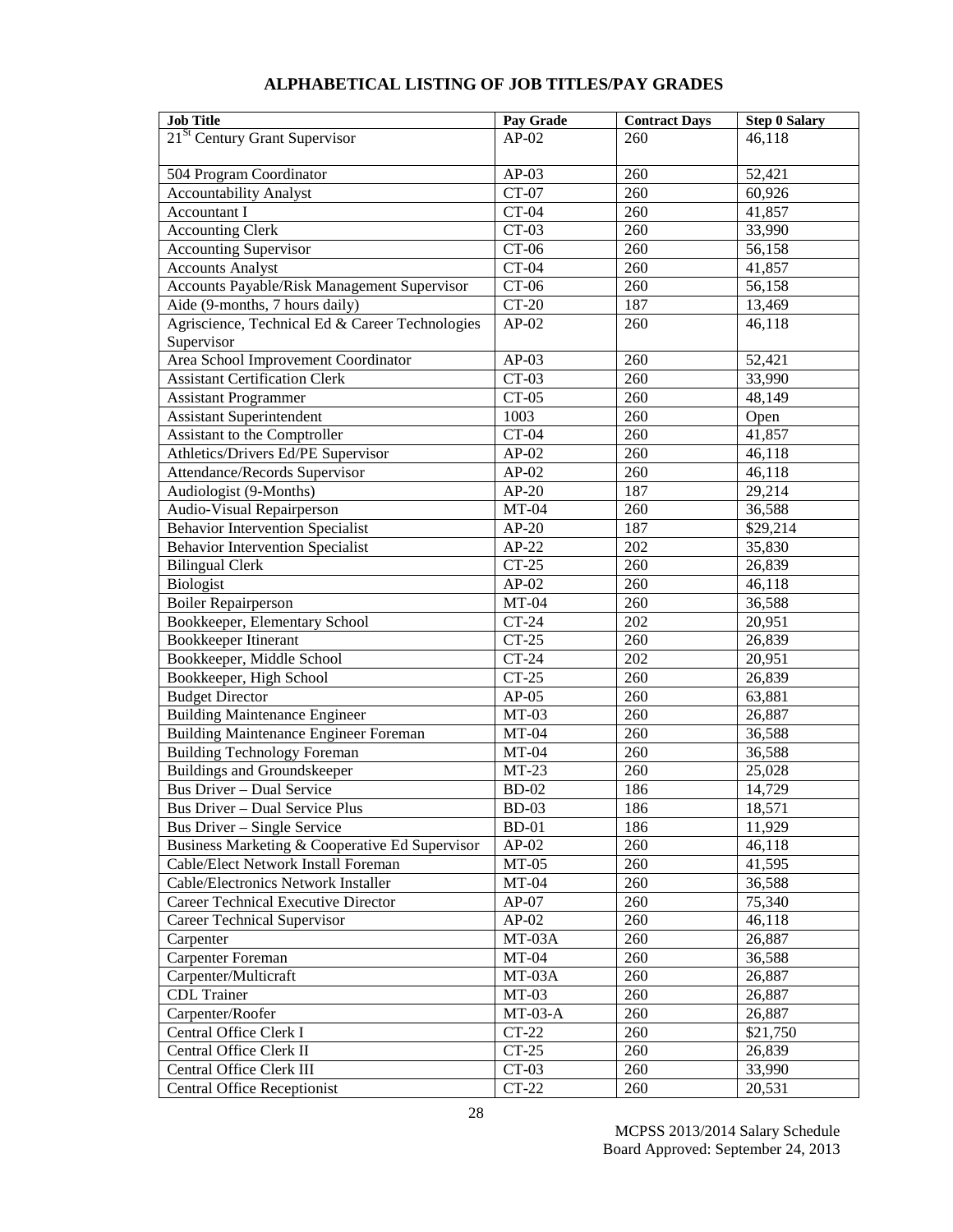| Human Resources Executive Director              | $AP-07$ | 260 | 75,340   |
|-------------------------------------------------|---------|-----|----------|
| Clerk, Accounting                               | $CT-03$ | 260 | 33,990   |
| Clerk, Assistant Certification                  | $CT-03$ | 260 | 33,990   |
| Clerk, Bilingual                                | $CT-25$ | 260 | 26,839   |
| Clerk, Central Office, I                        | $CT-22$ | 260 | \$20,531 |
| Clerk, Central Office, II                       | $CT-25$ | 260 | 26,839   |
| Clerk, Central Office, III                      | $CT-03$ | 260 | 33,990   |
| Clerk, Central Office Receptionist              | $CT-22$ | 260 | 20,531   |
| Clerk, Computer Operations                      | $CT-25$ | 260 | 26,839   |
| Clerk, Facilities                               | $CT-03$ | 260 | 33,990   |
| Clerk, File                                     | $CT-22$ | 260 | 20,531   |
| Clerk, Fixed Assets                             | $CT-03$ | 260 | 33,990   |
| Clerk, Elementary School Bookkeeper             | $CT-24$ | 202 | 20,951   |
| Clerk, Elementary School Registrar              | $CT-24$ | 202 | 20,951   |
| Clerk, High School Bookkeeper                   | $CT-25$ | 260 | 26,839   |
| Clerk, Receptionist, High School, Middle School | $CT-22$ | 260 | 20,531   |
| Clerk, High School Registrar                    | $CT-25$ | 260 | 26,839   |
| Clerk, Human Resources                          | $CT-03$ | 260 | 33,990   |
| Clerk, Insurance                                | $CT-04$ | 260 | 41,857   |
| Clerk, Middle School Bookkeeper                 | $CT-24$ | 202 | 20,951   |
| Clerk, Middle School Registrar                  | $CT-24$ | 202 | 20,951   |
| Clerk, Payroll                                  | $CT-03$ | 260 | 33,990   |
| Clerk, Purchasing                               | $CT-03$ | 260 | 33,990   |
| Clerk, School Bookkeeper (10 Months)            | $CT-24$ | 202 | 20,951   |
| Clerk, Elementary School, Other                 | $CT-21$ | 202 | 16,188   |
| Clerk, School - One Clerk School                | $CT-24$ | 202 | 20,951   |
| Clerk, Transportation                           | $CT-03$ | 260 | 33,990   |
| <b>CNP</b> Accountant                           | $CT-04$ | 260 | 41,857   |
| CNP Assistant (6 Hours Daily)                   | $CN-01$ | 187 | 11,596   |
| CNP Assistant (6.5 Hours Daily)                 | $CN-02$ | 187 | 12,392   |
| CNP Assistant (7 Hours Daily)                   | $CN-03$ | 187 | 13,189   |
| <b>CNP Computer Analyst</b>                     | $CT-03$ | 260 | 33,990   |
| <b>CNP Equipment Repairperson</b>               | $MT-04$ | 260 | 36,588   |
| CNP Manager (ADM 0-699)                         | $CN-06$ | 191 | 18,602   |
| CNP Manager (ADM 700-999)                       | $CN-05$ | 191 | 21,662   |
| CNP Manager (ADM 1000+)                         | $CN-04$ | 191 | 24,722   |
| <b>CNP Operations Supervisor</b>                | $CT-05$ | 260 | 48,149   |
| CNP Specialist (12 Months)                      | $CT-04$ | 260 | 41,857   |
| <b>Communications Assistant</b>                 | $CT-04$ | 260 | 41,857   |
| <b>Compliance Officer Federal Programs</b>      | $AP-01$ | 260 | 40,617   |
| Comptroller                                     | $AP-06$ | 260 | 69,038   |
| Computer Hardware Supervisor                    | $CT-06$ | 260 | 56,158   |
| Computer Hardware Technician                    | $CT-04$ | 260 | 41,857   |
| <b>Computer Network Supervisor</b>              | $CT-06$ | 260 | 56,158   |
| Computer Network Technician                     | $CT-04$ | 260 | 41,857   |
| <b>Computer Operations Clerk</b>                | $CT-25$ | 260 | 26,839   |
| <b>Computer Operator</b>                        | $CT-04$ | 260 | 41,857   |
| Computer Software Specialist                    | $CT-06$ | 260 | 56,158   |
| <b>Construction Inspection Foreman</b>          | $MT-04$ | 260 | 36,588   |
| Coordinator, 504 Program                        | $AP-03$ | 260 | 52,421   |
| Coordinator, Area School Improvement            | $AP-03$ | 260 | 52,421   |
| Coordinator, Elementary Curriculum              | $AP-03$ | 260 | 52,421   |
| Coordinator, Environmental Services             | $MT-07$ | 260 | 64,447   |
| Coordinator, Head Textbook                      | $AP-04$ | 260 | 57,578   |
| Coordinator, Information Systems                | $AP-03$ | 260 | 52,421   |
| Coordinator, Maintenance                        | $MT-07$ | 260 | 64,447   |
|                                                 |         |     |          |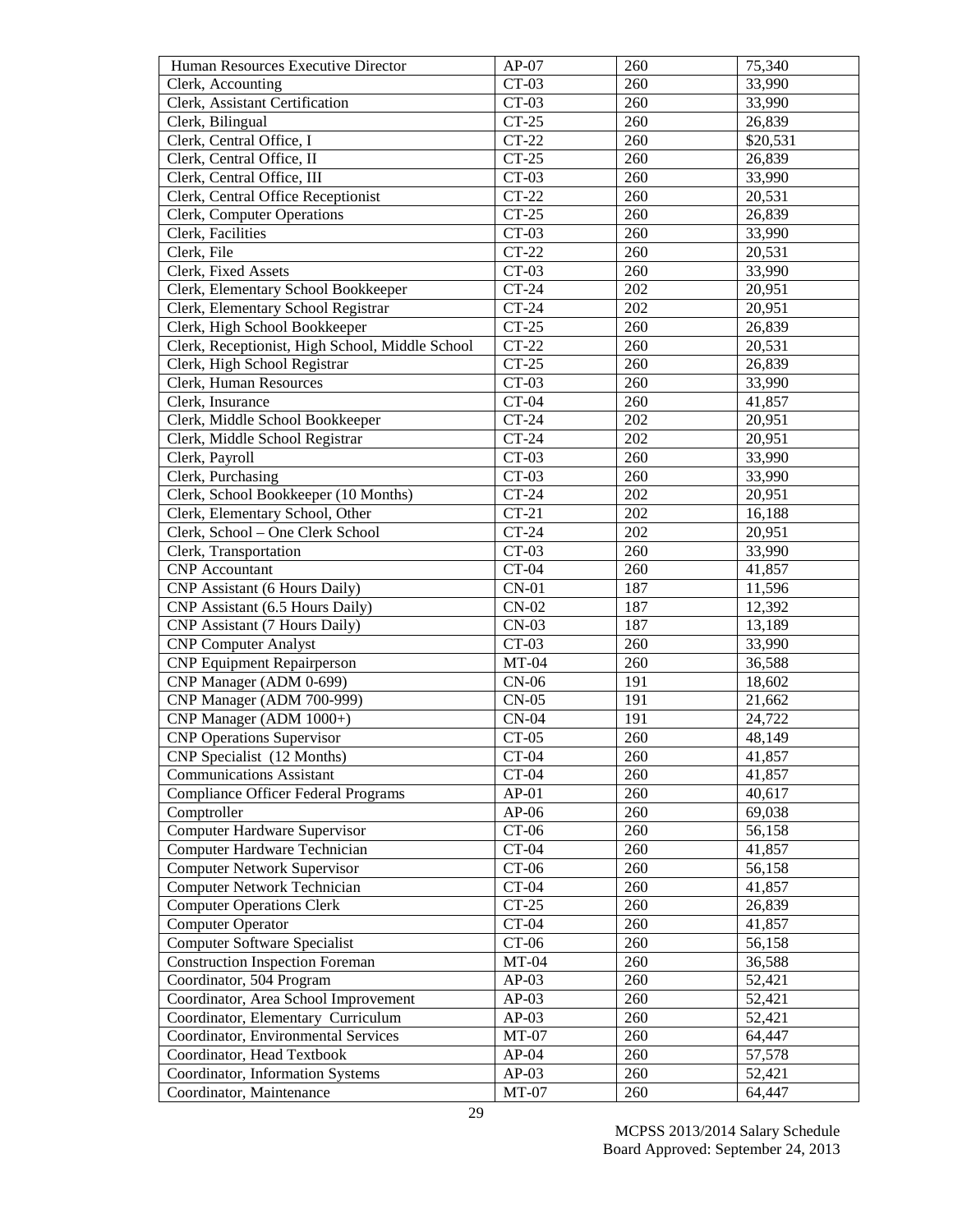| Coordinator, Middle School Curriculum          | $AP-03$ | 260 | 52,421              |
|------------------------------------------------|---------|-----|---------------------|
| Coordinator, Purchasing                        | $AP-03$ | 260 | $\overline{52,421}$ |
| Coordinator, Secondary Curriculum              | $AP-03$ | 260 | 52,421              |
| Coordinator, Staff Development                 | $AP-03$ | 260 | $\overline{52,421}$ |
| Coordinator, Technology                        | $AP-04$ | 260 | 57,578              |
| Coordinator, Transportation                    | $MT-07$ | 260 | 64,447              |
| Coordinator, Testing, Textbooks                | $AP-04$ | 260 | 57,578              |
| Curriculum and Instruction Director            | $AP-04$ | 260 | 57,578              |
| Custodian - 12 Months                          | $MT-21$ | 260 | 20,047              |
| Custodian $-9.5$ months                        | $MT-20$ | 197 | 15,463              |
|                                                |         |     |                     |
| Data Management Specialist                     | $CT-06$ | 260 | 56,158              |
| Data Specialist - Information Technology       | $CT-03$ | 260 | 33,990              |
| Data Specialist - Special Education            | $CT-24$ | 202 | 20,951              |
| Day Care Aide (9-Months, 7 hours daily)        | $CT-20$ | 187 | 13,469              |
| Deputy Superintendent                          | 1002    | 260 | Open                |
| Diesel Mechanic                                | $MT-04$ | 260 | 36,588              |
| Director, Budget                               | $AP-05$ | 260 | 63,881              |
| Director, Curriculum and Instruction           | $AP-04$ | 260 | 57,578              |
| Director, Food Services                        | $CT-07$ | 260 | 60,926              |
| Director, Environmental Education              | $AP-03$ | 260 | 52,421              |
| Director, JROTC                                | $AP-02$ | 260 | 46,118              |
| Director, Psychological Services               | $AP-03$ | 260 | 52,421              |
| Director, Purchasing                           | $AP-05$ | 260 | 63,881              |
| Director, Security                             | $AP-04$ | 260 | 57,578              |
| Director, Staff Development                    | $AP-04$ | 260 | 57,578              |
| Director, Student Discipline/Placement         | $AP-05$ | 260 | 63,881              |
| Director, Technology Support                   | $AP-05$ | 260 | 63,881              |
| Discipline/Student Placement Specialist        | $CT-04$ | 260 | 41,857              |
| Draftsperson                                   | $MT-04$ | 260 | 36,588              |
| Drop-Out Specialist                            | $AP-20$ | 187 | 29,214              |
| Electrician                                    | $MT-04$ | 260 | 36,588              |
| Electrician Foreman                            | $MT-05$ | 260 | 41,595              |
| Electrician - Multi-craft                      | $MT-04$ | 260 | 36,588              |
| Elementary Curriculum Coordinator              | $AP-03$ | 260 | 52,421              |
| <b>Elementary School Bookkeeper</b>            | $CT-24$ | 202 | 20,951              |
| <b>Elementary School Registrar</b>             | $CT-24$ | 202 | 20,951              |
| <b>Elementary Supervisor</b>                   | $AP-02$ | 260 | 46,118              |
| <b>Energy Management Repairperson</b>          | $MT-03$ | 260 | 26,887              |
| English/Foreign Language Supervisor            | $AP-02$ | 260 | 46,118              |
| <b>Environmental Education Director</b>        | $AP-03$ | 260 | 52,421              |
| <b>Environmental Services Coordinator</b>      | $MT-07$ | 260 | 64,447              |
| <b>Environmental Services Foreman</b>          | $MT-04$ | 260 | 36,588              |
| <b>Environmental Services Supervisor</b>       | $MT-06$ | 260 | 56,135              |
| <b>Equipment Operator</b>                      | $MT-03$ | 260 | 26,887              |
| <b>Executive Director</b>                      | $AP-07$ | 260 | 75,340              |
| Executive Director, Career Technical Education | $AP-07$ | 260 | 75,340              |
| <b>Executive Director, Human Resources</b>     | $AP-07$ | 260 | 75,340              |
| <b>Executive Director, Special Education</b>   | $AP-07$ | 260 | 75,340              |
| Executive Secretary - Board                    | $CT-04$ | 260 | 41,857              |
| Executive Secretary - Deputy/ CFO              | $CT-04$ | 260 | 41,857              |
| Executive Secretary - Superintendent           | $CT-04$ | 260 | 41,857              |
| Extended Day Aide (< 20 Hours) Council         |         | 187 | Fed.Min.Wage        |
| <b>Facilities Coordinator</b>                  | $MT-07$ | 260 | 64,447              |
| File Clerk                                     | $CT-22$ | 260 | 20,531              |
| Financial Administrator for Title I            | $AP-05$ | 260 | 63,881              |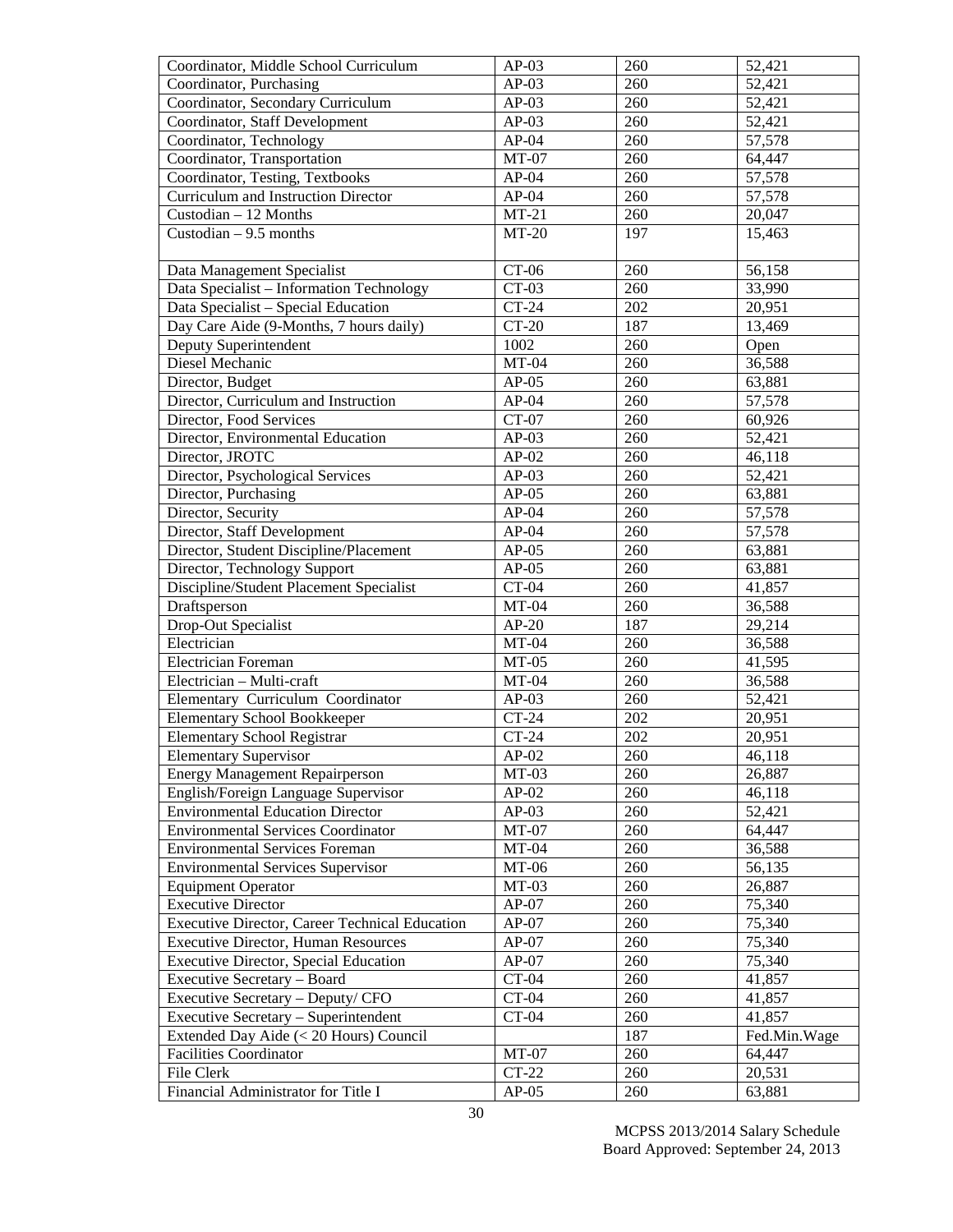| Fine Arts Dance Specialist                             | $AP-20$ | 187 | 29,214 |
|--------------------------------------------------------|---------|-----|--------|
| Fine Arts Supervisor                                   | $AP-02$ | 260 | 46,118 |
| <b>Fixed Assets Clerk</b>                              | $CT-03$ | 260 | 33,990 |
| <b>Fixed Assets Supervisor</b>                         | $CT-04$ | 260 | 41,857 |
| <b>Fleet Manager</b>                                   | $MT-06$ | 260 | 56,135 |
| Foreman, Building Maintenance Engineer                 | $MT-04$ | 260 | 36,588 |
| Foreman, Building Technology                           | $MT-04$ | 260 | 36,588 |
| Foreman, Cable/Elect Network Install                   | $MT-05$ | 260 | 41,595 |
| Foreman, Carpenter                                     | $MT-04$ | 260 | 36,588 |
| Foreman, Construction Inspection                       | $MT-04$ | 260 | 36,588 |
| Foreman, Electrician                                   | $MT-05$ | 260 | 41,595 |
| Foreman, Energy Management                             | $MT-04$ | 260 | 36,588 |
| Foreman, Environmental Services                        | $MT-04$ | 260 | 36,588 |
| Foreman, HVAC Controls                                 | $MT-05$ | 260 | 41,595 |
| Foreman, HVAC                                          | $MT-05$ | 260 | 41,595 |
| Foreman, Masonry                                       | $MT-05$ | 260 | 41,595 |
| Foreman, Painter                                       | $MT-04$ | 260 | 36,588 |
| Foreman, Plumbing                                      | $MT-05$ | 260 | 41,595 |
| Foreman, Print Shop                                    | $MT-05$ | 260 | 41,595 |
| Foreman, Properties                                    | $MT-04$ | 260 | 36,588 |
| Foreman, Distribution Site                             | $MT-04$ | 260 | 36,588 |
| Foreman, Special Crew                                  | $MT-04$ | 260 | 36,588 |
| Foreman, Transportation                                | $MT-06$ | 260 | 56,135 |
| Foreman, Truck/Bus Shop                                | $MT-05$ | 260 | 41,595 |
| Foreman, Warehouse                                     | $MT-03$ | 260 | 26,887 |
| Glazier                                                | $MT-03$ | 260 | 26,887 |
| Guidance/Counseling Supervisor                         | $AP-02$ | 260 | 46,118 |
| Head Custodian                                         | $MT-22$ | 197 | 19,152 |
| Head Mechanic                                          | $MT-05$ | 260 | 41,595 |
| Head Textbook Coordinator                              | $AP-04$ | 260 | 57,578 |
| Health Aide (9-Months, 7 hours daily)                  | $CT-20$ | 187 | 13,469 |
| Health Science/Family & Consumer Science               | $AP-02$ | 260 | 46,118 |
| Supervisor                                             |         |     |        |
| <b>Health Services Supervisor</b>                      | $AP-02$ | 260 | 46,118 |
| High School Bookkeeper                                 | $CT-25$ | 260 | 26,839 |
| <b>High School Receptionist</b>                        | $CT-22$ | 260 | 20,531 |
| High School Registrar                                  | $CT-25$ | 260 | 26,839 |
| Human Resources Clerk                                  | $CT-03$ | 260 | 33,990 |
| <b>HVAC Controls Foreman</b>                           | $MT-05$ | 260 | 41,595 |
| <b>HVAC</b> Foreman                                    | $MT-05$ | 260 | 41,595 |
| <b>HVAC</b> Repairperson                               | $MT-04$ | 260 | 36,588 |
| <b>Information Support Specialist</b>                  | $CT-04$ | 260 | 41,857 |
| <b>Information Systems Coordinator</b>                 | $AP-03$ | 260 | 52,421 |
| <b>Information Technology Service Executive</b>        | 1003    | 260 | Open   |
| Manager                                                |         |     |        |
| <b>Inspector Bus Shop</b>                              | $MT-06$ | 260 | 56,135 |
| Instructional Aide (9-Months, 7 hours daily)           | $CT-20$ | 187 | 13,469 |
| <b>Instructional Technology/Microcomputer Services</b> |         |     |        |
| Coordinator                                            | $AP-03$ | 260 | 52,421 |
| <b>Insurance Clerk</b>                                 | $CT-04$ | 260 | 41,857 |
| Intercom/Clock Repair                                  | $MT-03$ | 260 | 26,887 |
| <b>Internal Auditor</b>                                | $AP-04$ | 260 | 57,578 |
| <b>JROTC</b> Director                                  | $AP-02$ | 260 | 46,118 |
| Junior Budget Analyst                                  | $CT-04$ | 260 | 41,857 |
| Junior Buyer                                           | $CT-04$ | 260 | 41,857 |
| Kitchen Equipment Repairperson                         | $MT-04$ | 260 | 36,588 |
|                                                        |         |     |        |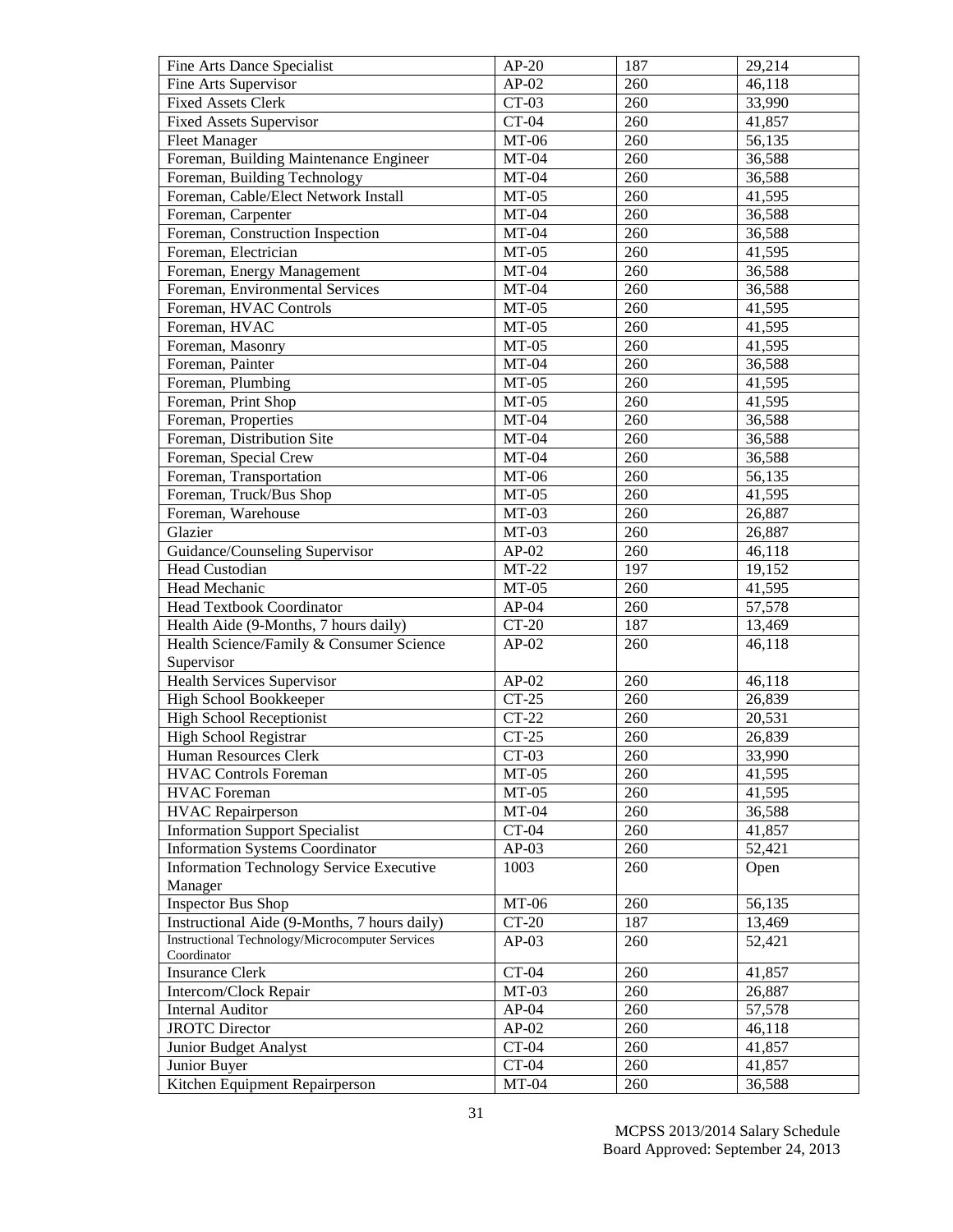| Language Arts/Reading Supervisor                                                         | $AP-02$             | 260 | 46,118              |
|------------------------------------------------------------------------------------------|---------------------|-----|---------------------|
| Language Arts/Writing Supervisor                                                         | $AP-02$             | 260 | 46,118              |
| Lead Logistics Worker                                                                    | $MT-03$             | 260 | 26,887              |
| Library/Media Aide (9-Months, 7 hours daily)                                             | $CT-20$             | 187 | 13,469              |
| Library/Media Supervisor                                                                 | $AP-02$             | 260 | 46,118              |
| Locksmith                                                                                | $MT-03-A$           | 260 | 26,887              |
| <b>Logistics Manager</b>                                                                 | $MT-06$             | 260 | 56,135              |
| Logistics Warehouse Worker                                                               | $MT-23$             | 260 | 25,028              |
| LPN/Program Aide (9-Months, 7.5 hours daily)                                             | $CT-23$             | 182 | 17,178              |
| <b>Magnet School Supervisor</b>                                                          | $AP-02$             | 260 | 46,118              |
| Maintenance Coordinator                                                                  | $MT-07$             | 260 | 64,447              |
| Maintenance Supervisor                                                                   | $MT-06$             | 260 | 56,135              |
| Maintenance Warehouse Worker                                                             | $MT-23$             | 260 | $\overline{2}5,028$ |
| Maintenance Worker                                                                       | $MT-03$             | 260 | 26,887              |
| Manager, CNP (ADM 0-699)                                                                 | $CN-06$             | 191 | 18,602              |
| Manager, CNP (ADM 700-999)                                                               | $CN-05$             | 191 | 21,662              |
| Manager, CNP (ADM 1000+)                                                                 | $CN-04$             | 191 | 224,722             |
| Manager, Distribution Site                                                               | $MT-03$             | 260 | 26,887              |
| Manager, Fleet                                                                           | $MT-06$             | 260 | 56,135              |
| Manager, Logistics                                                                       | $MT-06$             | 260 | 56,135              |
| Manager, Parent Program                                                                  | $CT-26$             | 182 | 26,340              |
| Manager, Parts - Auto, Bus, Truck Shop                                                   | $MT-04$             | 260 | 36,588              |
| Mason                                                                                    | $MT-04$             | 260 | 36,588              |
| <b>Masonry Foreman</b>                                                                   | $MT-05$             | 260 | 41,595              |
| Mathematics Supervisor - Elementary                                                      | $AP-02$             | 260 | 46,118              |
| Mathematics Supervisor - Secondary                                                       | $AP-02$             | 260 | 46,118              |
| Mechanic: Auto, Bus, Truck                                                               | $MT-04$             | 260 | 36,588              |
| Microcomputer Training Specialist                                                        | $CT-06$             | 260 | 56,158              |
| Middle School Bookkeeper                                                                 | $CT-24$             | 202 | 20,951              |
| Middle School Curriculum Coordinator                                                     | $AP-03$             | 260 | 52,421              |
| Middle School Registrar                                                                  | $CT-24$             | 202 | 20,951              |
| Migrant Aide (9-Months, 7 hours daily)                                                   | $CT-20$             | 187 | 13,469              |
| Military Property Custodian                                                              | $MT-03$             | 260 | 26,887              |
| Music/Fine Arts Supervisor                                                               | $AP-02$             | 260 | 46,118              |
| Native American Interpreter (9 Months)                                                   | $AP-21$             | 187 | 25,561              |
| Network Manager - Information Technology                                                 | $CT-07$             | 260 | 60,926              |
| New Construction Supervisor                                                              | $MT-06$             | 260 | 56,135              |
| Nurse, Visiting Health BS Degree (12 Months)                                             | <b>Nurses 66/67</b> | 260 | 61,642              |
| Nurse, Visiting Health BS Degree (10 Months)                                             | Nurses 62/63        | 202 | 42,479              |
| Nurse, Visiting Health BS Degree (9 Months)                                              | <b>Nurses 54/55</b> |     | 39,325              |
|                                                                                          |                     | 187 |                     |
| Occupational Therapist/Physical Therapist<br>Manager $-8$ Hours                          | $OTPT - III$        | 222 | 61,057              |
| OTPT - 8 Hours                                                                           | OTPT – II           | 202 | 53,705              |
| OTPT - 7 Hours                                                                           | $OTPT - I$          | 187 | 43,502              |
| OTPT Assistant - 7 Hours                                                                 | OTPT - Asst         | 187 | 28,502              |
| Office/General Aide (9-Months, 7 hours daily)                                            | $CT-20$             | 187 | 13,469              |
| <b>Operations Manager - Facilities and Maintenance</b>                                   | 1004                | 260 | Open                |
| Orientation and Mobility Specialist (9 Months)                                           | $AP-21$             | 187 | 25,561              |
| Painter                                                                                  | $MT-03$             | 260 | 26,887              |
| Painter Foreman                                                                          | $MT-04$             | 260 | 36,588              |
| Paraprofessional (Minimum of 60 semester hours                                           | $CT-23$             | 187 | 17,178              |
| in pre-teaching curriculum)                                                              |                     |     |                     |
| - Computer Laboratory<br>- Health Clinic<br>- Classroom Instructional<br>- Library/Media |                     |     |                     |
| Center                                                                                   |                     |     |                     |
| - RETRACT Center<br>- Physical                                                           |                     |     |                     |
| Education<br>- Special Education Instructional                                           |                     |     |                     |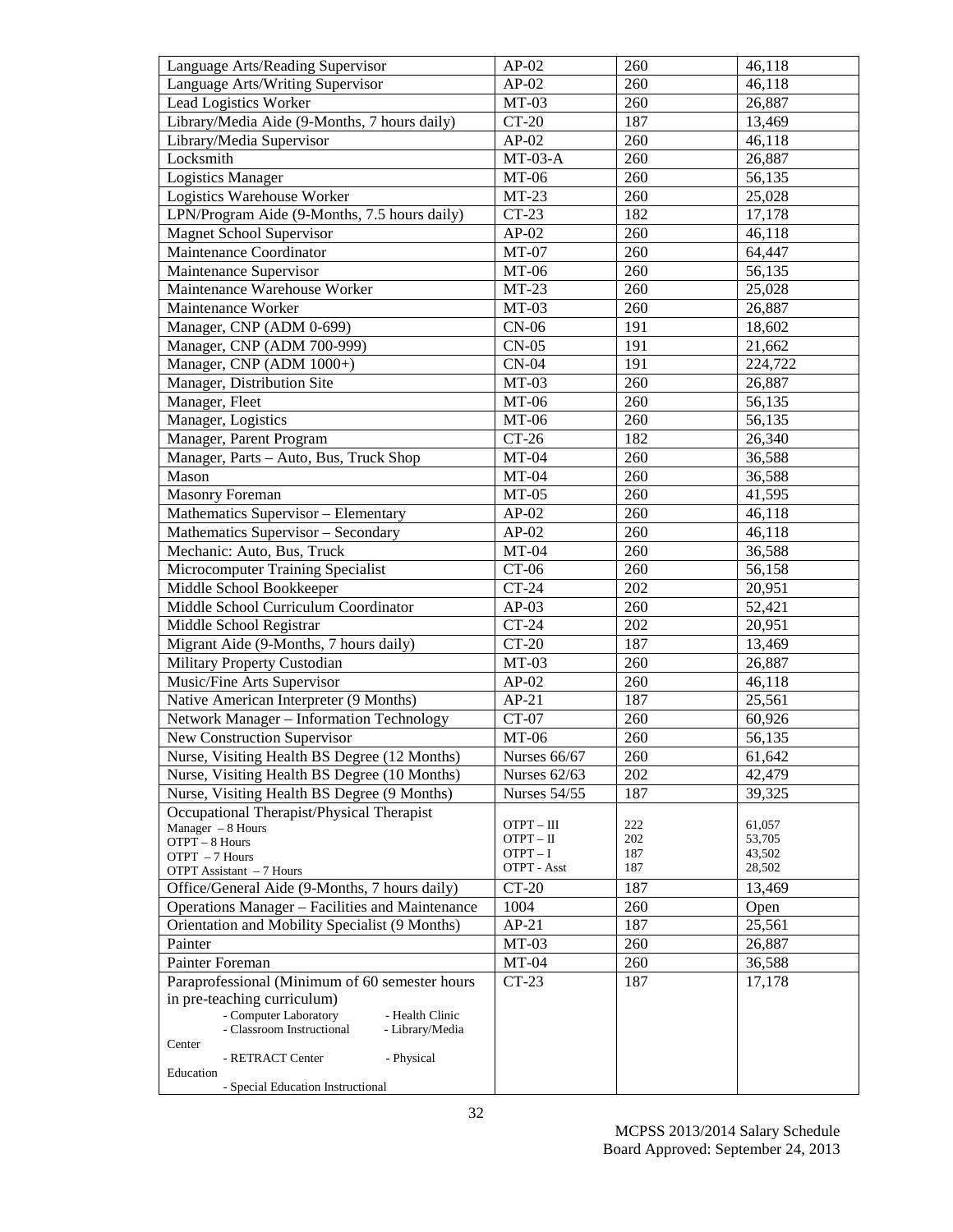| Parent Program Manager                                       | $CT-26$               | 182        | 26,340           |
|--------------------------------------------------------------|-----------------------|------------|------------------|
| Parent Specialist - Title I                                  | $AP-02$               | 260        | 46,118           |
| Parts Clerk                                                  | $MT-23$               | 260        | 25,028           |
| Parts Manager - Auto, Bus, Truck Shop                        | $MT-04$               | 260        | 36,588           |
| Payroll Department Clerk                                     | $CT-03$               | 260        | 33,990           |
| Payroll Supervisor                                           | $CT-06$               | 260        | 56,158           |
| Personnel Administrator                                      | $AP-03$               | 260        | 52,421           |
| Physical Education Aide (9-Months, 7 hours daily)            | $CT-20$               | 187        | 13,469           |
| <b>Plant Engineer</b>                                        | $MT-03$               | 260        | 26,887           |
| Plumber                                                      | $MT-04$               | 260        | 36,588           |
| Plumbing Foreman                                             | $MT-05$               | 260        | 41,595           |
| Property/Land Supervisor                                     | $CT-06$               | 260        | 56,158           |
| Print Shop Foreman                                           | $MT-05$               | 260        | 41,595           |
| Printer                                                      | $MT-03$               | 260        | 26,887           |
| Production Assistant                                         | $CT-03$               | 260        | 33,990           |
| Production Assistant/Writer                                  | $CT-31$               | 202        | 26,408           |
| Programmer                                                   | $CT-07$               | 260        | 60,926           |
| Programmer Assistant I                                       | $CT-03$               | 260        | 33,990           |
| Programmer/Software Analyst                                  | $CT-07$               | 260        | 60,926           |
| Properties Foreman                                           | $MT-04$               | 260        | 36,588           |
| <b>Psychological Services Director</b>                       | $\overline{AP}$ -03   | 260        | 52,421           |
| <b>Public Relations Supervisor</b>                           | $AP-03$               | 260        | 52,421           |
| <b>Purchasing Clerk</b>                                      | $CT-03$               | 260        | 33,990           |
| <b>Purchasing Coordinator</b>                                | $AP-03$               | 260        | 52,421           |
| <b>Purchasing Director</b>                                   | $AP-05$               | 260        | 63,881           |
| Occupational Therapist/Physical Therapist                    |                       |            |                  |
| Manager $-8$ Hours                                           | OTPT-III              | 222        | 61,057           |
| OTPT - 8 Hours                                               | OTPT-II               | 202        | 53,705           |
| OTPT - 7 Hours                                               | OTPT-I<br>OTPT - Asst | 187<br>187 | 43,502<br>28,502 |
| OTPT Assistant - 7 Hours                                     |                       | 187        |                  |
| Office/General Aide (9-Months, 7 hours daily)                | $CT-20$<br>1004       |            | 13,469           |
| Operations Manager - Facilities and Maintenance              | $AP-21$               | 260<br>187 | Open<br>25,561   |
| Orientation and Mobility Specialist (9 Months)<br>Refinisher | $MT-03$               | 260        |                  |
| Registrar, Elementary/Middle School                          | $CT-24$               | 202        | 26,887<br>20,951 |
|                                                              | $CT-03$               | 260        | 33,990           |
| Registrar, Itinerant<br><b>Renovations Coordinator</b>       | $MT-07$               |            |                  |
|                                                              | $AP-02$               | 260        | 64,447           |
| Resource Officer                                             | $CT-20$               | 260<br>187 | 46,118           |
| RETRACT Aide                                                 |                       |            | 13,469           |
| Roofer                                                       | $MT-03-A$             | 260        | 26,887           |
| <b>Routing Specialist</b>                                    | $MT-06$               | 260        | 56,135           |
| School Bookkeeper (10 Months)                                | $CT-24$               | 202        | 20,951           |
| School Bus Trainer                                           | $MT-03$               | 260        | 26,887           |
| School Clerk                                                 | $CT-21$               | 202        | 16,188           |
| School Improvement Specialist                                | $AP-02$               | 260        | 46,118           |
| School to Work Supervisor                                    | $AP-02$               | 260        | 46,118           |
| Science Supervisor                                           | $AP-02$               | 260        | 46,118           |
| <b>Secondary Curriculum Coordinator</b>                      | $AP-03$               | 260        | 52,421           |
| Secretary, to Assistant Superintendent                       | $CT-03$               | 260        | 33,990           |
| Secretary, to Comptroller                                    | $CT-03$               | 260        | 33,990           |
| Secretary, Executive - Board                                 | $CT-04$               | 260        | 41,857           |
| Secretary, Executive - Deputy/ CFO                           | $CT-04$               | 260        | 41,857           |
| Secretary, Executive - Superintendent                        | $CT-04$               | 260        | 41,857           |
| Secretary, to High School Principal                          | $CT-25$               | 260        | 26,839           |
| Secretary, Legal/Retirement                                  | CT04                  | 260        | 41,857           |
| Secretary, Security<br><b>Security Director</b>              | $CT-03$<br>$AP-04$    | 260<br>260 | 33,990<br>57,578 |
|                                                              |                       |            |                  |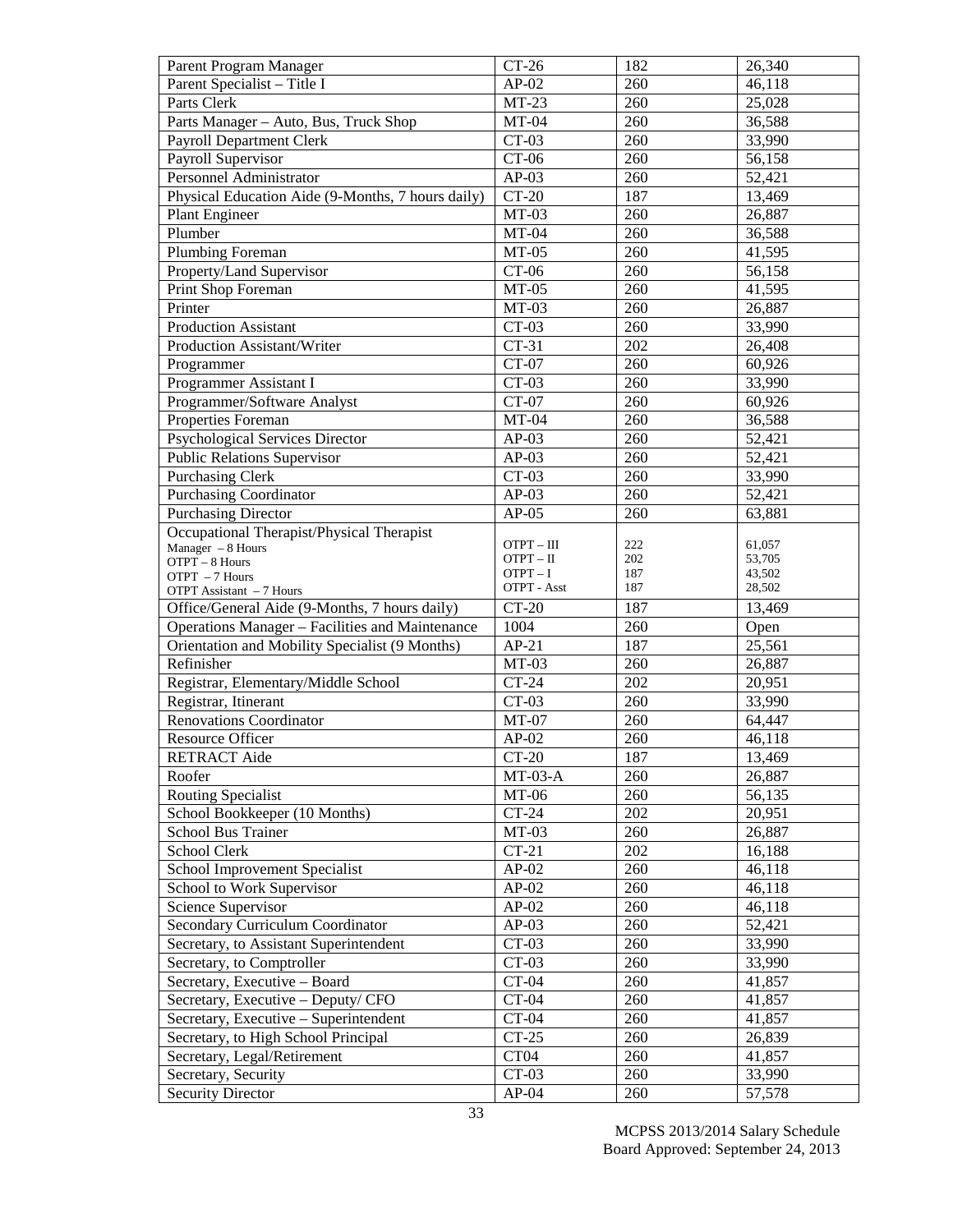| Security Officer                                   | $MT-23$      | 260 | 25,028 |
|----------------------------------------------------|--------------|-----|--------|
| Security Officer Alternative School                | $MT-23$      | 260 | 25,028 |
| Security Operator / Monitor                        | $MT-23$      | 260 | 25,028 |
| <b>Security Secretary</b>                          | $CT-03$      | 260 | 33,990 |
| Security Supervisor                                | $MT-05$      | 260 | 41,595 |
| Senior Budget Analyst                              | $AP-02$      | 260 | 46,118 |
| Senior Buyer                                       | $AP-02$      | 260 | 46,118 |
| Shades and Blinds Repairperson                     | $MT-03$      | 260 | 26,887 |
| Shop Assistant (formerly full time Utility Worker) | $MT-21$      | 260 | 20,047 |
| <b>Signers for Deaf/Hearing Impaired</b>           | $CT-33$      | 187 | 30,000 |
| Social Studies Supervisor                          | $AP-02$      | 260 | 46,118 |
| Social Worker                                      | $AP-22$      | 202 | 35,830 |
| Social Worker for Schools                          | $AP-20$      | 187 | 29,214 |
| Special Crew Foreman                               | $MT-04$      | 260 | 36,588 |
| Special Education Bus Aide (6 Hours)               | <b>BA-03</b> | 182 | 11,575 |
| Special Education Executive Director               | $AP-07$      | 260 | 75,340 |
| Special Education Program Aide                     | $CT-20$      | 187 | 13,469 |
| (9-Months, 7 hours daily)                          |              |     |        |
| <b>Staff Development Coordinator</b>               | $AP-03$      | 260 | 52,421 |
| <b>Staff Development Director</b>                  | $AP-04$      | 260 | 57,578 |
| Statistician                                       | $CT-03$      | 260 | 33,990 |
| <b>Student Data Specialist</b>                     | $CT-04$      | 260 | 41,857 |
| <b>Student Discipline/Placement Director</b>       | $AP-05$      | 260 | 63,881 |
| <b>Student Locker Repair</b>                       | $MT-03$      | 260 | 26,887 |
| Superintendent                                     | 1001         | 260 | Open   |
| Supervisor, 21 <sup>St</sup> Century Grant         | $AP-02$      | 260 | 46,118 |
| Supervisor, Accounting                             | $CT-06$      | 260 | 56,158 |
| Supervisor, Accounts Payable/Risk Management       | $CT-06$      | 260 | 56,158 |
| Supervisor, Athletics/Drivers Ed/PE                | $AP-02$      | 260 | 46,118 |
| Supervisor, Attendance/Records                     | $AP-02$      | 260 | 46,118 |
| Supervisor, Business Marketing & Cooperative Ed    | $AP-02$      | 260 | 46,118 |
| Supervisor, Career Technical                       | $AP-02$      | 260 | 46,118 |
| Supervisor, Computer Hardware                      | $CT-06$      | 260 | 56,158 |
| Supervisor, Computer Network                       | $CT-06$      | 260 | 56,158 |
| Supervisor, Elementary                             | $AP-02$      | 260 | 46,118 |
| Supervisor, English/Foreign Language               | $AP-02$      | 260 | 46,118 |
| Supevisor, Environmental Services                  | $MT-06$      | 260 | 56,135 |
| Supervisor, Fine Arts                              | $AP-02$      | 260 | 46,118 |
| Supervisor, Fixed Assets                           | $CT-04$      | 260 | 41,857 |
| Supervisor, Guidance/Counseling                    | $AP-02$      | 260 | 46,118 |
| Supervisor, Health Science/Family & Consumer       | $AP-02$      | 260 | 46,118 |
| Science                                            |              |     |        |
| Supervisor, Health Services                        | $AP-02$      | 260 | 46,118 |
| Supervisor, Language Arts/Reading                  | $AP-02$      | 260 | 46,118 |
| Supervisor, Language Arts/Writing                  | $AP-02$      | 260 | 46,118 |
| Supervisor, Library/Media                          | $AP-02$      | 260 | 46,118 |
| Supervisor, Magnet Schools                         | $AP-02$      | 260 | 46,118 |
| Supervisor, Maintenance                            | MT-06        | 260 | 56,135 |
| Supervisor, Mathematics - Elementary               | $AP-02$      | 260 | 46,118 |
| Supervisor, Mathematics - Secondary                | $AP-02$      | 260 | 46,118 |
| Supervisor, Music/Fine Arts                        | $AP-02$      | 260 | 46,118 |
| Supervisor, New Construction                       | MT-06        | 260 | 56,135 |
| Supervisor, Payroll                                | $CT-06$      | 260 | 56,158 |
| Supervisor, Property/Land                          | $CT-06$      | 260 | 56,158 |
| Supervisor, Public Relations                       | $AP-03$      | 260 | 52,421 |
|                                                    |              |     |        |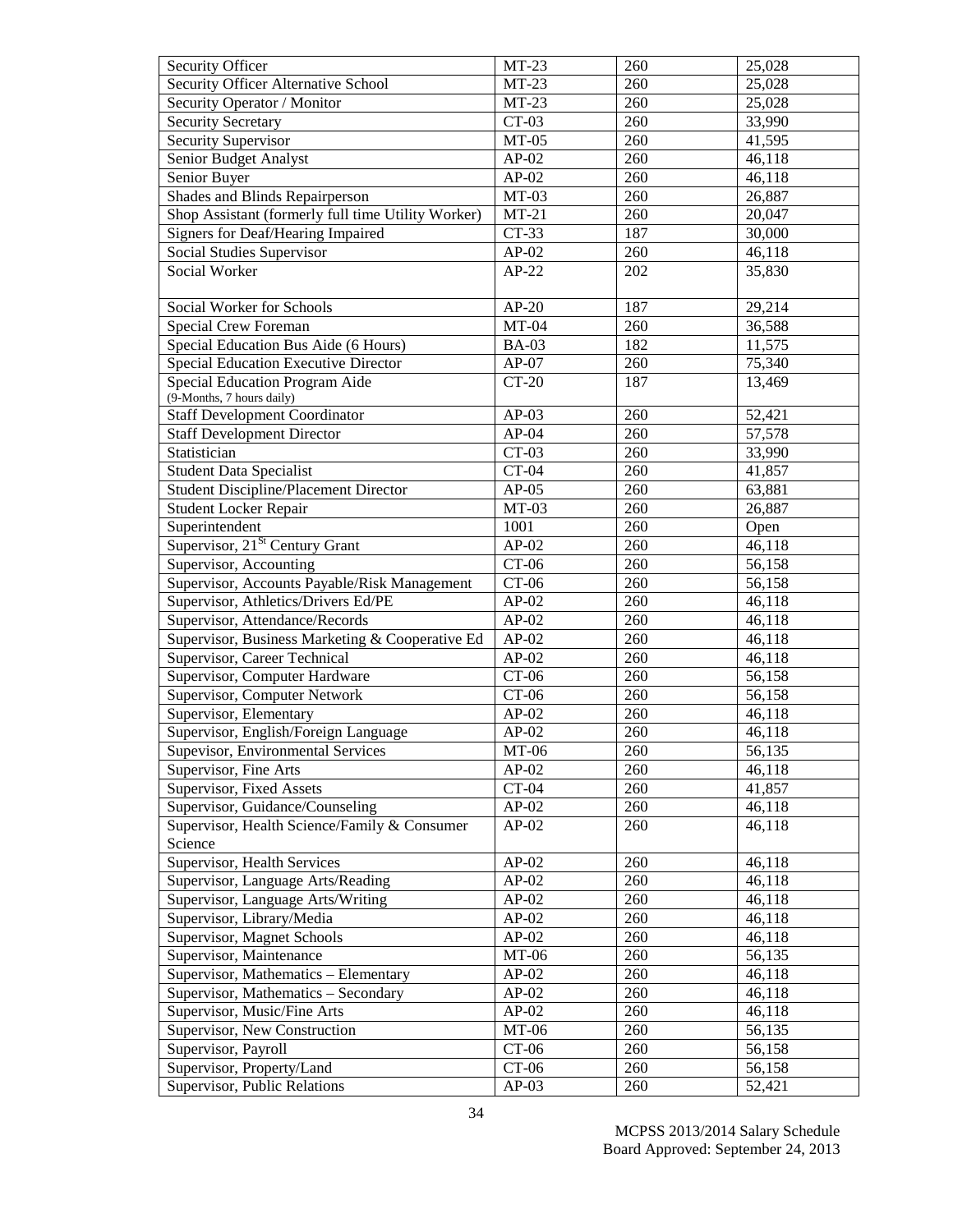| Supervisor, School to Work                    | $AP-02$                                  | 260 | 46,118          |
|-----------------------------------------------|------------------------------------------|-----|-----------------|
| Supervisor, Science                           | $\overline{AP}$ -02                      | 260 | 46,118          |
| Supervisor, Social Studies                    | $AP-02$                                  | 260 | 46,118          |
| Supervisor, Talents Unlimited                 | $AP-02$                                  | 260 | 46,118          |
| <b>Talents Unlimited Supervisor</b>           | $AP-02$                                  | 260 | 46,118          |
| <b>Technology Support Director</b>            | $AP-05$                                  | 260 | 63,881          |
| <b>Technology Coordinator</b>                 | $AP-04$                                  | 260 | 57,578          |
| Telecommunication Support Specialist          | $CT-04$                                  | 260 | 41,857          |
| Television Producer                           | $CT-05$                                  | 260 | 48,149          |
| Television Studio Engineer                    | $CT-05$                                  | 260 | 48,149          |
| Testing, Textbooks Coordinator                | $AP-04$                                  | 260 | 57,578          |
| Textbook Warehousepersons                     | $MT-23$                                  | 260 | 25,028          |
| <b>Textbooks Truck Driver</b>                 | $MT-23$                                  | 260 | 25,028          |
| <b>Transportation Clerk</b>                   | $\overline{C}T-03$                       | 260 | 33,990          |
| Transportation Clerk - Auto, Bus, Truck Parts | $MT-23$                                  | 260 | 25,028          |
| <b>Transportation Coordinator</b>             | $MT-07$                                  | 260 | 64,447          |
| Transportation Foreman                        | MT-06                                    | 260 | 56,135          |
| Truck/Bus Shop Foreman                        | $MT-05$                                  | 260 | 41,595          |
| <b>Upholstery Repair</b>                      | $MT-03$                                  | 260 | 26,887          |
| Utility Worker (Full Time position)           | $MT-21$                                  | 260 | \$20,047        |
| Utility Worker (Part Time position)           |                                          |     | \$9.45 per hour |
| Videographer - TV Studio                      | $CT-04$                                  | 260 | 41,857          |
| Visiting Health Nurse BS Degree (12 Months)   | <b>Nurses 66/67</b>                      | 260 | 61,642          |
| Visiting Health Nurse BS Degree (10 Months)   | <b>Nurses 62/63</b>                      | 202 | 42,479          |
| Visiting Health Nurse BS Degree (9 Months)    | $\overline{\text{N} \text{urses}}$ 54/55 | 187 | 39,325          |
| Warehouseperson                               | $MT-23$                                  | 260 | 25,028          |
| Warehouse Foreman                             | $MT-03$                                  | 260 | 26,887          |
| Web Support Specialist                        | $\overline{C}T-04$                       | 260 | 41,857          |
| Web Telecommunications Manager                | $CT-07$                                  | 260 | \$60,926        |
| <b>Website Developer</b>                      | $CT-05$                                  | 260 | 48,149          |
| Welder                                        | $MT-03$                                  | 260 | 26,887          |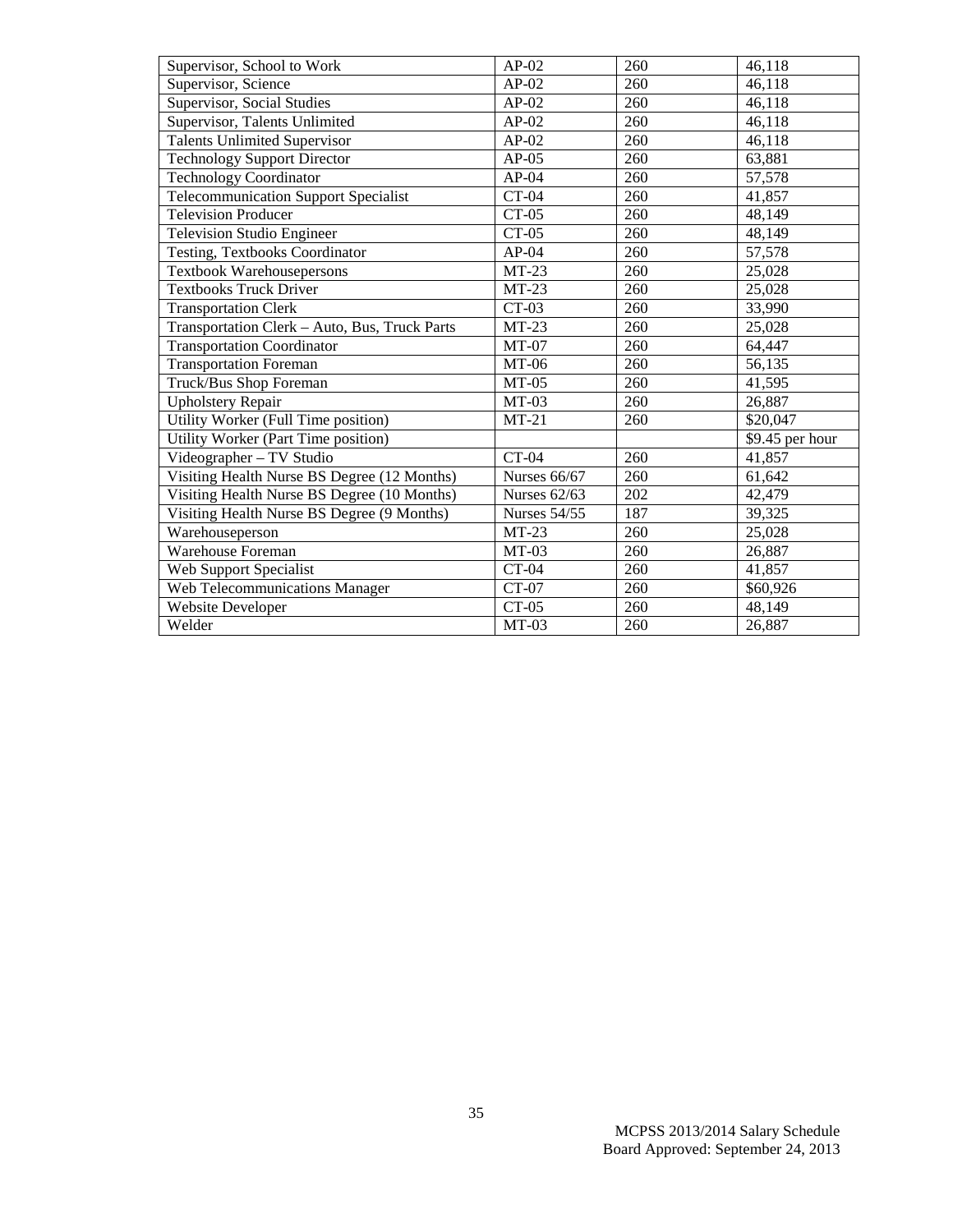## **2013-2014 SALARY SCHEDULE FOR TEACHERS AND OTHER CERTIFIED EMPLOYEES**

## State Minimum Salary Schedule EFFECTIVE OCTOBER 1, 2013

| <b>STEP</b>    | <b>EXP</b>       | SCH 41/42                      | <b>SCH</b>          | <b>SCH</b>            | <b>SCH</b>            | <b>SCH</b>                | <b>SCH 37/38</b> | <b>SCH</b>            | <b>SCH</b>            |
|----------------|------------------|--------------------------------|---------------------|-----------------------|-----------------------|---------------------------|------------------|-----------------------|-----------------------|
|                |                  | <b>RANK</b>                    | 41/42               | 41/42                 | 41/42                 | 37/38                     | RANK A 202       | 37/38                 | 37/38                 |
|                |                  | <b>B/ND 187</b><br><b>DAYS</b> | <b>RANKA</b><br>187 | <b>RANK</b><br>AA 187 | <b>RANK</b><br>DR 187 | <b>RANK</b><br>$\rm B/ND$ | <b>DAYS</b>      | <b>RANK</b><br>AA 202 | <b>RANK</b><br>DR 202 |
|                |                  |                                | <b>DAYS</b>         | <b>DAYS</b>           | <b>DAYS</b>           | 202                       |                  | <b>DAYS</b>           | <b>DAYS</b>           |
|                |                  |                                |                     |                       |                       | <b>DAYS</b>               |                  |                       |                       |
|                |                  |                                |                     |                       |                       |                           |                  |                       |                       |
| $\mathbf{1}$   | $\boldsymbol{0}$ | 36867                          | 42395               | 45714                 | 49032                 | 39824                     | 45796            | 49381                 | 52966                 |
| $\overline{2}$ | $\mathbf{1}$     | 36867                          | 42395               | 45714                 | 49032                 | 39824                     | 45796            | 49381                 | 52966                 |
| 3              | $\overline{2}$   | 36867                          | 42395               | 45714                 | 49032                 | 39824                     | 45796            | 49381                 | 52966                 |
| $\overline{4}$ | 3                | 40551                          | 46634               | 50283                 | 53935                 | 43805                     | 50375            | 54317                 | 58261                 |
| 5              | $\overline{4}$   | 40551                          | 46634               | 50283                 | 53935                 | 43805                     | 50375            | 54317                 | 58261                 |
| 6              | 5                | 40551                          | 46634               | 50283                 | 53935                 | 43805                     | 50375            | 54317                 | 58261                 |
| $\overline{7}$ | 6                | 42327                          | 48675               | 52499                 | 56295                 | 45723                     | 52580            | 56709                 | 60809                 |
| 8              | 7                | 42327                          | 48675               | 52499                 | 56295                 | 45723                     | 52580            | 56709                 | 60809                 |
| 9              | 8                | 42327                          | 48675               | 52499                 | 56295                 | 45723                     | 52580            | 56709                 | 60809                 |
| 10             | 9                | 42894                          | 49329               | 53191                 | 57051                 | 46337                     | 53287            | 57457                 | 61627                 |
| $11\,$         | $10\,$           | 42894                          | 49329               | 53191                 | 57051                 | 46337                     | 53287            | 57457                 | 61627                 |
| 12             | 11               | 42894                          | 49328               | 53191                 | 57051                 | 46337                     | 53287            | 57457                 | 61627                 |
| 13             | 12               | 43674                          | 50223               | 54155                 | 58088                 | 47176                     | 54253            | 58501                 | 62746                 |
| 14             | 13               | 43674                          | 50223               | 54155                 | 58088                 | 47176                     | 54253            | 58501                 | 62746                 |
| 15             | 14               | 43674                          | 50223               | 54155                 | 58088                 | 47179                     | 54253            | 58501                 | 62746                 |
| 16             | 15               | 44670                          | 51371               | 55391                 | 59409                 | 48253                     | 55121            | 59834                 | 64175                 |
| 17             | 16               | 44670                          | 51371               | 55391                 | 59409                 | 48253                     | 55492            | 59834                 | 64175                 |
| 18             | 17               | 44670                          | 51371               | 55391                 | 59409                 | 48253                     | 55492            | 59834                 | 64175                 |
| 19             | 18               | 45247                          | 52032               | 56105                 | 60179                 | 48877                     | 56206            | 60606                 | 65005                 |
| 20             | 19               | 45247                          | 52032               | 56105                 | 60179                 | 48877                     | 56206            | 60606                 | 95605                 |
| 21             | 20               | 45247                          | 52032               | 56105                 | 60179                 | 48877                     | 56206            | 60606                 | 65005                 |
| 22             | 21               | 45825                          | 52699               | 56822                 | 60947                 | 49501                     | 56926            | 61381                 | 65837                 |
| 23             | 22               | 45825                          | 52699               | 56822                 | 60947                 | 49501                     | 56926            | 61381                 | 65837                 |
| 24             | 23               | 45825                          | 52699               | 56822                 | 60947                 | 49501                     | 56926            | 61381                 | 65837                 |
| 25             | 24               | 46370                          | 53245               | 57370                 | 61494                 | 50046                     | 57516            | 61926                 | 66383                 |
| 26             | $\overline{25}$  | 46370                          | 53245               | 57370                 | 61494                 | 50046                     | 57516            | 61926                 | 66383                 |
| 27             | 26               | 46370                          | 53245               | 57370                 | 61494                 | 50046                     | 57516            | 61926                 | 66383                 |
| $27 +$         |                  | 46917                          | 53792               | 57916                 | 62040                 | 50592                     | 58106            | 62472                 | 66928                 |

TEACHER 187 DAYS & 202 DAYS COUNSELOR 187 DAYS INSTRUCTIONAL SPECIALIST 187 DAYS LIBRARIAN 187 DAYS ADMINISTRATIVE INTERN 202 DAYS CONSULTING TEACHER 202 DAYS PSYCHOMETRIST 202 DAYS RESOURCE TEACHER 202 DAYS

9 Month Teacher Schedule 41/42 Definitions: Rank B/ND – Bachelor's Degree Rank A – Master's Degree Rank AA – Educational Specialist Rank DR - Doctorate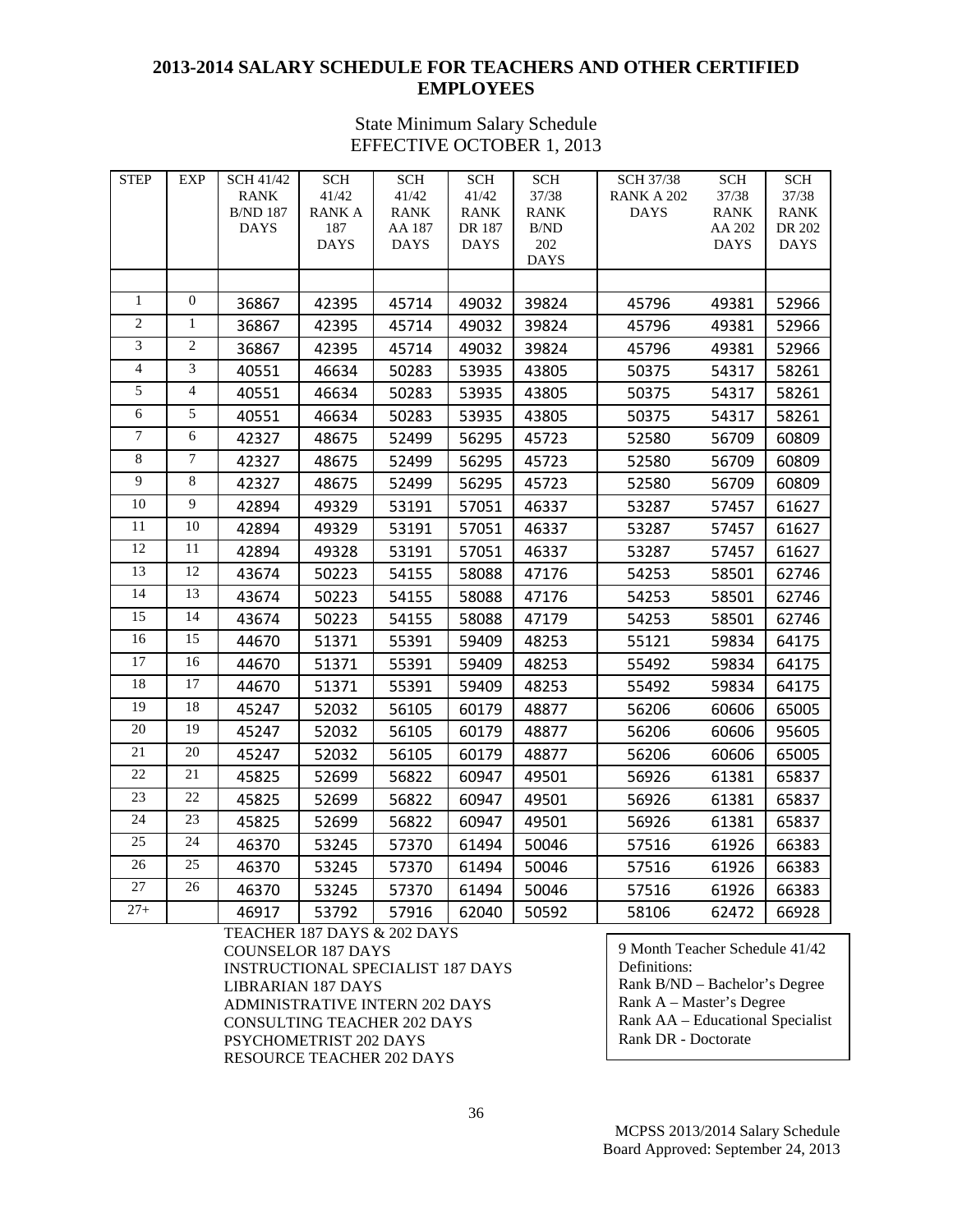## **SPECIAL GRANDFATHERED FOR SOME TEACHERS 2013-2014 SALARY SCHEDULE FOR TEACHERS AND OTHER CERTIFIED EMPLOYEES**

## EFFECTIVE OCTOBER 1, 2013

| <b>STEP</b>     | <b>EXP</b>      | <b>SCH 39/40</b>             | <b>SCH 39/40</b>          | <b>SCH 39/40</b>           | <b>SCH 39/40</b>                  | <b>SCH 35/36</b>                    | SCH 35/36                 |
|-----------------|-----------------|------------------------------|---------------------------|----------------------------|-----------------------------------|-------------------------------------|---------------------------|
|                 |                 | <b>RANK B/ND</b><br>187 DAYS | RANK A 187<br><b>DAYS</b> | RANK AA 187<br><b>DAYS</b> | <b>RANK DR 187</b><br><b>DAYS</b> | <b>RANK B/ND</b><br><b>202 DAYS</b> | RANK A 202<br><b>DAYS</b> |
|                 |                 |                              |                           |                            |                                   |                                     |                           |
|                 |                 |                              |                           |                            |                                   |                                     |                           |
| $\mathbf{1}$    | $\mathbf 0$     |                              |                           |                            |                                   |                                     |                           |
| $\overline{2}$  | 1               |                              |                           |                            |                                   |                                     |                           |
| 3               | $\overline{c}$  | 40173                        | 45690                     | 48798                      | 52233                             | 43393                               | 49354                     |
| 4               | 3               | 40552                        | 46635                     | 50284                      | 53936                             | 43805                               | 50376                     |
| 5               | 4               | 40634                        | 46635                     | 50284                      | 53936                             | 43892                               | 50376                     |
| 6               | 5               | 40906                        | 46635                     | 50284                      | 53936                             | 44138                               | 50376                     |
| $\overline{7}$  | 6               | 42328                        | 48677                     | 52500                      | 56296                             | 45723                               | 52580                     |
| 8               | $\overline{7}$  | 42328                        | 48677                     | 52500                      | 56296                             | 45723                               | 52580                     |
| 9               | 8               | 42549                        | 48677                     | 52500                      | 56296                             | 45961                               | 52580                     |
| 10              | 9               | 42896                        | 49330                     | 53192                      | 57053                             | 46337                               | 53287                     |
| $\overline{11}$ | 10              | 43021                        | 49330                     | 53192                      | 57053                             | 46471                               | 53287                     |
| 12              | 11              | 43257                        | 49330                     | 53192                      | 57053                             | 46713                               | 53287                     |
| 13              | 12              | 43706                        | 50224                     | 54158                      | 58089                             | 47210                               | 54253                     |
| 14              | $\overline{13}$ | 43940                        | 50224                     | 54158                      | 58089                             | 47465                               | 54253                     |
| 15              | 14              | 44177                        | 50224                     | 54158                      | 58089                             | 47720                               | 54253                     |
| 16              | 15              | 44840                        | 51372                     | 55393                      | 59412                             | 48434                               | 55491                     |
| 17              | 16              | 45079                        | 51372                     | 55393                      | 59412                             | 48694                               | 55491                     |
| 18              | 17              | 45079                        | 51372                     | 55393                      | 59412                             | 48694                               | 55491                     |
| 19              | 18              | 45248                        | 52034                     | 56107                      | 60180                             | 48877                               | 56206                     |
| 20              | $\overline{19}$ | 45248                        | 52034                     | 56107                      | 60180                             | 48877                               | 56206                     |
| 21              | 20              | 45248                        | 52034                     | 56107                      | 60180                             | 48877                               | 56206                     |
| 22              | 21              | 45826                        | 52700                     | 56824                      | 60949                             | 49502                               | 56927                     |
| 23              | 22              | 45826                        | 52700                     | 56824                      | 60949                             | 49502                               | 56927                     |
| 24              | 23              | 45826                        | 52700                     | 56824                      | 60949                             | 49502                               | 56927                     |
| 25              | 24              | 46457                        | 53332                     | 57456                      | 61580                             | 50047                               | 57473                     |
| 26              | 25              | 46457                        | 53332                     | 57456                      | 61580                             | 50047                               | 57473                     |
| 27              | 26              | 46457                        | 53332                     | 57456                      | 61580                             | 50047                               | 57473                     |
| $27+$           |                 | 47087                        | 53963                     | 58087                      | 62211                             | 50593                               | 58019                     |

COUNSELOR 187 DAYS LIBRARIAN 187 DAYS PSYCHOMETRIST 202 DAYS or 240/260 DAYS RESOURCE TEACHER 202 DAYS OR 240/260 DAYS TEACHER 187 DAYS, 202 DAYS, OR 240/260 DAYS

9 Month Teacher Schedule 41/42 Definitions: Rank B/ND – Bachelor's Degree Rank A – Master's Degree Rank AA – Educational Specialist Rank DR - Doctorate

> MCPSS 2013/2014 Salary Schedule Board Approved: September 24, 2013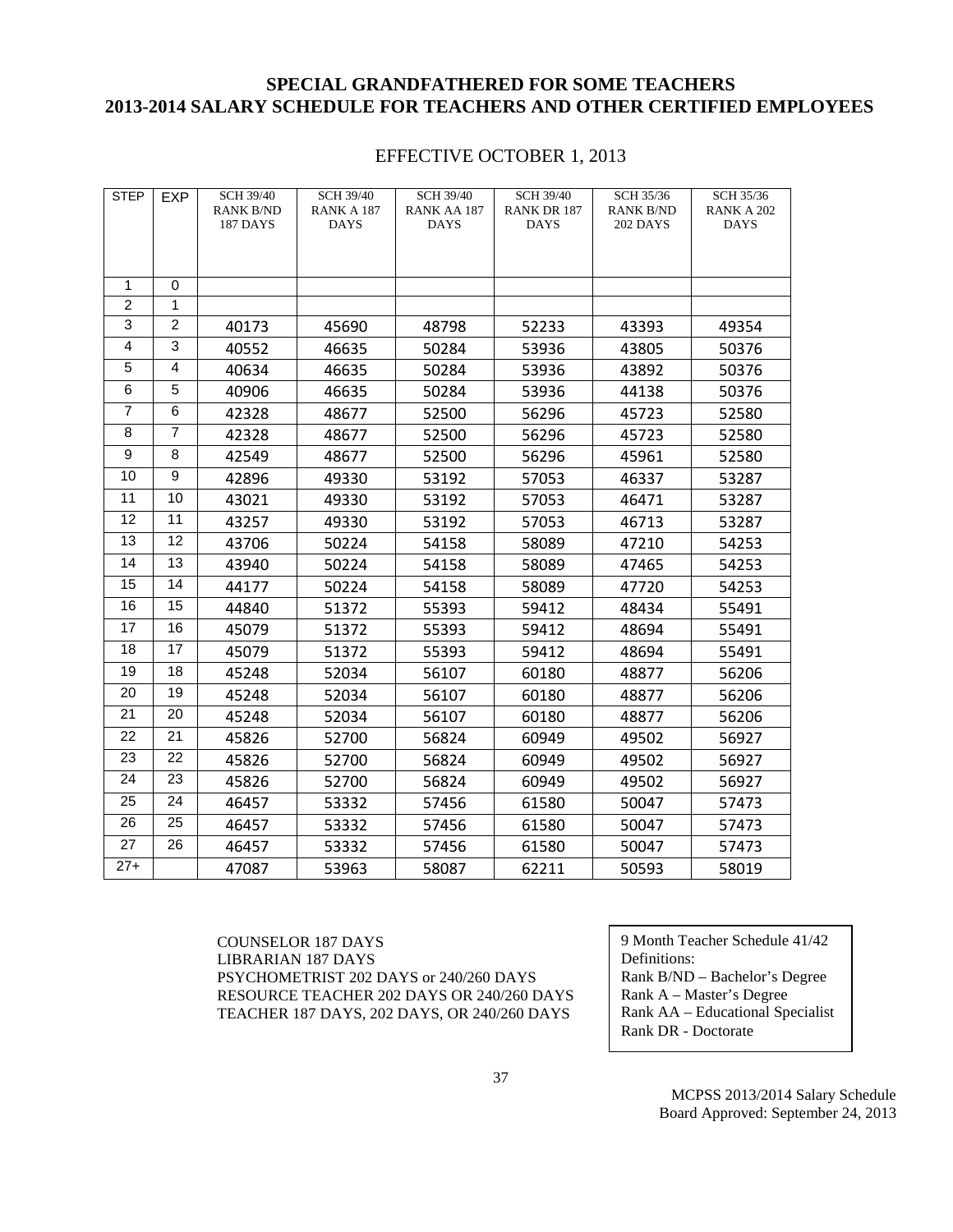## **SPECIAL GRANDFATHERED FOR SOME TEACHERS 2013-2014 SALARY SCHEDULE FOR TEACHERS AND OTHER CERTIFIED EMPLOYEES (continued)**

| <b>STEP</b>    | EXP            | SCH 35/36<br>RANK AA 202 | SCH 35/36<br><b>RANK DR 202</b> | SCH 31/32<br><b>RANK B/ND</b> | SCH 31/32<br><b>RANKA</b> | SCH 31/32<br><b>RANK AA</b> | SCH 31/32<br><b>RANK DR</b> |
|----------------|----------------|--------------------------|---------------------------------|-------------------------------|---------------------------|-----------------------------|-----------------------------|
|                |                | <b>DAYS</b>              | <b>DAYS</b>                     | 240/260 DAYS                  | 240/260 DAYS              | 240/260 DAYS                | 240/260 DAYS                |
|                |                |                          |                                 |                               |                           |                             |                             |
|                |                |                          |                                 |                               |                           |                             |                             |
| $\mathbf{1}$   | $\mathbf 0$    |                          |                                 |                               |                           |                             |                             |
| $\overline{c}$ | 1              |                          |                                 |                               |                           |                             |                             |
| 3              | $\overline{2}$ | 52711                    | 56422                           | 51559                         | 58638                     | 62625                       | 67028                       |
| $\overline{4}$ | $\overline{3}$ | 54317                    | 58261                           | 52047                         | 59855                     | 64535                       | 69221                       |
| 5              | 4              | 54317                    | 58261                           | 52151                         | 59855                     | 64535                       | 69221                       |
| 6              | 5              | 54317                    | 58261                           | 52442                         | 59855                     | 64535                       | 69221                       |
| $\overline{7}$ | 6              | 56710                    | 60809                           | 54323                         | 62473                     | 67379                       | 72250                       |
| 8              | 7              | 56710                    | 60809                           | 54323                         | 62473                     | 67379                       | 72250                       |
| 9              | 8              | 56710                    | 60809                           | 54608                         | 62473                     | 67379                       | 72250                       |
| 10             | 9              | 57458                    | 61627                           | 55052                         | 63311                     | 68269                       | 73223                       |
| 11             | 10             | 57458                    | 61627                           | 55212                         | 63311                     | 68269                       | 73223                       |
| 12             | 11             | 57458                    | 61627                           | 55517                         | 63311                     | 68269                       | 73223                       |
| 13             | 12             | 58500                    | 62746                           | 56091                         | 64461                     | 69506                       | 74552                       |
| 14             | 13             | 58500                    | 62746                           | 56696                         | 64461                     | 69506                       | 74552                       |
| 15             | 14             | 58500                    | 62746                           | 56696                         | 64461                     | 69506                       | 74552                       |
| 16             | 15             | 59834                    | 64176                           | 57548                         | 65932                     | 71091                       | 76247                       |
| 17             | 16             | 59834                    | 64176                           | 57854                         | 65932                     | 71091                       | 76247                       |
| 18             | 17             | 59834                    | 64176                           | 57854                         | 65932                     | 71091                       | 76247                       |
| 19             | 18             | 60606                    | 65005                           | 58073                         | 66781                     | 72008                       | 77236                       |
| 20             | 19             | 60606                    | 95605                           | 58073                         | 66781                     | 72008                       | 77236                       |
| 21             | 20             | 60606                    | 65005                           | 58073                         | 66781                     | 72008                       | 77236                       |
| 22             | 21             | 61382                    | 65837                           | 58811                         | 67636                     | 72928                       | 78223                       |
| 23             | 22             | 61382                    | 65837                           | 58811                         | 67636                     | 72928                       | 78223                       |
| 24             | 23             | 61382                    | 65837                           | 58811                         | 67636                     | 72928                       | 78223                       |
| 25             | 24             | 61927                    | 66383                           | 60377                         | 68182                     | 73474                       | 78768                       |
| 26             | 25             | 61927                    | 66383                           | 59357                         | 68182                     | 73474                       | 78768                       |
| 27             | 26             | 61927                    | 66383                           | 59357                         | 68182                     | 73474                       | 78768                       |
| $27+$          |                | 62473                    | 66928                           | 59903                         | 68728                     | 74019                       | 79314                       |

COUNSELOR 187 DAYS LIBRARIAN 187 DAYS PSYCHOMETRIST 202 DAYS or 240/260 DAYS RESOURCE TEACHER 202 DAYS OR 240/260 DAYS TEACHER 187 DAYS, 202 DAYS, OR 240/260 DAYS

9 Month Teacher Schedule 41/42 Definitions: Rank B/ND – Bachelor's Degree Rank A – Master's Degree Rank AA – Educational Specialist Rank DR - Doctorate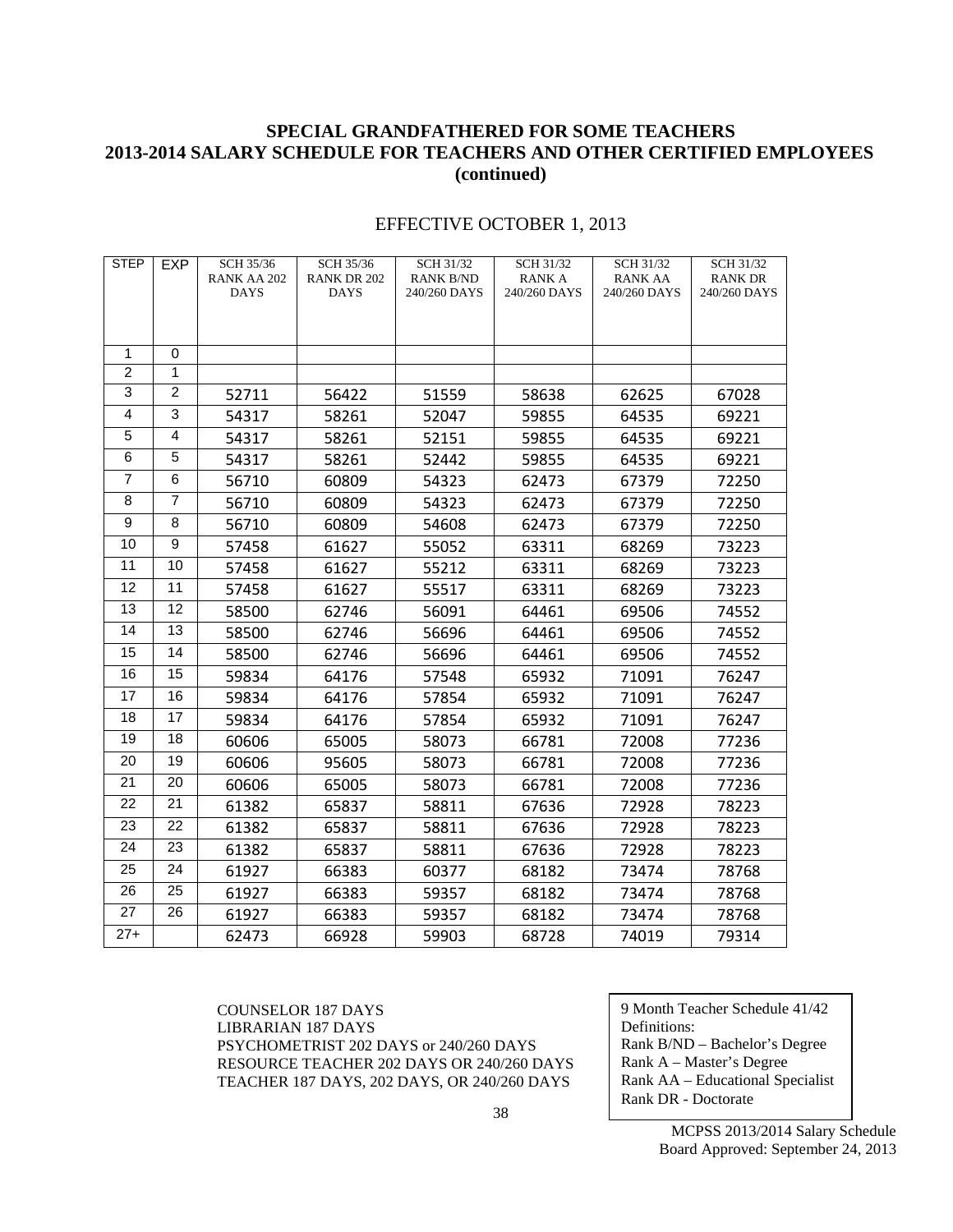## **2013-2014 SALARY SCHEDULES FOR TEACHERS AND OTHER CERTIFIED EMPLOYEES 222 DAY EMPLOYEE AND 240/260 DAY EMPLOYEE**

## **EFFECTIVE OCTOBER 1, 2013**

| <b>STEPS</b>   | <b>EXP</b>              | <b>SCH</b>  | <b>SCH</b>           | <b>SCH</b>  | <b>SCH</b>            | <b>SCH</b>      | <b>SCH</b>   | <b>SCH</b>    | <b>SCH</b>    |
|----------------|-------------------------|-------------|----------------------|-------------|-----------------------|-----------------|--------------|---------------|---------------|
|                |                         | 52/53       | 52/53                | 52/53       | 52/53                 | 33/34           | 33/34        | 33/34         | 33/34         |
|                |                         | <b>RANK</b> | <b>RANK</b>          | <b>RANK</b> | <b>RANK</b>           | <b>RANK</b>     | <b>RANK</b>  | <b>RANK</b>   | <b>RANK</b>   |
|                |                         | B/ND<br>222 | A 222<br><b>DAYS</b> | AA<br>222   | DR 222<br><b>DAYS</b> | B/ND<br>240/260 | A<br>240/260 | AA<br>240/260 | DR<br>240/260 |
|                |                         | <b>DAYS</b> |                      | <b>DAYS</b> |                       | <b>DAYS</b>     | <b>DAYS</b>  | <b>DAYS</b>   | <b>DAYS</b>   |
|                |                         |             |                      |             |                       |                 |              |               |               |
| 1              | 0                       | 43767       | 50330                | 54271       | 58209                 | 47265           | 54412        | 58670         | 62930         |
| $\overline{2}$ | $\mathbf 1$             | 43767       | 50330                | 54271       | 58209                 | 47265           | 54412        | 58670         | 62930         |
| 3              | $\overline{2}$          | 43767       | 50330                | 54271       | 58209                 | 47265           | 54412        | 58670         | 62930         |
| 4              | 3                       | 48143       | 55364                | 59697       | 64029                 | 52046           | 59851        | 64535         | 69220         |
| 5              | $\overline{\mathbf{4}}$ | 48143       | 55364                | 59697       | 64029                 | 52046           | 59851        | 64535         | 69220         |
| 6              | 5                       | 48143       | 55364                | 59697       | 64029                 | 52046           | 59851        | 64535         | 69220         |
| $\overline{7}$ | 6                       | 50248       | 57785                | 62324       | 66830                 | 54322           | 62473        | 67379         | 72250         |
| 8              | $\overline{7}$          | 50248       | 57785                | 62324       | 66830                 | 54322           | 62473        | 67379         | 72250         |
| 9              | 8                       | 50248       | 57785                | 62324       | 66830                 | 54322           | 62473        | 67379         | 72250         |
| 10             | 9                       | 50922       | 58563                | 63145       | 67728                 | 55051           | 63311        | 68264         | 73221         |
| 11             | 10                      | 50922       | 58563                | 63145       | 67728                 | 55051           | 63311        | 68264         | 73221         |
| 12             | 11                      | 50922       | 58563                | 63145       | 67728                 | 55051           | 63311        | 68264         | 73221         |
| 13             | 12                      | 51950       | 59623                | 64293       | 68960                 | 56052           | 64458        | 69506         | 74552         |
| 14             | 13                      | 51950       | 59623                | 64293       | 68960                 | 56052           | 64458        | 69506         | 74552         |
| 15             | 14                      | 51950       | 59623                | 64293       | 68960                 | 56052           | 64458        | 69506         | 74552         |
| 16             | 15                      | 53031       | 60985                | 65758       | 70530                 | 57331           | 65932        | 71090         | 76247         |
| 17             | 16                      | 53031       | 60985                | 65758       | 70530                 | 57331           | 65932        | 71090         | 76247         |
| 18             | 17                      | 53031       | 60985                | 65758       | 70530                 | 57331           | 65932        | 71090         | 76247         |
| 19             | 18                      | 53715       | 61772                | 66607       | 71442                 | 58072           | 66781        | 72008         | 77235         |
| 20             | 19                      | 53715       | 61772                | 66607       | 71442                 | 58072           | 66781        | 72008         | 77235         |
| 21             | 20                      | 53715       | 61772                | 66607       | 71442                 | 58072           | 66781        | 72008         | 77235         |
| 22             | 21                      | 54401       | 62618                | 67458       | 72353                 | 58811           | 67636        | 72927         | 78222         |
| 23             | 22                      | 56401       | 62618                | 67458       | 72353                 | 58811           | 67636        | 72927         | 78222         |
| 24             | 23                      | 54401       | 62618                | 67458       | 72353                 | 58811           | 67636        | 72927         | 78222         |
| 25             | 24                      | 54974       | 63164                | 68003       | 72898                 | 59357           | 68182        | 73473         | 78767         |
| 26             | 25                      | 54974       | 63164                | 68003       | 72898                 | 59357           | 68182        | 73473         | 78767         |
| 27             | 26                      | 54974       | 63164                | 68003       | 72898                 | 59357           | 68182        | 73473         | 78767         |
| $27+$          |                         | 55492       | 63709                | 68549       | 73444                 | 59903           | 68728        | 74018         | 79313         |

## COUNSELORS – 240/260 DAYS TEACHERS – 240/260 DAYS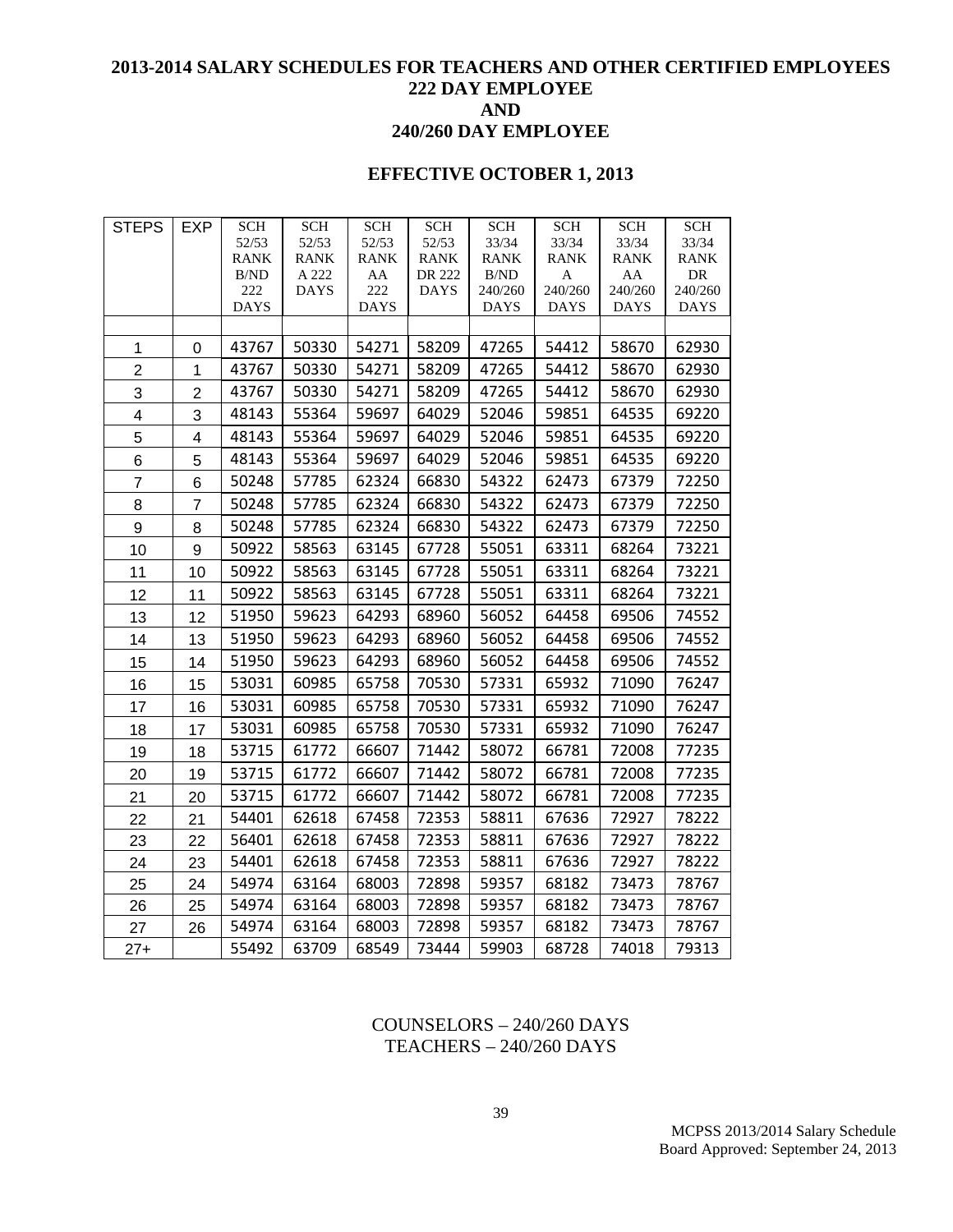## **(Steps are compensation steps, not experience steps.)**

## **PRINCIPALS - 240/260 DAYS**

## **EFFECTIVE OCTOBER 1, 2013**

|                     | H/S PRINCIPALS 1201-1205 |            |            |            |              | M/S PRINCIPALS 1301-1305 |            |            |            |            | E/S PRINCIPALS 1401-1405 |
|---------------------|--------------------------|------------|------------|------------|--------------|--------------------------|------------|------------|------------|------------|--------------------------|
| Sche-               | 1201                     | 1202       | 1203       | 1204       | 1205         | 1301                     | 1302       | 1303       | 1304       | 1305       |                          |
| dule                | $1500+$                  | 1250-      | 1000-      | 750-       | 750 &        | 1500+                    | 1250-      | 1000-      | 750-       | 750 &      |                          |
|                     |                          | 1499       | 1249       | 999        | <b>Below</b> |                          | 1499       | 1249       | 999        | Below      |                          |
| <b>STEP</b>         | <b>ADM</b>               | <b>ADM</b> | <b>ADM</b> | <b>ADM</b> | <b>ADM</b>   | <b>ADM</b>               | <b>ADM</b> | <b>ADM</b> | <b>ADM</b> | <b>ADM</b> |                          |
| $\mathsf{O}\xspace$ | 91420                    | 89917      | 88417      | 86915      | 85414        | 84098                    | 82597      | 81096      | 79594      | 78092      |                          |
| $\mathbf{1}$        | 92791                    | 91266      | 89743      | 88219      | 86695        | 85359                    | 83835      | 82313      | 80788      | 79264      |                          |
| $\overline{2}$      | 94183                    | 92635      | 91089      | 89542      | 87995        | 86640                    | 85093      | 83547      | 81999      | 80453      |                          |
| 3                   | 95595                    | 94024      | 92455      | 90885      | 89315        | 87939                    | 86369      | 84800      | 83229      | 81659      |                          |
| 4                   | 97029                    | 95435      | 93842      | 92249      | 90655        | 89259                    | 87665      | 86072      | 84478      | 82884      |                          |
| 5                   | 98485                    | 96866      | 95250      | 93632      | 92015        | 90597                    | 88980      | 87364      | 85745      | 84127      |                          |
| 6                   | 99962                    | 98319      | 96679      | 95037      | 93395        | 91956                    | 90315      | 88674      | 87031      | 85389      |                          |
| $\overline{7}$      | 101462                   | 99794      | 98129      | 96462      | 94796        | 93336                    | 91669      | 90004      | 88337      | 86670      |                          |
| 8                   | 102983                   | 101291     | 99601      | 97909      | 96218        | 94736                    | 93044      | 91354      | 89662      | 87970      |                          |
| 9                   | 104528                   | 102810     | 101095     | 99378      | 97661        | 96157                    | 94440      | 92724      | 91007      | 89290      |                          |
| 10                  | 106096                   | 104352     | 102611     | 100869     | 99126        | 97599                    | 95857      | 94115      | 92372      | 90629      |                          |
| 11                  | 107688                   | 105918     | 104150     | 102382     | 100613       | 99063                    | 97295      | 95527      | 93757      | 91989      |                          |
| 12                  | 109303                   | 107506     | 105713     | 103917     | 102122       | 100549                   | 98754      | 96960      | 95164      | 93368      |                          |
| 13                  | 110942                   | 109119     | 107298     | 105476     | 103654       | 102057                   | 100235     | 98414      | 96591      | 94769      |                          |
| 14                  | 112607                   | 110756     | 108908     | 107058     | 105209       | 103588                   | 101739     | 99891      | 98040      | 96191      |                          |
| 15                  | 114296                   | 112417     | 110541     | 108664     | 106787       | 105142                   | 103265     | 101389     | 99511      | 97633      |                          |
| 16                  | 116010                   | 114103     | 112199     | 110294     | 108389       | 106719                   | 104814     | 102910     | 101003     | 99098      |                          |
| 17                  | 117750                   | 115815     | 113882     | 111949     | 110015       | 108320                   | 106386     | 104453     | 102518     | 100584     |                          |
| 18                  | 119516                   | 117552     | 115591     | 113628     | 111665       | 109945                   | 107982     | 106020     | 104056     | 102093     |                          |
| 19                  | 121309                   | 119316     | 117325     | 115332     | 113340       | 111594                   | 109602     | 107611     | 105617     | 103625     |                          |
| 20                  | 123129                   | 121105     | 119084     | 117062     | 115040       | 113268                   | 111246     | 109225     | 107201     | 105179     |                          |
| 21                  | 124976                   | 122922     | 120871     | 118818     | 116766       | 114967                   | 112914     | 110863     | 108809     | 106757     |                          |
| 22                  | 126850                   | 124766     | 122684     | 120600     | 118517       | 116691                   | 114608     | 112526     | 110441     | 108358     |                          |
| 23                  | 128753                   | 126637     | 124524     | 122409     | 120295       | 118442                   | 116327     | 114214     | 112098     | 109983     |                          |
| 24                  | 130684                   | 128537     | 126392     | 124246     | 122099       | 120218                   | 118072     | 115927     | 113779     | 111633     |                          |
| 25                  | 132645                   | 130465     | 128288     | 126109     | 123931       | 122022                   | 119843     | 117666     | 115486     | 113308     |                          |
| 26                  | 134634                   | 132422     | 130212     | 128001     | 125790       | 123852                   | 121641     | 119431     | 117218     | 115007     |                          |
| 27                  | 136654                   | 134408     | 132165     | 129921     | 127677       | 125710                   | 123465     | 121222     | 118977     | 116732     |                          |

A certified administrator is paid an additional \$3867 for an AA certificate and \$4282 for a doctorate and \$8149 for both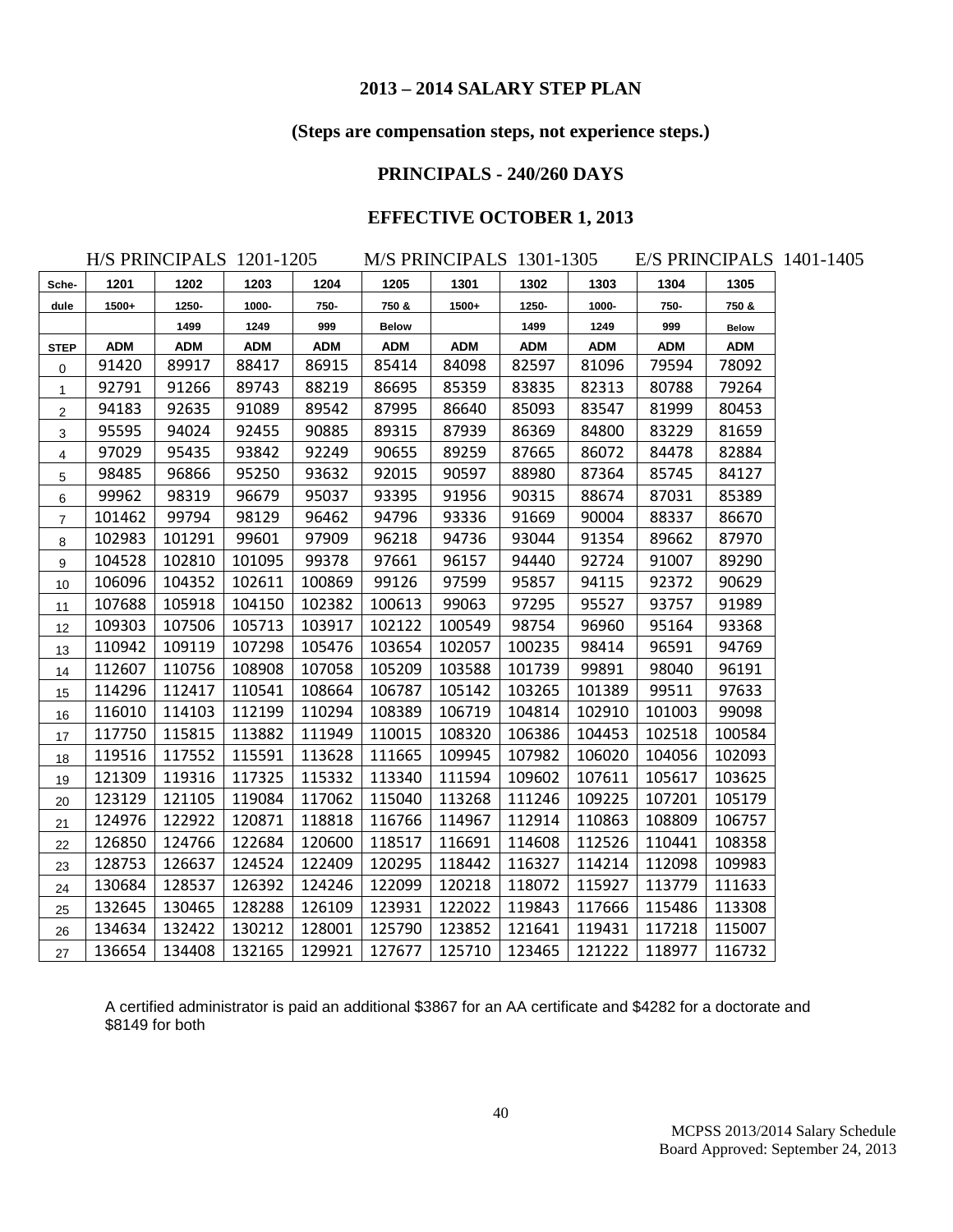## **(Steps are compensation steps, not experience steps.)**

## **PRINCIPALS - 240/260 DAYS**

## **EFFECTIVE OCTOBER 1, 2013 (Continued)**

| H/S PRINCIPALS 1201-1205 |                |            |            |            | M/S PRINCIPALS 1301-1305 |              | E/S PRINCIPALS 1401-1405 |  |
|--------------------------|----------------|------------|------------|------------|--------------------------|--------------|--------------------------|--|
|                          | Sche-          | 1401       | 1402       | 1403       | 1404                     | 1405         |                          |  |
|                          | dule           | $1000+$    | 750-       | 500        | $250 -$                  | <b>Below</b> |                          |  |
|                          |                |            | 999        | $-749$     | 499                      | 250          |                          |  |
|                          | <b>STEP</b>    | <b>ADM</b> | <b>ADM</b> | <b>ADM</b> | <b>ADM</b>               | <b>ADM</b>   |                          |  |
|                          | $\pmb{0}$      | 79672      | 78171      | 76670      | 75169                    | 73667        |                          |  |
|                          | 1              | 80867      | 79343      | 77820      | 76296                    | 74772        |                          |  |
|                          | $\overline{2}$ | 82080      | 80533      | 78988      | 77441                    | 75894        |                          |  |
|                          | 3              | 83311      | 81741      | 80173      | 78602                    | 77032        |                          |  |
|                          | 4              | 84561      | 82968      | 81375      | 79782                    | 78188        |                          |  |
|                          | 5              | 85830      | 84212      | 82596      | 80978                    | 79361        |                          |  |
|                          | 6              | 87117      | 85475      | 83835      | 82193                    | 80551        |                          |  |
|                          | $\overline{7}$ | 88424      | 86757      | 85092      | 83426                    | 81759        |                          |  |
|                          | 8              | 89750      | 88059      | 86369      | 84677                    | 82986        |                          |  |
|                          | 9              | 91096      | 89380      | 87664      | 85947                    | 84231        |                          |  |
|                          | 10             | 92463      | 90720      | 88979      | 87237                    | 85494        |                          |  |
|                          | 11             | 93850      | 92081      | 90314      | 88545                    | 86777        |                          |  |
|                          | 12             | 95258      | 93462      | 91668      | 89873                    | 88078        |                          |  |
|                          | 13             | 96686      | 94864      | 93043      | 91221                    | 89399        |                          |  |
|                          | 14             | 98137      | 96287      | 94439      | 92590                    | 90740        |                          |  |
|                          | 15             | 99609      | 97732      | 95856      | 93979                    | 92101        |                          |  |
|                          | 16             | 101103     | 99198      | 97294      | 95388                    | 93483        |                          |  |
|                          | 17             | 102619     | 100686     | 98753      | 96819                    | 94885        |                          |  |
|                          | 18             | 104159     | 102196     | 100234     | 98271                    | 96308        |                          |  |
|                          | 19             | 105721     | 103729     | 101738     | 99745                    | 97753        |                          |  |
|                          | 20             | 107307     | 105285     | 103264     | 101242                   | 99219        |                          |  |
|                          | 21             | 108917     | 106864     | 104813     | 102760                   | 100708       |                          |  |
|                          | 22             | 110550     | 108467     | 106385     | 104302                   | 102218       |                          |  |
|                          | 23             | 112209     | 110094     | 107981     | 105866                   | 103752       |                          |  |
|                          | 24             | 113892     | 111745     | 109600     | 107454                   | 105308       |                          |  |
|                          | 25             | 115600     | 113422     | 111244     | 109066                   | 106887       |                          |  |
|                          | 26             | 117334     | 115123     | 112913     | 110702                   | 108491       |                          |  |
|                          | 27             | 119094     | 116850     | 114607     | 112362                   | 110118       |                          |  |
|                          |                |            |            |            |                          |              |                          |  |

A certified administrator is paid an additional \$3867 for an AA certificate and \$4282 for a doctorate and \$8149 for both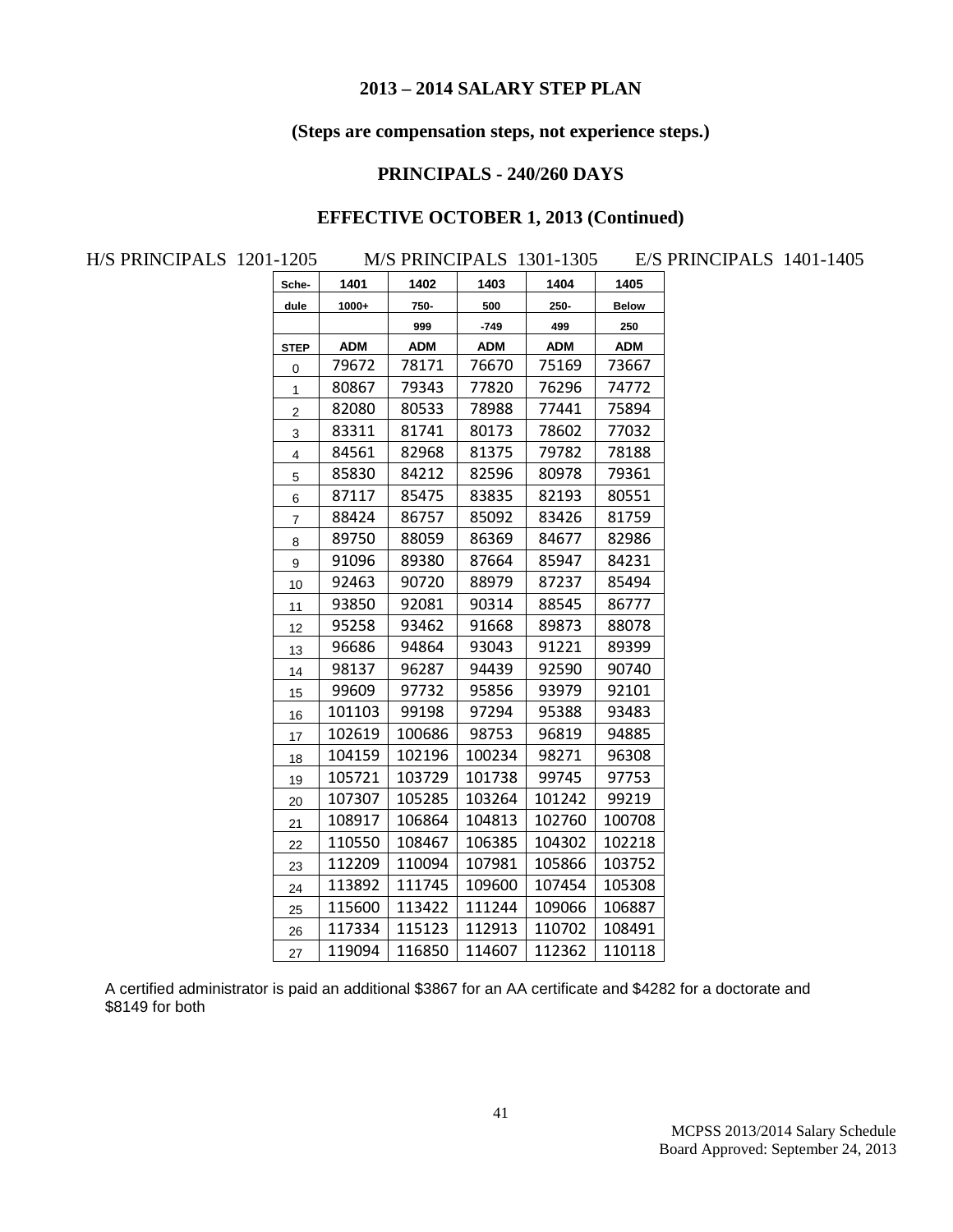## **(Steps are compensation steps, not experience steps.)**

## **ASSISTANT PRINCIPALS - 222 DAYS**

## **EFFECTIVE OCTOBER 1, 2013**

|                           |            | H/S ASST. PRINCIPALS 1501-1505 |            |            |              | M/S ASST. PRINCIPALS 1601-1605 |            |            | E/S ASST. PRINCIPALS 1701-1 |              |
|---------------------------|------------|--------------------------------|------------|------------|--------------|--------------------------------|------------|------------|-----------------------------|--------------|
| Sche-                     | 1501       | 1502                           | 1503       | 1504       | 1505         | 1601                           | 1602       | 1603       | 1604                        | 1605         |
| dule                      | 1500+      | 1250-                          | 1000-      | 750-       | 750 &        | 1500+                          | 1250-      | 1000-      | 750-                        | 750 &        |
|                           |            | 1499                           | 1249       | 999        | <b>Below</b> |                                | 1499       | 1249       | 999                         | <b>Below</b> |
| <b>STEP</b>               | <b>ADM</b> | <b>ADM</b>                     | <b>ADM</b> | <b>ADM</b> | <b>ADM</b>   | <b>ADM</b>                     | <b>ADM</b> | <b>ADM</b> | <b>ADM</b>                  | <b>ADM</b>   |
|                           |            |                                |            |            |              |                                |            |            |                             |              |
| 0                         | 71878      | 70301                          | 68727      | 67146      | 65574        | 68284                          | 66708      | 65131      | 63555                       | 61978        |
| $\mathbf{1}$              | 72957      | 71356                          | 69757      | 68153      | 66557        | 69308                          | 67709      | 66108      | 64509                       | 62908        |
| $\overline{c}$            | 74051      | 72426                          | 70804      | 69175      | 67556        | 70348                          | 68724      | 67100      | 65476                       | 63852        |
| $\ensuremath{\mathsf{3}}$ | 75162      | 73513                          | 71866      | 70213      | 68569        | 71403                          | 69755      | 68106      | 66458                       | 64809        |
| $\overline{\mathbf{4}}$   | 76289      | 74615                          | 72944      | 71266      | 69598        | 72474                          | 70801      | 69128      | 67455                       | 65781        |
| $\mathbf 5$               | 77433      | 75735                          | 74038      | 72335      | 70642        | 73561                          | 71863      | 70165      | 68467                       | 66768        |
| 6                         | 78595      | 76871                          | 75149      | 73420      | 71701        | 74665                          | 72941      | 71217      | 69494                       | 67770        |
| $\overline{7}$            | 79774      | 78024                          | 76276      | 74521      | 72777        | 75785                          | 74036      | 72285      | 70536                       | 68786        |
| 8                         | 80970      | 79194                          | 77420      | 75639      | 73868        | 76921                          | 75146      | 73370      | 71594                       | 69818        |
| 9                         | 82185      | 80382                          | 78581      | 76774      | 74976        | 78075                          | 76273      | 74470      | 72668                       | 70865        |
| 10                        | 83418      | 81588                          | 79760      | 77925      | 76101        | 79246                          | 77417      | 75587      | 73758                       | 71928        |
| 11                        | 84669      | 82812                          | 80956      | 79094      | 77243        | 80435                          | 78579      | 76721      | 74865                       | 73007        |
| 12                        | 85939      | 84054                          | 82171      | 80280      | 78401        | 81641                          | 79757      | 77872      | 75988                       | 74102        |
| 13                        | 87228      | 85315                          | 83403      | 81485      | 79577        | 82866                          | 80954      | 79040      | 77128                       | 75214        |
| 14                        | 88537      | 86594                          | 84654      | 82707      | 80771        | 84109                          | 82168      | 80226      | 78284                       | 76342        |
| 15                        | 89865      | 87893                          | 85924      | 83948      | 81982        | 85371                          | 83400      | 81429      | 79459                       | 77487        |
| 16                        | 91213      | 89212                          | 87213      | 85207      | 83212        | 86651                          | 84651      | 82650      | 80651                       | 78650        |
| 17                        | 92581      | 90550                          | 88521      | 86485      | 84460        | 87951                          | 85921      | 83890      | 81860                       | 79829        |
| 18                        | 93970      | 91908                          | 89849      | 87782      | 85727        | 89270                          | 87210      | 85149      | 83088                       | 81027        |
| 19                        | 95379      | 93287                          | 91197      | 89099      | 87013        | 90609                          | 88518      | 86426      | 84335                       | 82242        |
| 20                        | 96810      | 94686                          | 92565      | 90435      | 88318        | 91969                          | 89846      | 87722      | 85600                       | 83476        |
| 21                        | 98262      | 96106                          | 93953      | 91792      | 89643        | 93348                          | 91194      | 89038      | 86884                       | 84728        |
| 22                        | 99736      | 97548                          | 95363      | 93169      | 90988        | 94748                          | 92562      | 90374      | 88187                       | 85999        |
| 23                        | 101232     | 99011                          | 96793      | 94566      | 92353        | 96169                          | 93950      | 91729      | 89510                       | 87289        |
| 24                        | 102750     | 100496                         | 98245      | 95985      | 93738        | 97612                          | 95359      | 93105      | 90852                       | 88598        |
| 25                        | 104292     | 102004                         | 99719      | 97425      | 95144        | 99076                          | 96790      | 94502      | 92215                       | 89927        |
| 26                        | 105856     | 103534                         | 101214     | 98886      | 96571        | 100562                         | 98242      | 95919      | 93598                       | 91276        |
| 27                        | 107444     | 105087                         | 102733     | 100369     | 98020        | 102071                         | 99715      | 97358      | 95002                       | 92645        |

H/S ASST. PRINCIPALS 1501-1505 M/S ASST. PRINCIPALS 1601-1605 E/S ASST. PRINCIPALS 1701-1705

A *222-day* certified administrator is paid an additional \$3254 for an AA certificate and \$3604 for a doctorate and \$6858 for both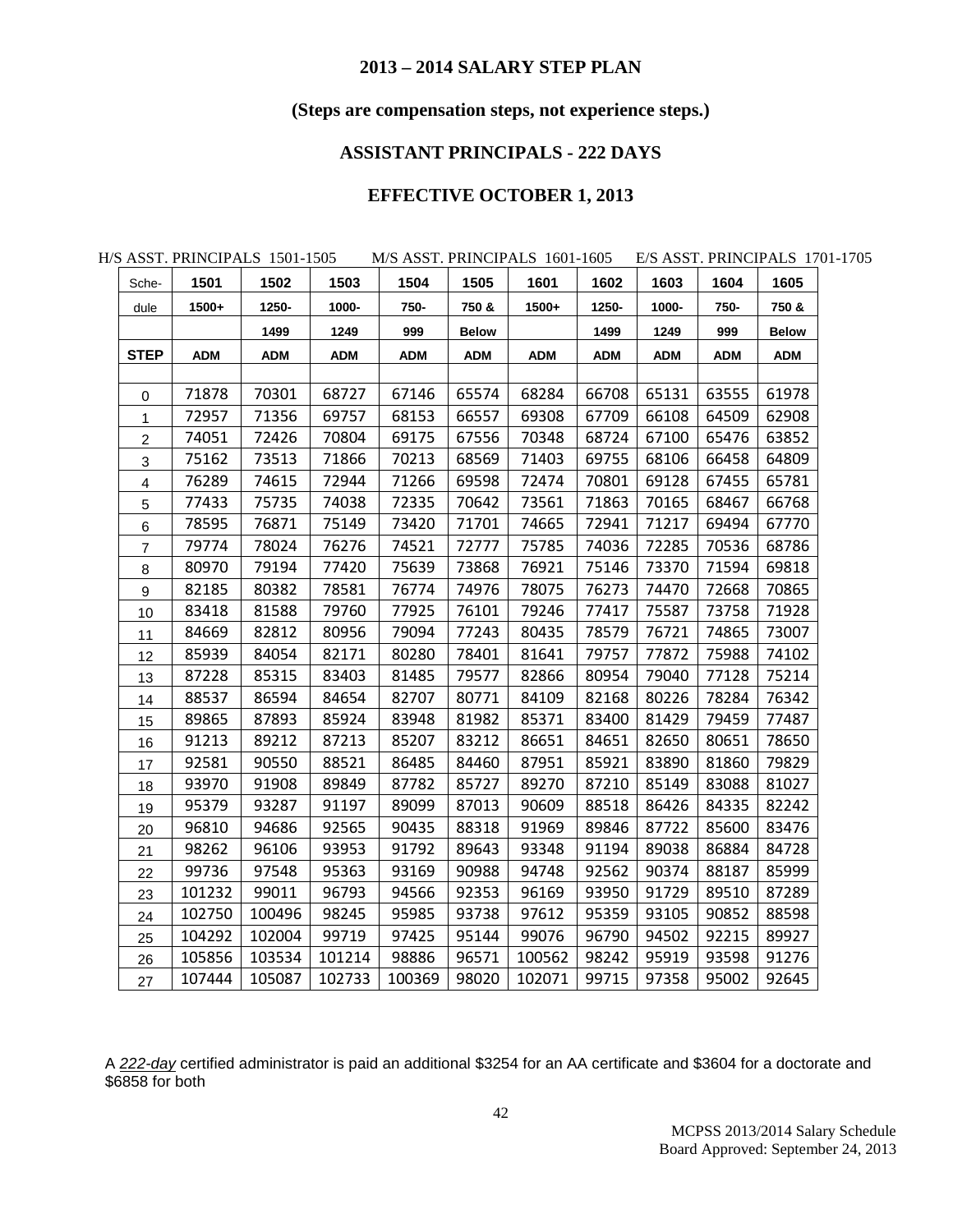## **(Steps are compensation steps, not experience steps.)**

## **ASSISTANT PRINCIPALS - 222 DAYS (continued)**

## **EFFECTIVE OCTOBER 1, 2013**

H/S ASST. PRINCIPALS 1501-1505 M/S ASST. PRINCIPALS 1601-1605 E/S ASST. PRINCIPALS 1701-1705

| Sche-          | 1701       | 1702       | 1703       | 1704       | 1705         |
|----------------|------------|------------|------------|------------|--------------|
| dule           | 1000+      | 750-       | 500-       | 250-       | <b>Below</b> |
|                |            | 999        | 749        | 499        | 250          |
| <b>STEP</b>    | <b>ADM</b> | <b>ADM</b> | <b>ADM</b> | <b>ADM</b> | ADM          |
|                |            |            |            |            |              |
| 0              | 63386      | 61809      | 60232      | 58656      | 57079        |
| 1              | 64337      | 62736      | 61136      | 59536      | 57935        |
| $\overline{c}$ | 65302      | 63677      | 62053      | 60429      | 58804        |
| 3              | 66281      | 64632      | 62983      | 61335      | 59686        |
| 4              | 67275      | 65602      | 63928      | 62255      | 60582        |
| 5              | 68285      | 66586      | 64887      | 63189      | 61491        |
| 6              | 69309      | 67585      | 65860      | 64137      | 62413        |
| 7              | 70348      | 68598      | 66848      | 65099      | 63349        |
| 8              | 71404      | 69627      | 67851      | 66076      | 64299        |
| 9              | 72475      | 70672      | 68869      | 67067      | 65264        |
| 10             | 73562      | 71732      | 69902      | 68073      | 66243        |
| 11             | 74665      | 72808      | 70950      | 69094      | 67236        |
| 12             | 75785      | 73900      | 72014      | 70130      | 68245        |
| 13             | 76922      | 75008      | 73095      | 71182      | 69269        |
| 14             | 78076      | 76134      | 74191      | 72250      | 70308        |
| 15             | 79247      | 77276      | 75304      | 73334      | 71362        |
| 16             | 80436      | 78435      | 76434      | 74434      | 72433        |
| 17             | 81642      | 79611      | 77580      | 75550      | 73519        |
| 18             | 82867      | 80805      | 78744      | 76684      | 74622        |
| 19             | 84110      | 82017      | 79925      | 77834      | 75741        |
| 20             | 85372      | 83248      | 81124      | 79001      | 76877        |
| 21             | 86652      | 84496      | 82341      | 80186      | 78031        |
| 22             | 87952      | 85764      | 83576      | 81389      | 79201        |
| 23             | 89271      | 87050      | 84829      | 82610      | 80389        |
| 24             | 90610      | 88356      | 86102      | 83849      | 81595        |
| 25             | 91969      | 89681      | 87393      | 85107      | 82819        |
| 26             | 93349      | 91027      | 88704      | 86383      | 84061        |
| 27             | 94749      | 92392      | 90035      | 87679      | 85322        |

A *222-day* certified administrator is paid an additional \$3254 for an AA certificate and \$3604 for a doctorate and \$6858 for both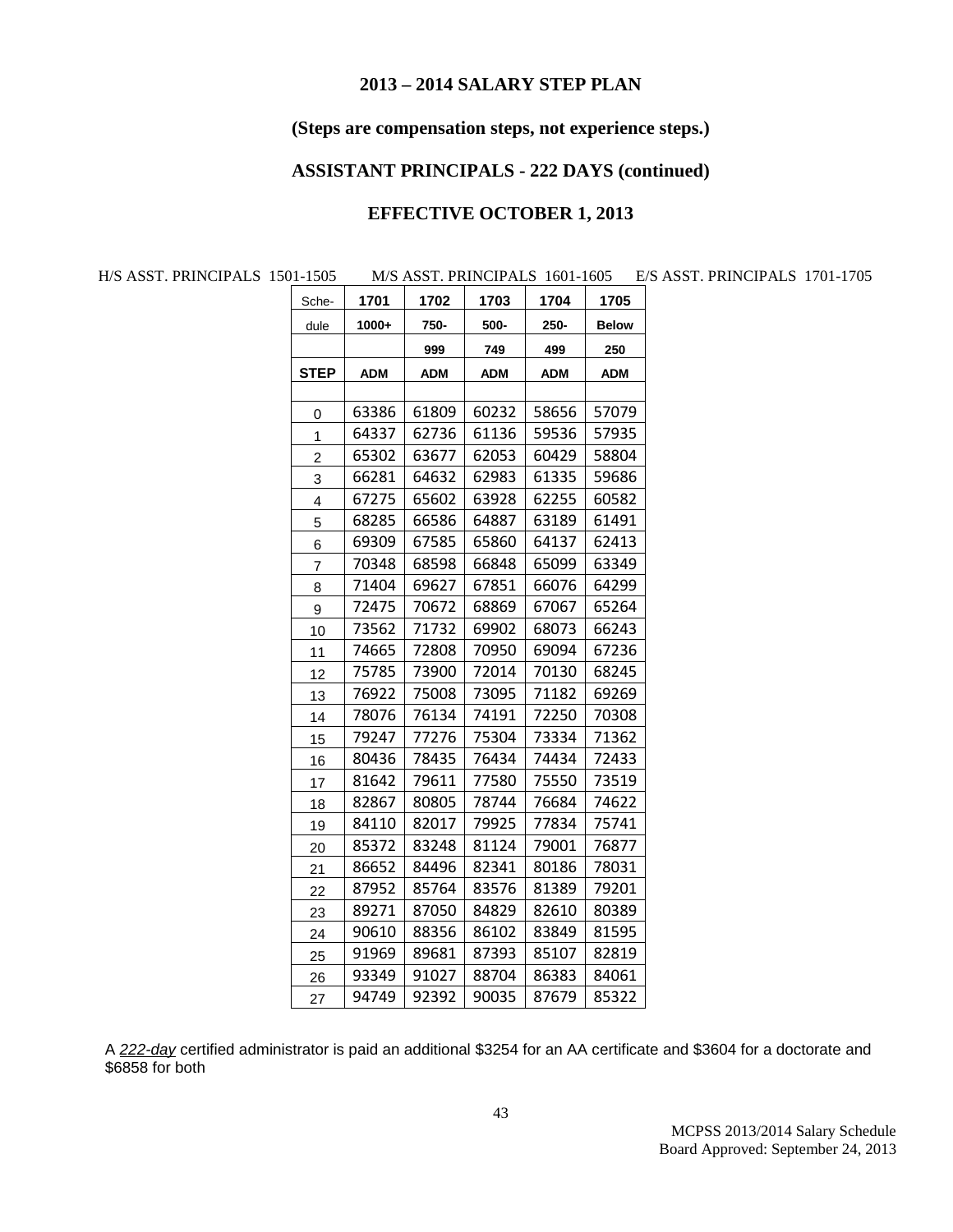## **(Steps are compensation steps, not experience steps.)**

## **ADMINISTRATIVE/PROFESSIONAL**

## **EFFECTIVE OCTOBER 1***,* **2013**

| Sche-            | <b>AP01</b> | <b>AP02</b> | <b>AP03</b> | <b>AP04</b> | <b>AP05</b> | <b>AP06</b> | <b>AP07</b> | <b>AP20</b> | <b>AP21</b> | <b>AP22</b> | <b>AP23</b> |
|------------------|-------------|-------------|-------------|-------------|-------------|-------------|-------------|-------------|-------------|-------------|-------------|
| dule             |             |             |             |             |             |             |             | 8 Hrs       | 7 Hrs       | 8 Hrs       | 8 Hrs       |
|                  | 240/260     | 240/260     | 240/260     | 240/260     | 240/260     | 240/260     | 240/260     | /187        | /187        | 1202        | /192        |
| <b>STEP</b>      | <b>Days</b> | <b>Days</b> | <b>Days</b> | <b>Days</b> | <b>Days</b> | <b>Days</b> | <b>Days</b> | Days        | <b>Days</b> | <b>Days</b> | <b>Days</b> |
|                  |             |             |             |             |             |             |             |             |             |             |             |
| $\mathbf 0$      | 40617       | 46118       | 52421       | 57578       | 63881       | 69038       | 75340       | 29214       | 25561       | 35830       | 29213       |
| $\mathbf{1}$     | 41227       | 46810       | 53207       | 58442       | 64839       | 70073       | 76470       | 29652       | 25945       | 36367       | 29651       |
| $\overline{c}$   | 41845       | 47512       | 54005       | 59318       | 65811       | 71124       | 77617       | 30097       | 26334       | 36912       | 30096       |
| $\sqrt{3}$       | 42473       | 48225       | 54815       | 60208       | 66799       | 72191       | 78782       | 30548       | 26729       | 37466       | 30547       |
| $\overline{4}$   | 43110       | 48948       | 55638       | 61111       | 67800       | 73274       | 79963       | 31006       | 27130       | 38028       | 31005       |
| $\sqrt{5}$       | 43756       | 49682       | 56472       | 62028       | 68818       | 74373       | 81163       | 31472       | 27537       | 38599       | 31470       |
| 6                | 44413       | 50428       | 57319       | 62958       | 69850       | 75489       | 82380       | 31944       | 27950       | 39178       | 31943       |
| $\overline{7}$   | 45079       | 51184       | 58179       | 63903       | 70898       | 76621       | 83616       | 32423       | 28369       | 39765       | 32422       |
| $\,8\,$          | 45755       | 51952       | 59052       | 64861       | 71961       | 77770       | 84870       | 32909       | 28795       | 40362       | 32908       |
| $\boldsymbol{9}$ | 46442       | 52731       | 59937       | 65834       | 73040       | 78937       | 86143       | 33403       | 29226       | 40967       | 33402       |
| 10               | 47138       | 53522       | 60837       | 66822       | 74136       | 80121       | 87435       | 33904       | 29665       | 41582       | 33903       |
| 11               | 47845       | 54325       | 61749       | 67824       | 75248       | 81323       | 88747       | 34412       | 30110       | 42205       | 34411       |
| 12               | 48563       | 55140       | 62675       | 68841       | 76377       | 82543       | 90078       | 34929       | 30561       | 42838       | 34927       |
| 13               | 49291       | 55967       | 63615       | 69874       | 77522       | 83781       | 91429       | 35453       | 31020       | 43481       | 35451       |
| 14               | 50031       | 56806       | 64570       | 70922       | 78685       | 85038       | 92801       | 35984       | 31485       | 44133       | 35983       |
| 15               | 50781       | 57659       | 65538       | 71986       | 79866       | 86313       | 94193       | 36524       | 31957       | 44795       | 36523       |
| 16               | 51543       | 58523       | 66521       | 73066       | 81064       | 87608       | 95606       | 37072       | 32437       | 45467       | 37071       |
| 17               | 52316       | 59401       | 67519       | 74162       | 82279       | 88922       | 97040       | 37628       | 32923       | 46149       | 37627       |
| 18               | 53101       | 60292       | 68532       | 75274       | 83514       | 90256       | 98495       | 38192       | 33417       | 46841       | 38191       |
| 19               | 53897       | 61197       | 69560       | 76403       | 84766       | 91610       | 99973       | 38765       | 33918       | 47544       | 38764       |
| 20               | 54706       | 62115       | 70603       | 77549       | 86038       | 92984       | 101472      | 39347       | 34427       | 48257       | 39345       |
| 21               | 55526       | 63046       | 71662       | 78712       | 87328       | 94379       | 102994      | 39937       | 34944       | 48981       | 39936       |
| 22               | 56359       | 63992       | 72737       | 79893       | 88638       | 95794       | 104539      | 40536       | 35468       | 49716       | 40535       |
| 23               | 57205       | 64952       | 73828       | 81092       | 89968       | 97231       | 106108      | 41144       | 36000       | 50462       | 41143       |
| 24               | 58063       | 65926       | 74936       | 82308       | 91317       | 98690       | 107699      | 41761       | 36540       | 51218       | 41760       |
| 25               | 58934       | 66915       | 76060       | 83543       | 92687       | 100170      | 109315      | 42388       | 37088       | 51987       | 42386       |
| 26               | 59818       | 67919       | 77201       | 84796       | 94078       | 101672      | 110954      | 43023       | 37644       | 52767       | 43022       |
| 27               | 60715       | 68938       | 78359       | 86068       | 95489       | 103198      | 112619      | 43669       | 38209       | 53558       | 43667       |

A *240/260-day* certified administrator is paid an additional \$3867 for an AA certificate and \$4282 for a doctorate and \$8149 for both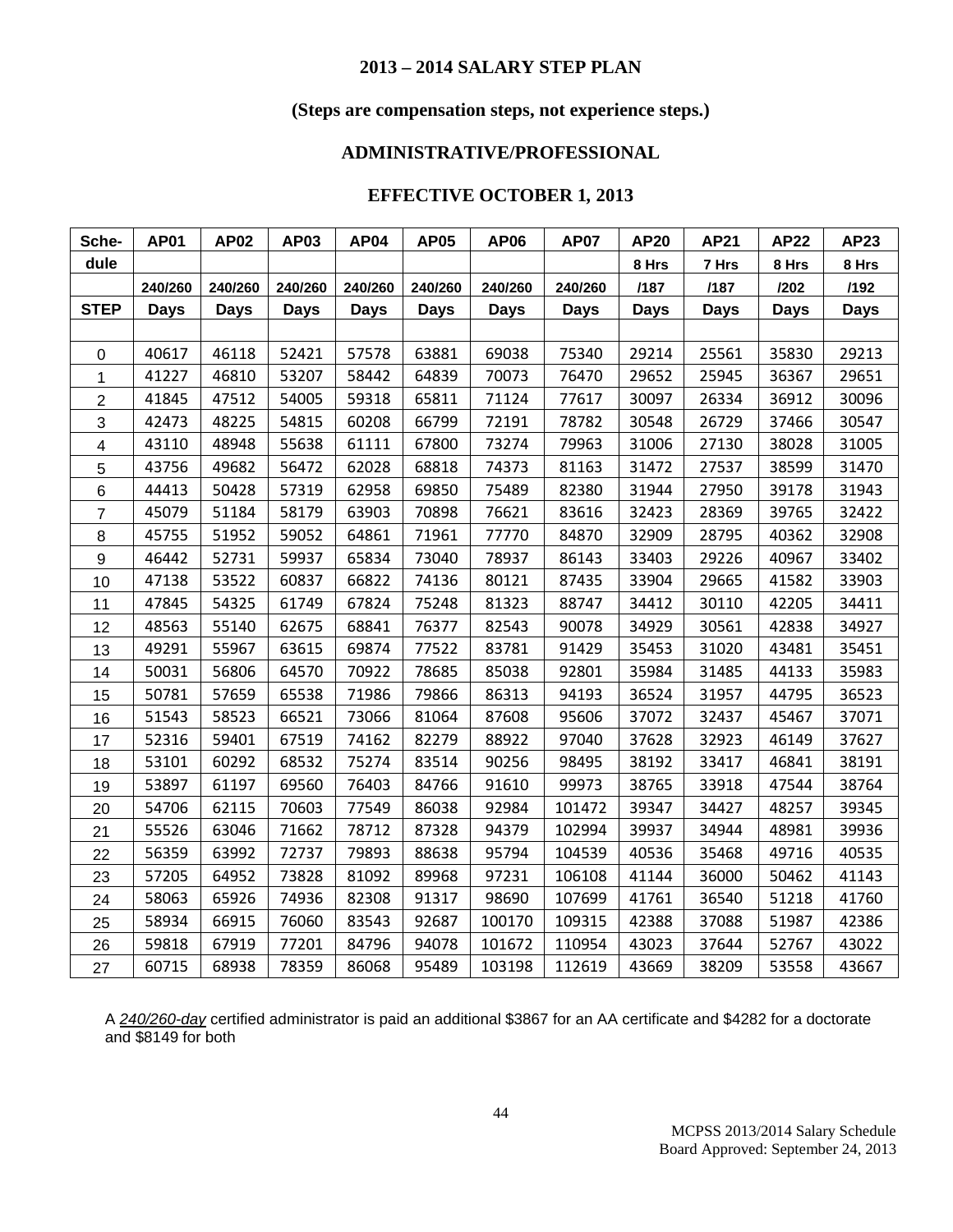## **(Steps are compensation steps, not experience steps.)**

## **CLERICAL/TECHNICAL**

| Sche-          | <b>CT03</b> | <b>CT04</b> | <b>CT05</b> | <b>CT06</b> | <b>CT07</b> | <b>CT20</b> | CT21        | <b>CT22</b> |
|----------------|-------------|-------------|-------------|-------------|-------------|-------------|-------------|-------------|
| dule           | 240         | 240         | 240         | 240         | 240         | 187         | 202         | 240         |
|                | /260        | /260        | /260        | /260        | /260        |             |             | /260        |
| <b>STEPS</b>   | <b>Days</b> | <b>Days</b> | <b>Days</b> | <b>Days</b> | <b>Days</b> | <b>Days</b> | <b>Days</b> | <b>Days</b> |
| 0              | 33990       | 41857       | 48149       | 56158       | 60926       | 13469       | 16188       | 20523       |
| 1              | 34500       | 42485       | 48871       | 57001       | 61840       | 13671       | 16431       | 20831       |
| $\overline{c}$ | 35018       | 43122       | 49604       | 57856       | 62767       | 13876       | 16678       | 21144       |
| 3              | 35543       | 43769       | 50348       | 58723       | 63709       | 14084       | 16928       | 21461       |
| 4              | 36076       | 44425       | 51104       | 59604       | 64664       | 14296       | 17182       | 21783       |
| 5              | 36617       | 45092       | 51870       | 60498       | 65634       | 14510       | 17440       | 22110       |
| 6              | 37167       | 45768       | 52648       | 61406       | 66619       | 14728       | 17701       | 22441       |
| $\overline{7}$ | 37724       | 46454       | 53438       | 62327       | 67618       | 14949       | 17967       | 22778       |
| 8              | 38290       | 47151       | 54240       | 63262       | 68632       | 15173       | 18236       | 23119       |
| 9              | 38864       | 47859       | 55053       | 64211       | 69662       | 15400       | 18510       | 23466       |
| 10             | 39447       | 48576       | 55879       | 65174       | 70707       | 15631       | 18787       | 23818       |
| 11             | 40039       | 49305       | 56717       | 66151       | 71767       | 15925       | 19069       | 24176       |
| 12             | 40640       | 50045       | 57568       | 67144       | 72844       | 16164       | 19355       | 24538       |
| 13             | 41249       | 50795       | 58431       | 68151       | 73936       | 16407       | 19645       | 24906       |
| 14             | 41868       | 51557       | 59308       | 69173       | 75045       | 16653       | 19940       | 25280       |
| 15             | 42496       | 52331       | 60198       | 70211       | 76171       | 16902       | 20239       | 25659       |
| 16             | 43133       | 53116       | 61101       | 71264       | 77314       | 17156       | 20543       | 26044       |
| 17             | 43780       | 53912       | 62017       | 72333       | 78473       | 17413       | 20851       | 26435       |
| 18             | 44437       | 54721       | 62947       | 73418       | 79651       | 17675       | 21164       | 26831       |
| 19             | 45104       | 55542       | 63891       | 74519       | 80845       | 17940       | 21481       | 27234       |
| 20             | 45780       | 56375       | 64850       | 75637       | 82058       | 18209       | 21803       | 27642       |
| 21             | 46467       | 57221       | 65823       | 76771       | 83289       | 18482       | 22131       | 28057       |
| 22             | 47164       | 58079       | 66810       | 77923       | 84538       | 18759       | 22462       | 28478       |
| 23             | 47871       | 58950       | 67812       | 79092       | 85806       | 19041       | 22799       | 28905       |
| 24             | 48589       | 59834       | 68829       | 80278       | 87093       | 19326       | 23141       | 29338       |
| 25             | 49318       | 60732       | 69862       | 81482       | 88400       | 19616       | 23489       | 29778       |
| 26             | 50058       | 61643       | 70910       | 82705       | 89726       | 19910       | 23841       | 30225       |
| 27             | 50809       | 62567       | 71973       | 83945       | 91072       | 20209       | 24198       | 30678       |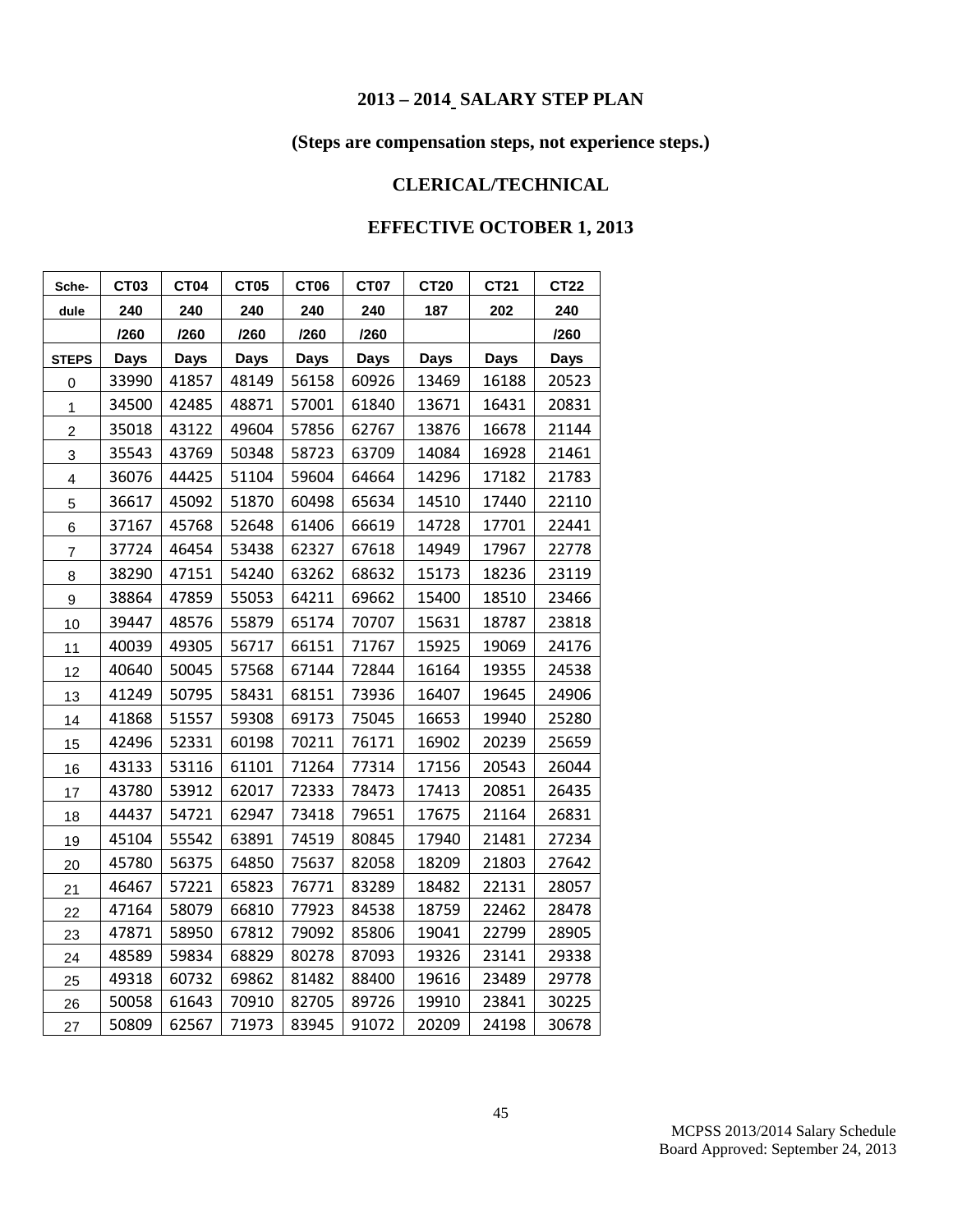## **(Steps are compensation steps, not experience steps.)**

## **CLERICAL/TECHNICAL (continued)**

| Sche-                   | CT23        | CT24        | CT25        | <b>CT26</b> | <b>CT27</b> | <b>CT28</b> |
|-------------------------|-------------|-------------|-------------|-------------|-------------|-------------|
| dule                    | 187         | 202         | 240         | 187         | 4 HR        | 6 HR        |
|                         |             |             | /260        |             | /187        | /182        |
| <b>STEPS</b>            | <b>Days</b> | <b>Days</b> | <b>Days</b> | <b>Days</b> | <b>Days</b> | <b>Days</b> |
| 0                       | 17178       | 20951       | 26839       | 26340       | 10630       | 14,296      |
| 1                       | 17435       | 21265       | 27242       | 26736       | 10790       | 14,510      |
| $\overline{c}$          | 17697       | 21584       | 27650       | 27137       | 10952       | 14,728      |
| 3                       | 17962       | 21908       | 28065       | 27544       | 11116       | 14,949      |
| $\overline{\mathbf{4}}$ | 18232       | 22236       | 28486       | 27957       | 11283       | 15,173      |
| 5                       | 18505       | 22570       | 28914       | 28376       | 11452       | 15,554      |
| 6                       | 18783       | 22909       | 29347       | 28802       | 11624       | 15,788      |
| $\overline{7}$          | 19065       | 23252       | 29787       | 29234       | 11798       | 16,024      |
| 8                       | 19351       | 23601       | 30234       | 29672       | 11975       | 16,265      |
| 9                       | 19641       | 23955       | 30688       | 30117       | 12155       | 16,509      |
| 10                      | 19936       | 24314       | 31148       | 30569       | 12337       | 16,756      |
| 11                      | 20235       | 24679       | 31615       | 31028       | 12522       | 17,008      |
| 12                      | 20538       | 25049       | 32090       | 31493       | 12710       | 17,263      |
| 13                      | 20846       | 25425       | 32571       | 31966       | 12901       | 17,522      |
| 14                      | 21159       | 25806       | 33059       | 32445       | 13094       | 17,785      |
| 15                      | 21476       | 26193       | 33555       | 32932       | 13291       | 18,051      |
| 16                      | 21798       | 26586       | 34059       | 33426       | 13490       | 18,322      |
| 17                      | 22125       | 26985       | 34570       | 33927       | 13692       | 18,597      |
| 18                      | 22457       | 27390       | 35088       | 34436       | 13898       | 18,876      |
| 19                      | 22794       | 27801       | 35614       | 34953       | 14106       | 19,159      |
| 20                      | 23136       | 28218       | 36149       | 35477       | 14318       | 19,446      |
| 21                      | 23483       | 28641       | 36691       | 36009       | 14532       | 19,738      |
| 22                      | 23835       | 29071       | 37241       | 36549       | 14750       | 20,034      |
| 23                      | 24193       | 29507       | 37800       | 37097       | 14972       | 20,335      |
| 24                      | 24556       | 29949       | 38367       | 37654       | 15196       | 20,640      |
| 25                      | 24924       | 30398       | 38942       | 38219       | 15424       | 20,949      |
| 26                      | 25298       | 30854       | 39526       | 38792       | 15656       | 21,264      |
| 27                      | 25677       | 31317       | 40119       | 39374       | 15890       | 21,583      |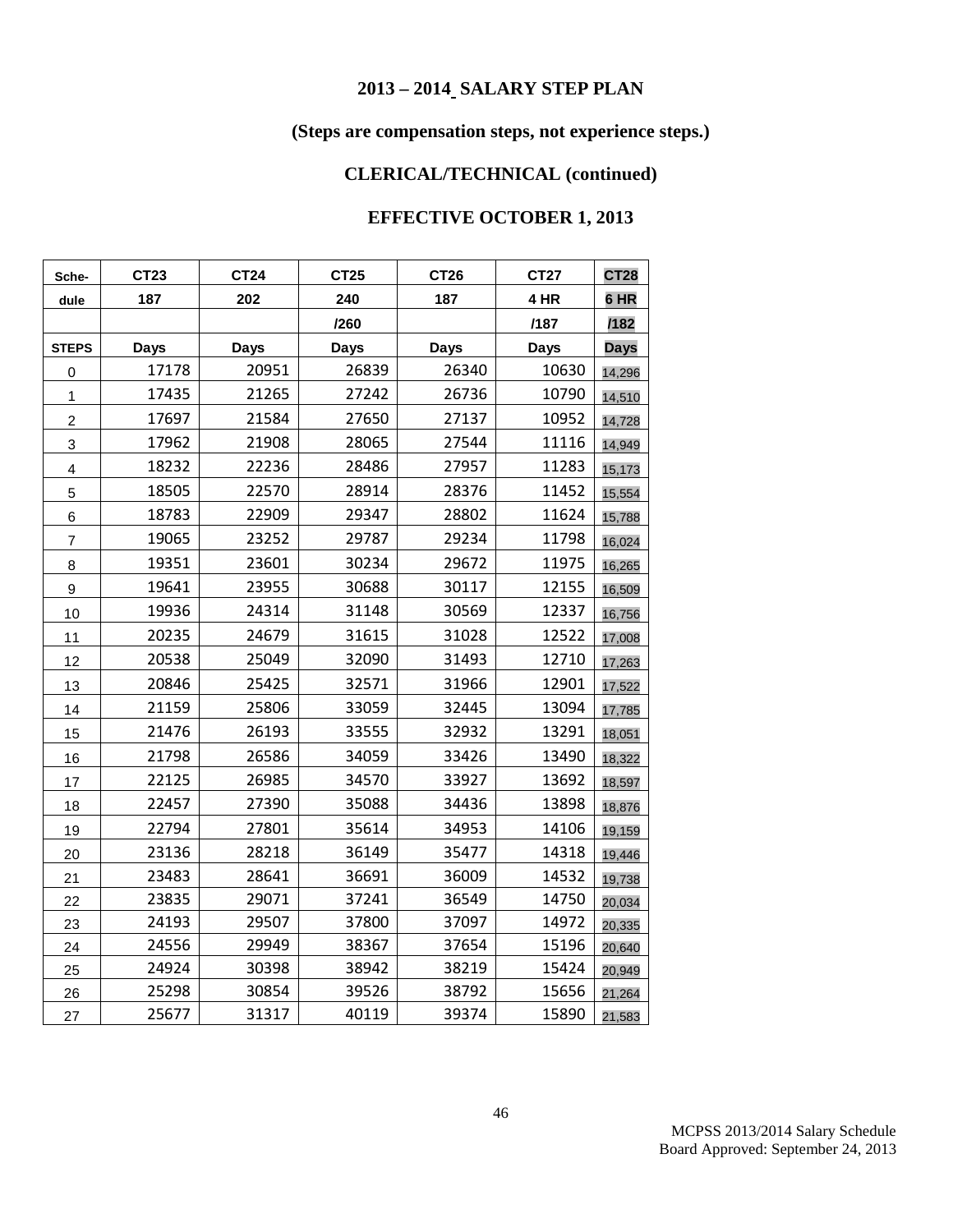## **(Steps are compensation steps, not experience steps.)**

## **CLERICAL/TECHNICAL (continued)**

| Sche-                   | <b>CT29</b> | CT30        | CT31        | <b>CT 32</b>     | <b>CT 33</b> |
|-------------------------|-------------|-------------|-------------|------------------|--------------|
| dule                    | 8 HR        | 8 HR        | 8 HR        | 8 hour           | 8 Hour       |
|                         | 240/260     | 222         | 202         | $\overline{222}$ | 187          |
| <b>STEPS</b>            | <b>Days</b> | <b>Days</b> | <b>Days</b> | days             | days         |
| 0                       | 26839       | 22916       | 26408       | 29023            | 30,000       |
| 1                       | 27242       | 23260       | 26804       | 29458            | 30450        |
| $\overline{c}$          | 27650       | 23609       | 27206       | 29900            | 30907        |
| 3                       | 28065       | 23963       | 27614       | 30349            | 31370        |
| $\overline{\mathbf{4}}$ | 28486       | 24323       | 28028       | 30804            | 31841        |
| 5                       | 28914       | 24687       | 28449       | 31266            | 32319        |
| 6                       | 29347       | 25058       | 28875       | 31735            | 32803        |
| $\overline{7}$          | 29787       | 25434       | 29309       | 32211            | 33295        |
| 8                       | 30234       | 25815       | 29748       | 32694            | 33795        |
| 9                       | 30688       | 26202       | 30194       | 33185            | 34302        |
| 10                      | 31148       | 26595       | 30647       | 33682            | 34816        |
| 11                      | 31615       | 26994       | 31107       | 34188            | 35338        |
| 12                      | 32090       | 27399       | 31574       | 34701            | 35869        |
| 13                      | 32571       | 27810       | 32047       | 35221            | 36407        |
| 14                      | 33059       | 28227       | 32528       | 35749            | 36953        |
| 15                      | 33555       | 28651       | 33016       | 36286            | 37507        |
| 16                      | 34059       | 29081       | 33511       | 36830            | 38070        |
| 17                      | 34570       | 29517       | 34014       | 37382            | 38641        |
| 18                      | 35088       | 29959       | 34524       | 37943            | 39220        |
| 19                      | 35614       | 30409       | 35042       | 38512            | 39809        |
| 20                      | 36149       | 30865       | 35567       | 39090            | 40406        |
| 21                      | 36691       | 31328       | 36101       | 39676            | 41012        |
| 22                      | 37241       | 31798       | 36643       | 40271            | 41627        |
| 23                      | 37800       | 32275       | 37192       | 40875            | 42251        |
| 24                      | 38367       | 32759       | 37750       | 41489            | 42885        |
| 25                      | 38942       | 33250       | 38316       | 42111            | 43528        |
| 26                      | 39526       | 33749       | 38891       | 42743            | 44181        |
| 27                      | 40119       | 34255       | 39474       | 43384            | 44844        |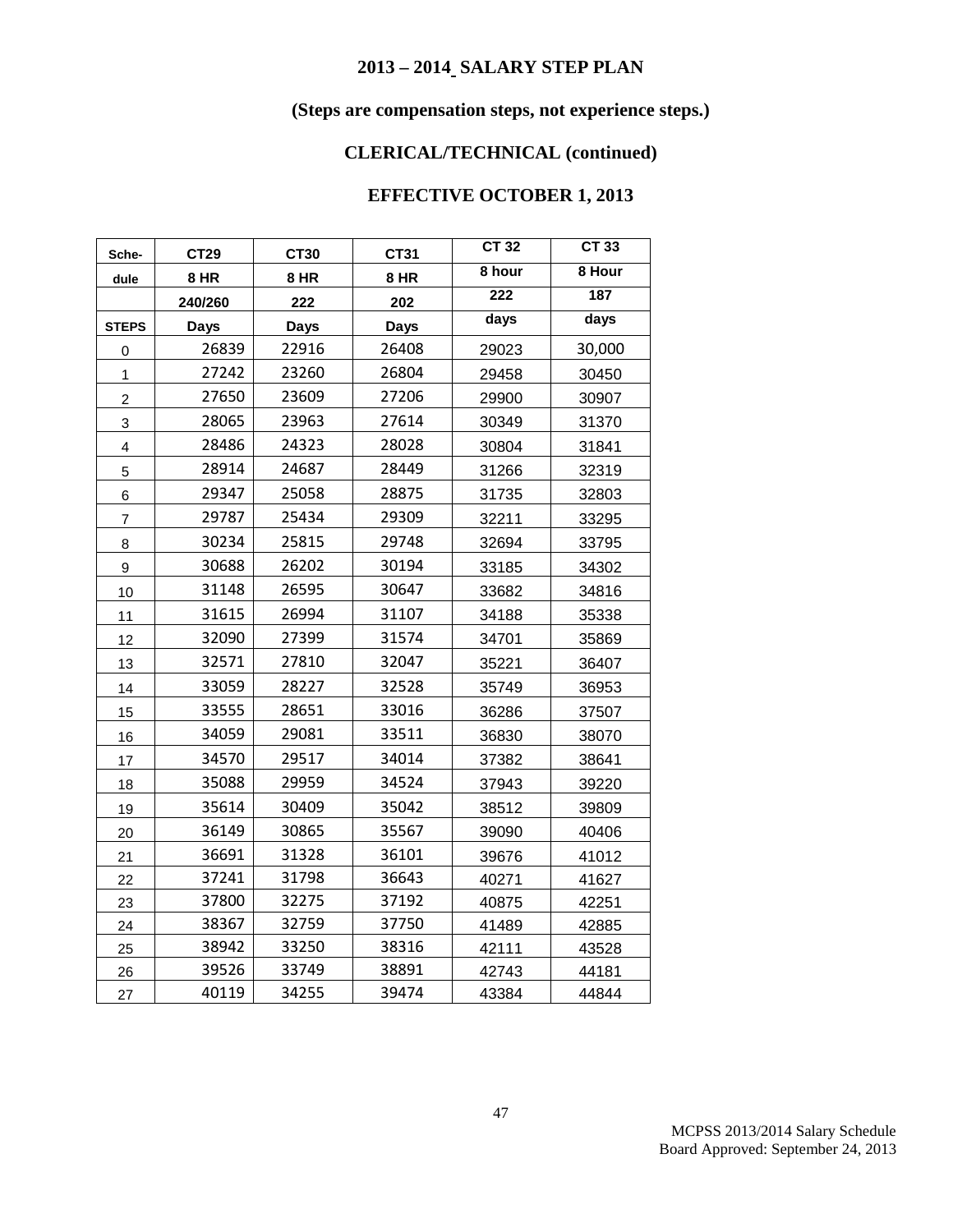## **(Steps are compensation steps, not experience steps.)**

## **MANUAL TRADES**

| Sche-                   | <b>MT03</b> | <b>MT03-A</b> | <b>MT04</b> | <b>MT05</b> | <b>MT06</b> |
|-------------------------|-------------|---------------|-------------|-------------|-------------|
| dule                    | 240/260     | 240/260       | 240/260     | 240/260     | 240/260     |
| <b>STEP</b>             | <b>Days</b> | <b>Days</b>   | <b>Days</b> | <b>Days</b> | <b>Days</b> |
|                         |             |               |             |             |             |
| 0                       | 26887       | 31987         | 36588       | 41595       | 56135       |
| $\mathbf{1}$            | 27291       | 32467         | 37137       | 42218       | 56977       |
| $\overline{2}$          | 27700       | 32954         | 37694       | 42852       | 57831       |
| 3                       | 28115       | 33448         | 38260       | 43495       | 58699       |
| $\overline{\mathbf{4}}$ | 28537       | 33950         | 38834       | 44147       | 59579       |
| 5                       | 28965       | 34459         | 39416       | 44809       | 60473       |
| 6                       | 29400       | 34976         | 40007       | 45481       | 61380       |
| $\overline{7}$          | 29841       | 35501         | 40607       | 46164       | 62301       |
| 8                       | 30288       | 36033         | 41217       | 46856       | 63235       |
| 9                       | 30743       | 36574         | 41835       | 47559       | 64184       |
| 10                      | 31204       | 37122         | 42462       | 48272       | 65147       |
| 11                      | 31672       | 37679         | 43099       | 48996       | 66124       |
| 12                      | 32147       | 38244         | 43746       | 49731       | 67116       |
| 13                      | 32629       | 38818         | 44402       | 50477       | 68122       |
| 14                      | 33118       | 39400         | 45068       | 51234       | 69144       |
| 15                      | 33615       | 39991         | 45744       | 52003       | 70181       |
| 16                      | 34119       | 40591         | 46430       | 52783       | 71234       |
| 17                      | 34631       | 41200         | 47127       | 53575       | 72303       |
| 18                      | 35151       | 41818         | 47834       | 54378       | 73387       |
| 19                      | 35678       | 42445         | 48551       | 55194       | 74488       |
| 20                      | 36213       | 43082         | 49279       | 56022       | 75605       |
| 21                      | 36756       | 43728         | 50018       | 56862       | 76739       |
| 22                      | 37308       | 44384         | 50769       | 57715       | 77890       |
| 23                      | 37867       | 45050         | 51530       | 58581       | 79059       |
| 24                      | 38435       | 45726         | 52303       | 59460       | 80245       |
| 25                      | 39012       | 46412         | 53088       | 60351       | 81448       |
| 26                      | 39597       | 47108         | 53884       | 61257       | 82670       |
| 27                      | 40191       | 47814         | 54692       | 62176       | 83910       |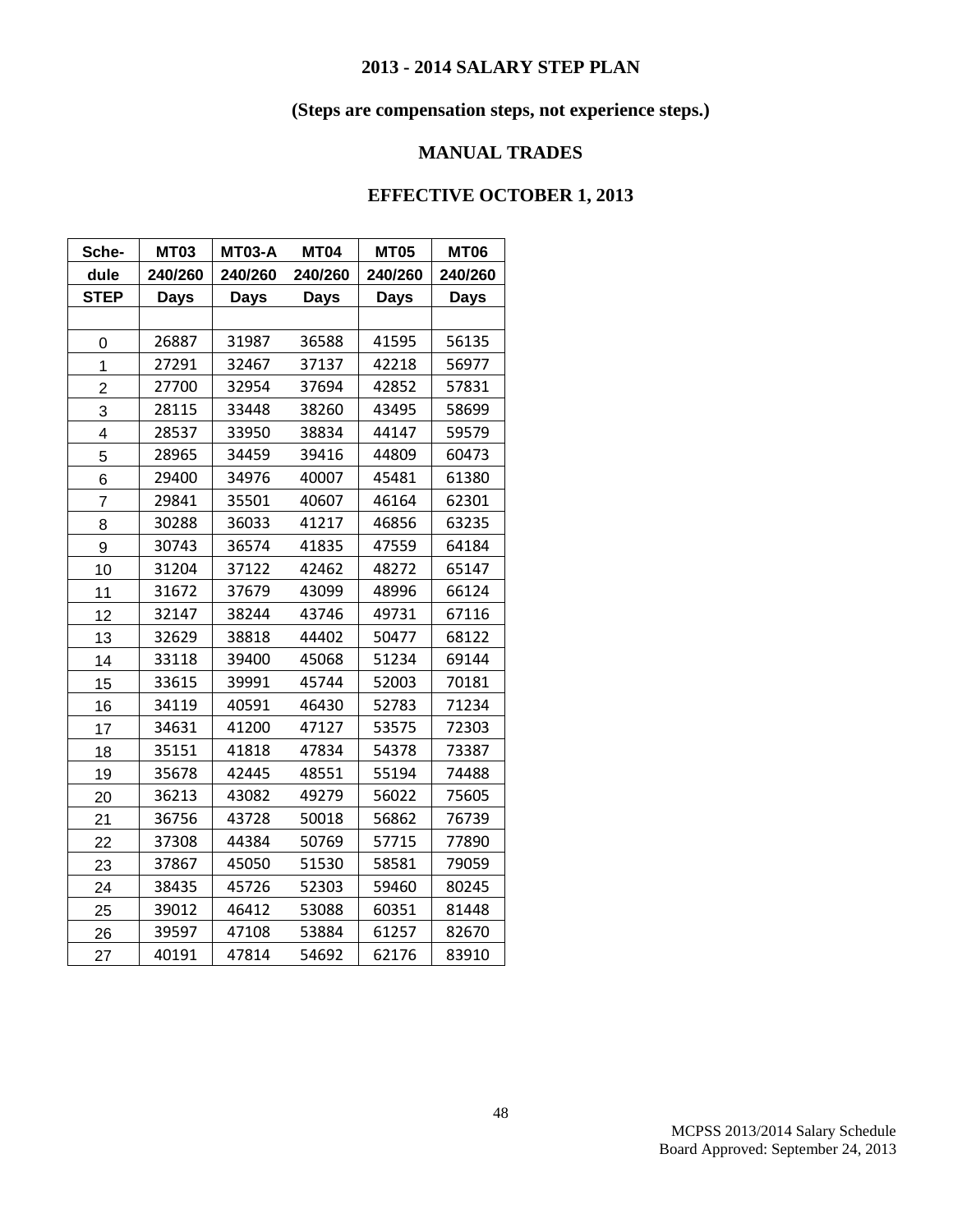## **(Steps are compensation steps, not experience steps.)**

## **MANUAL TRADES**

| Sche-                   | <b>MT07</b> | <b>MT08</b> | <b>MT20</b> | <b>MT21</b> | <b>MT22</b> | <b>MT23</b> |
|-------------------------|-------------|-------------|-------------|-------------|-------------|-------------|
| dule                    | 240/260     | 240/260     | 197         | 240/260     | 197         | 240/260     |
| <b>STEP</b>             | <b>Days</b> | <b>Days</b> | <b>Days</b> | <b>Days</b> | <b>Days</b> | <b>Days</b> |
|                         |             |             |             |             |             |             |
| 0                       | 64477       | 71633       | 15463       | 20047       | 19152       | 25028       |
| $\mathbf 1$             | 65444       | 72707       | 15695       | 20348       | 19439       | 25403       |
| $\overline{2}$          | 66426       | 73798       | 15931       | 20653       | 19730       | 25784       |
| 3                       | 67422       | 74905       | 16170       | 20963       | 20026       | 26171       |
| $\overline{\mathbf{4}}$ | 68434       | 76028       | 16412       | 21277       | 20327       | 26564       |
| 5                       | 69460       | 77169       | 16658       | 21596       | 20632       | 26962       |
| 6                       | 70502       | 78326       | 16908       | 21920       | 20941       | 27366       |
| 7                       | 71560       | 79501       | 17162       | 22249       | 21255       | 27777       |
| 8                       | 72633       | 80694       | 17419       | 22583       | 21574       | 28194       |
| 9                       | 73723       | 81904       | 17680       | 22922       | 21898       | 28616       |
| 10                      | 74828       | 83133       | 17946       | 23265       | 22226       | 29046       |
| 11                      | 75951       | 84379       | 18215       | 23614       | 22560       | 29481       |
| 12                      | 77090       | 85645       | 18488       | 23969       | 22898       | 29924       |
| 13                      | 78247       | 86930       | 18765       | 24328       | 23241       | 30372       |
| 14                      | 79420       | 88234       | 19047       | 24693       | 23590       | 30828       |
| 15                      | 80612       | 89557       | 19333       | 25064       | 23944       | 31290       |
| 16                      | 81821       | 90901       | 19623       | 25439       | 24303       | 31760       |
| 17                      | 83048       | 92264       | 19917       | 25821       | 24668       | 32236       |
| 18                      | 84294       | 93648       | 20216       | 26208       | 25038       | 32720       |
| 19                      | 85558       | 95053       | 20519       | 26601       | 25413       | 33211       |
| 20                      | 86842       | 96479       | 20827       | 27001       | 25794       | 33709       |
| 21                      | 88144       | 97926       | 21139       | 27406       | 26181       | 34214       |
| 22                      | 89466       | 99395       | 21456       | 27817       | 26574       | 34728       |
| 23                      | 90808       | 100886      | 21778       | 28234       | 26973       | 35248       |
| 24                      | 92170       | 102399      | 22105       | 28657       | 27377       | 35777       |
| 25                      | 93553       | 103935      | 22436       | 29087       | 27788       | 36314       |
| 26                      | 94956       | 105494      | 22773       | 29524       | 28205       | 36859       |
| 27                      | 96381       | 107076      | 23114       | 29966       | 28628       | 37411       |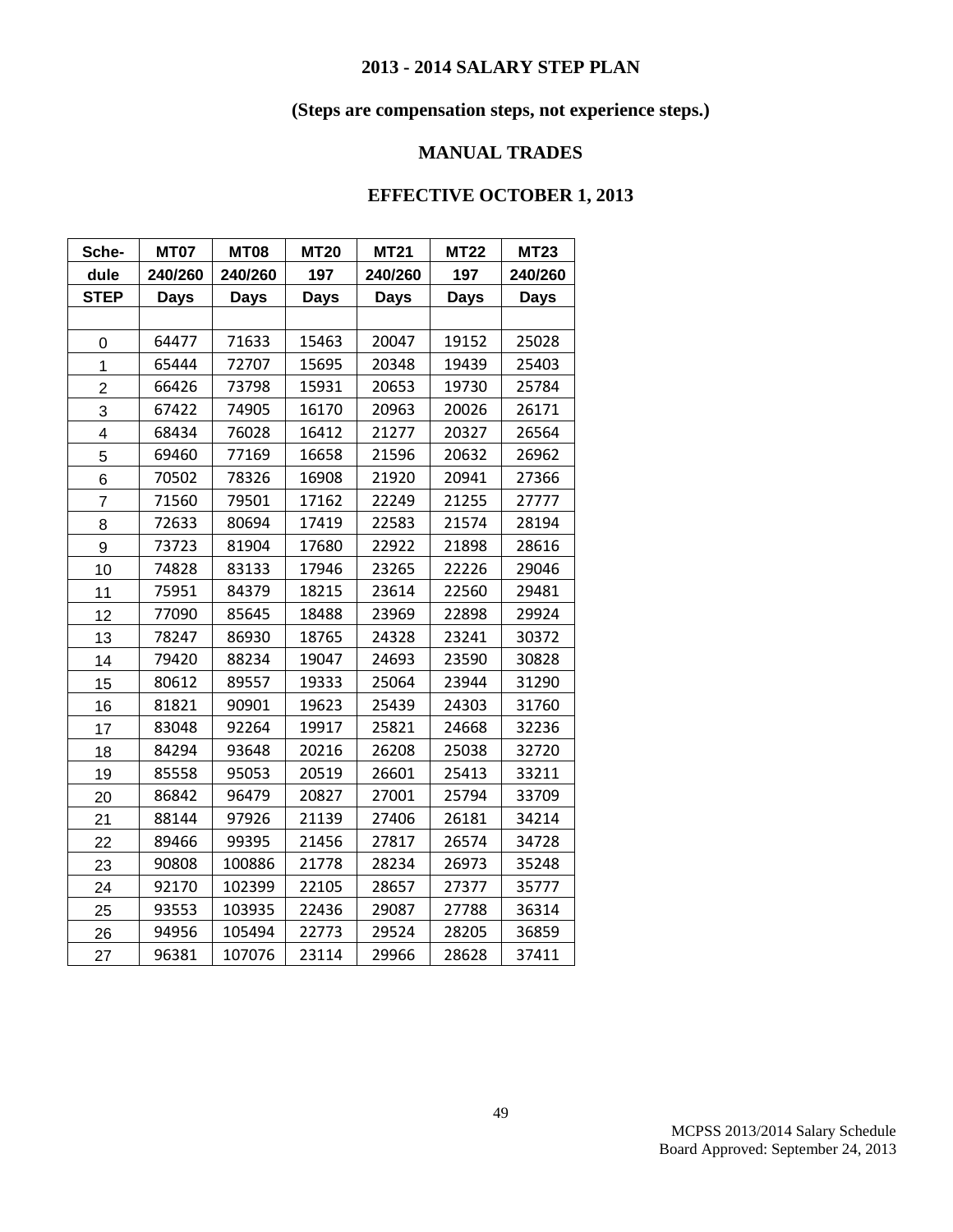## **– 2014 SALARY SCHEDULES FOR OCCUPATIONAL THERAPY/PHYSICAL THERAPY**

## **Steps are compensation steps, not experience steps**

| <b>Schedule</b> | <b>OTPT</b>     | OTP1            | OTP <sub>2</sub> | OTP3            |
|-----------------|-----------------|-----------------|------------------|-----------------|
|                 | <b>187 DAYS</b> | <b>187 DAYS</b> | <b>202 DAYS</b>  | <b>222 DAYS</b> |
| <b>STEP</b>     | <b>7 HOURS</b>  | <b>7 HOURS</b>  | <b>8 HOURS</b>   | <b>8 HOURS</b>  |
|                 |                 |                 |                  |                 |
| 0               | 28502           | 43502           | 53705            | 61057           |
| 1               | 28929           | 44155           | 54511            | 61973           |
| $\overline{2}$  | 29363           | 44817           | 55328            | 62903           |
| 3               | 29804           | 45489           | 56158            | 63846           |
| 4               | 30251           | 46171           | 57001            | 64804           |
| 5               | 30705           | 46864           | 57856            | 65776           |
| 6               | 31165           | 47567           | 58723            | 66763           |
| $\overline{7}$  | 31633           | 48280           | 59604            | 67764           |
| 8               | 32107           | 49005           | 60498            | 68780           |
| 9               | 32589           | 49740           | 61406            | 69812           |
| 10              | 33078           | 50486           | 62327            | 70859           |
| 11              | 33574           | 51243           | 63262            | 71922           |
| 12              | 34077           | 52012           | 64211            | 73001           |
| 13              | 34589           | 52792           | 65174            | 74096           |
| 14              | 35107           | 53584           | 66151            | 75208           |
| 15              | 35634           | 54388           | 67144            | 76336           |
| 16              | 36168           | 55203           | 68151            | 77481           |
| 17              | 36711           | 56031           | 69173            | 78643           |
| 18              | 37262           | 56872           | 70211            | 79823           |
| 19              | 37821           | 57725           | 71264            | 81020           |
| 20              | 38388           | 58591           | 72333            | 82235           |
| 21              | 38964           | 59470           | 73418            | 83469           |
| 22              | 39548           | 60362           | 74519            | 84721           |
| 23              | 40141           | 61267           | 75637            | 85992           |
| 24              | 40743           | 62186           | 76772            | 87281           |
| 25              | 41355           | 63119           | 77923            | 88591           |
| 26              | 41975           | 64066           | 79092            | 89920           |
| 27              | 42605           | 65027           | 80278            | 91268           |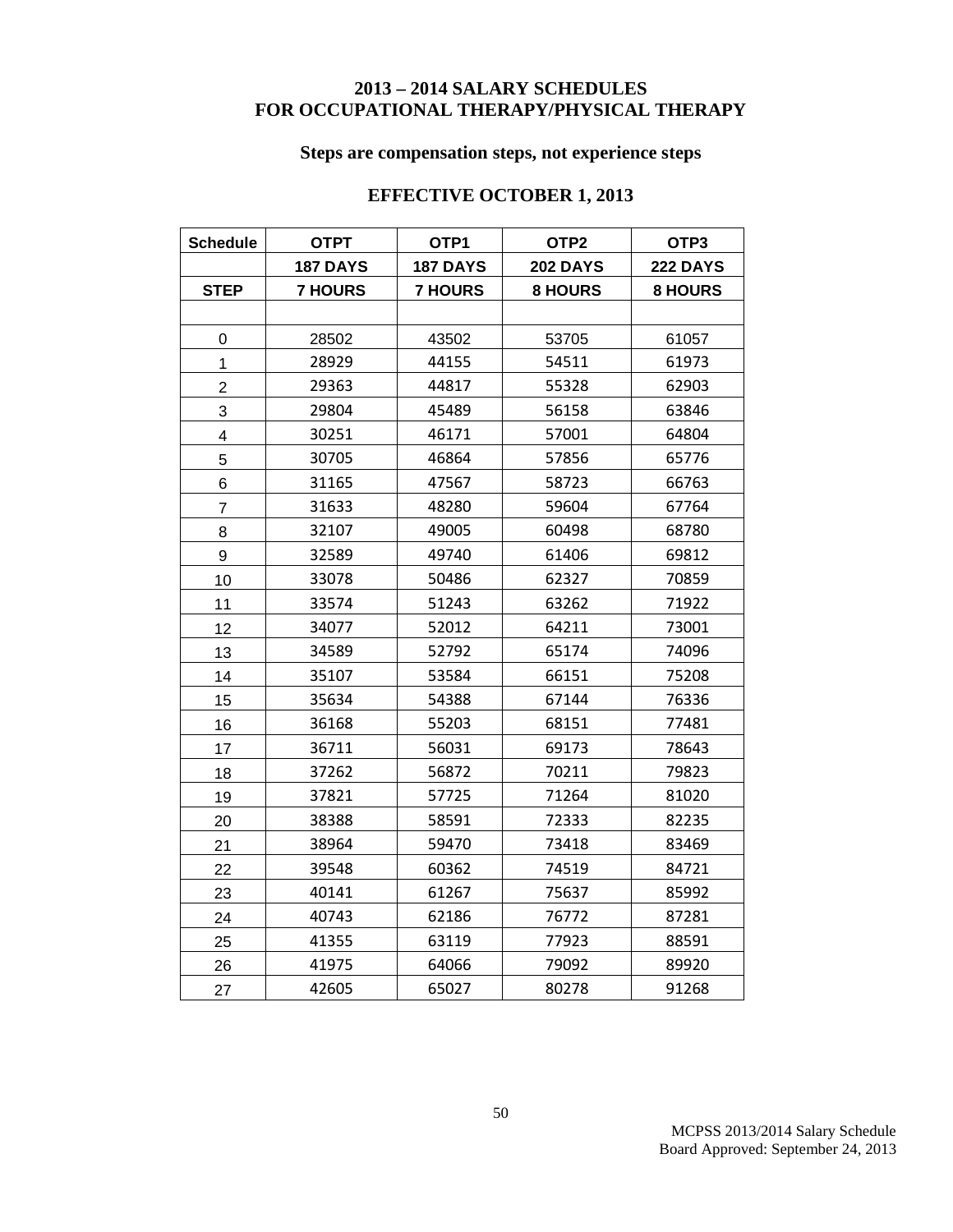## **2013-2014 SALARY SCHEDULES FOR SERVICE PERSONNEL – CHILD NUTRITION**

**Steps are compensation steps, not experience steps**

| <b>Schedule</b> | <b>CNP Assts</b> | <b>CNP Assts</b> | <b>CNP Assts</b> |  |
|-----------------|------------------|------------------|------------------|--|
|                 | <b>CN01</b>      | <b>CN02</b>      | <b>CN03</b>      |  |
|                 | 187 Days         | 187 Days         | 187 Days         |  |
| <b>STEP</b>     | <b>6 Hours</b>   | 6.5 Hours        | <b>7 Hours</b>   |  |
| 0               | 11,596           | 12,392           | 13,189           |  |
| 1               | 11770            | 12578            | 13386            |  |
| $\overline{2}$  | 11947            | 12767            | 13587            |  |
| 3               | 12126            | 12958            | 13791            |  |
| 4               | 12308            | 13152            | 13998            |  |
| 5               | 12493            | 13350            | 14208            |  |
| 6               | 12680            | 13550            | 14421            |  |
| 7               | 12870            | 13753            | 14637            |  |
| 8               | 13063            | 13959            | 14857            |  |
| 9               | 13259            | 14169            | 15080            |  |
| 10              | 13458            | 14381            | 15306            |  |
| 11              | 13660            | 14597            | 15535            |  |
| 12              | 13865            | 14816            | 15769            |  |
| 13              | 14073            | 15038            | 16037            |  |
| 14              | 14284            | 15264            | 16278            |  |
| 15              | 14498            | 15493            | 16522            |  |
| 16              | 14716            | 15725            | 16770            |  |
| 17              | 14936            | 15961            | 17021            |  |
| 18              | 15160            | 16201            | 17276            |  |
| 19              | 15388            | 16444            | 17536            |  |
| 20              | 15619            | 16690            | 17799            |  |
| 21              | 15853            | 16941            | 18066            |  |
| 22              | 16091            | 17195            | 18337            |  |
| 23              | 16332            | 17453            | 18612            |  |
| 24              | 16577            | 17714            | 18891            |  |
| 25              | 16826            | 17980            | 19174            |  |
| 26              | 17078            | 18250            | 19462            |  |
| 27              | 17334            | 18524            | 19754            |  |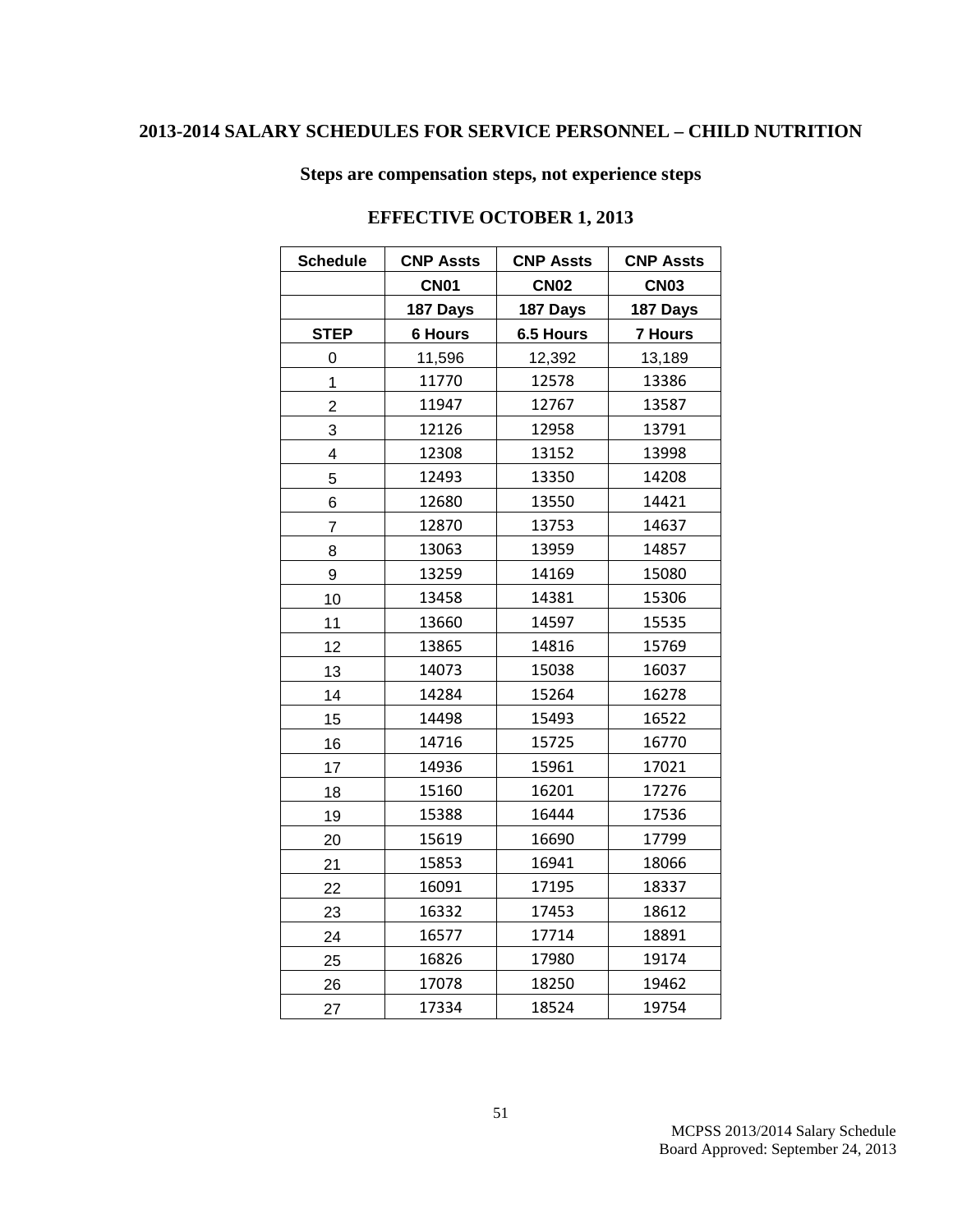## **Steps are compensation steps, not experience steps**

| <b>Schedule</b> | <b>CNP Mgrs</b> | <b>CNP Mgrs</b> | <b>CNP Mgrs</b> | <b>CNP Assts</b> |
|-----------------|-----------------|-----------------|-----------------|------------------|
|                 | <b>CN04</b>     | <b>CN05</b>     | <b>CN06</b>     | <b>CN07</b>      |
|                 | 191 Days        | 191 Days        | 191 Days        | 187 Days         |
| <b>STEP</b>     | 1000+           | 700-999         | $0 - 699$       | 3 Hours          |
| 0               | 24,722          | 21,662          | 18,602          | 6,818            |
| 1               | 25093           | 21987           | 18881           | 6920             |
| $\overline{2}$  | 25469           | 22316           | 19164           | 7024             |
| 3               | 25851           | 22651           | 19451           | 7129             |
| 4               | 26239           | 22991           | 19743           | 7236             |
| 5               | 26632           | 23336           | 20039           | 7345             |
| 6               | 27032           | 23686           | 20340           | 7455             |
| 7               | 27437           | 24041           | 20645           | 7567             |
| 8               | 27849           | 24402           | 20955           | 7680             |
| 9               | 28267           | 24768           | 21269           | 7795             |
| 10              | 28691           | 25139           | 21588           | 7912             |
| 11              | 29121           | 25516           | 21912           | 8031             |
| 12              | 29558           | 25899           | 22241           | 8151             |
| 13              | 30001           | 26288           | 22574           | 8274             |
| 14              | 30451           | 26682           | 22913           | 8398             |
| 15              | 30908           | 27082           | 23256           | 8524             |
| 16              | 31372           | 27488           | 23605           | 8652             |
| 17              | 31842           | 27901           | 23959           | 8781             |
| 18              | 32320           | 28319           | 24319           | 8913             |
| 19              | 32805           | 28744           | 24684           | 9047             |
| 20              | 33297           | 29175           | 25054           | 9182             |
| 21              | 33796           | 29613           | 25430           | 9320             |
| 22              | 34303           | 30057           | 25811           | 9460             |
| 23              | 34818           | 30508           | 26198           | 9602             |
| 24              | 35340           | 30966           | 26591           | 9746             |
| 25              | 35870           | 31430           | 26990           | 9892             |
| 26              | 36408           | 31901           | 27395           | 10040            |
| 27              | 36954           | 32380           | 27806           | 10191            |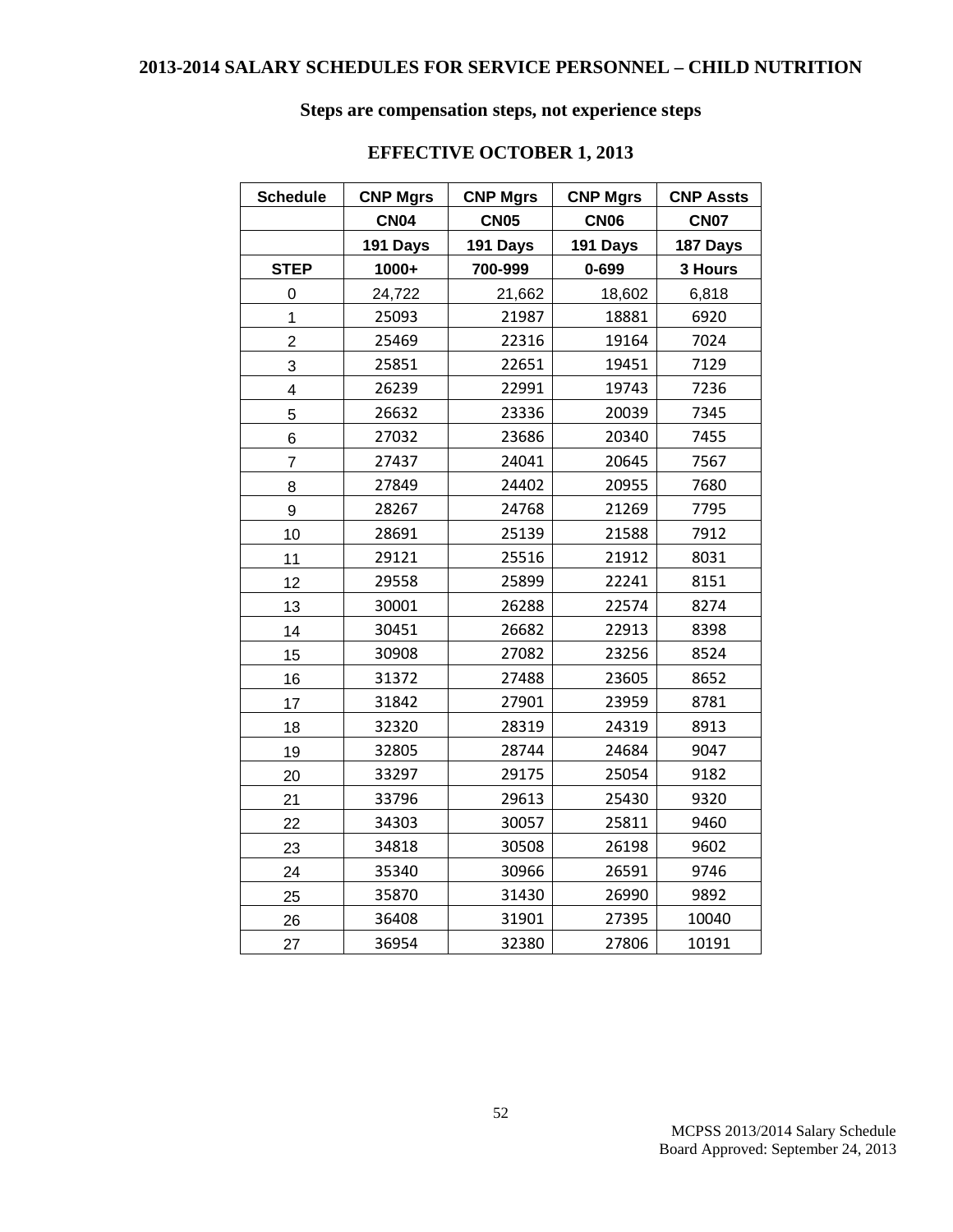## **– 2014SALARY SCHEDULES FOR SERVICE PERSONNEL BUS DRIVERS/BUS AIDES Steps are compensation steps, not experience steps EFFECTIVE OCTOBER 1, 2013**

|                 | <b>Bus Driver</b> | <b>Bus Driver</b> | <b>Bus Driver</b> | <b>BUS</b><br><b>Aides</b> |
|-----------------|-------------------|-------------------|-------------------|----------------------------|
| <b>Schedule</b> | <b>BD01</b>       | <b>BD02</b>       | <b>BD03</b>       | <b>BA03</b>                |
|                 |                   |                   |                   | 182                        |
|                 | 186 Days          | 186 Days          | 186 Days          | <b>Days</b>                |
| <b>STEP</b>     |                   |                   |                   | <b>6 Hours</b>             |
| 0               | 11,752            | 14,729            | 18,571            | 11,575                     |
| $\overline{1}$  | 11929             | 14950             | 18850             | 11749                      |
| $\overline{c}$  | 12108             | 15174             | 19132             | 11925                      |
| 3               | 12289             | 15402             | 19419             | 12104                      |
| 4               | 12474             | 15633             | 19711             | 12285                      |
| 5               | 12661             | 16036             | 20006             | 12470                      |
| 6               | 12851             | 16277             | 20306             | 12657                      |
| $\overline{7}$  | 13043             | 16521             | 20611             | 12846                      |
| 8               | 13239             | 16768             | 20920             | 13039                      |
| 9               | 13438             | 17020             | 21234             | 13235                      |
| 10              | 13639             | 17275             | 21553             | 13433                      |
| 11              | 13844             | 17534             | 21876             | 13635                      |
| 12              | 14051             | 17797             | 22204             | 13839                      |
| 13              | 14262             | 18064             | 22537             | 14047                      |
| 14              | 14476             | 18335             | 22875             | 14258                      |
| 15              | 14693             | 18610             | 23218             | 14471                      |
| 16              | 14914             | 18890             | 23567             | 14688                      |
| 17              | 15137             | 19173             | 23920             | 14909                      |
| 18              | 15364             | 19461             | 24279             | 15132                      |
| 19              | 15595             | 19752             | 24643             | 15359                      |
| 20              | 15829             | 20049             | 25013             | 15590                      |
| 21              | 16066             | 20349             | 25388             | 15824                      |
| 22              | 16307             | 20655             | 25769             | 16061                      |
| 23              | 16552             | 20965             | 26155             | 16302                      |
| 24              | 16800             | 21279             | 26547             | 16546                      |
| 25              | 17052             | 21598             | 26946             | 16795                      |
| 26              | 17308             | 21922             | 27350             | 17047                      |
| 27              | 17568             | 22251             | 27760             | 17302                      |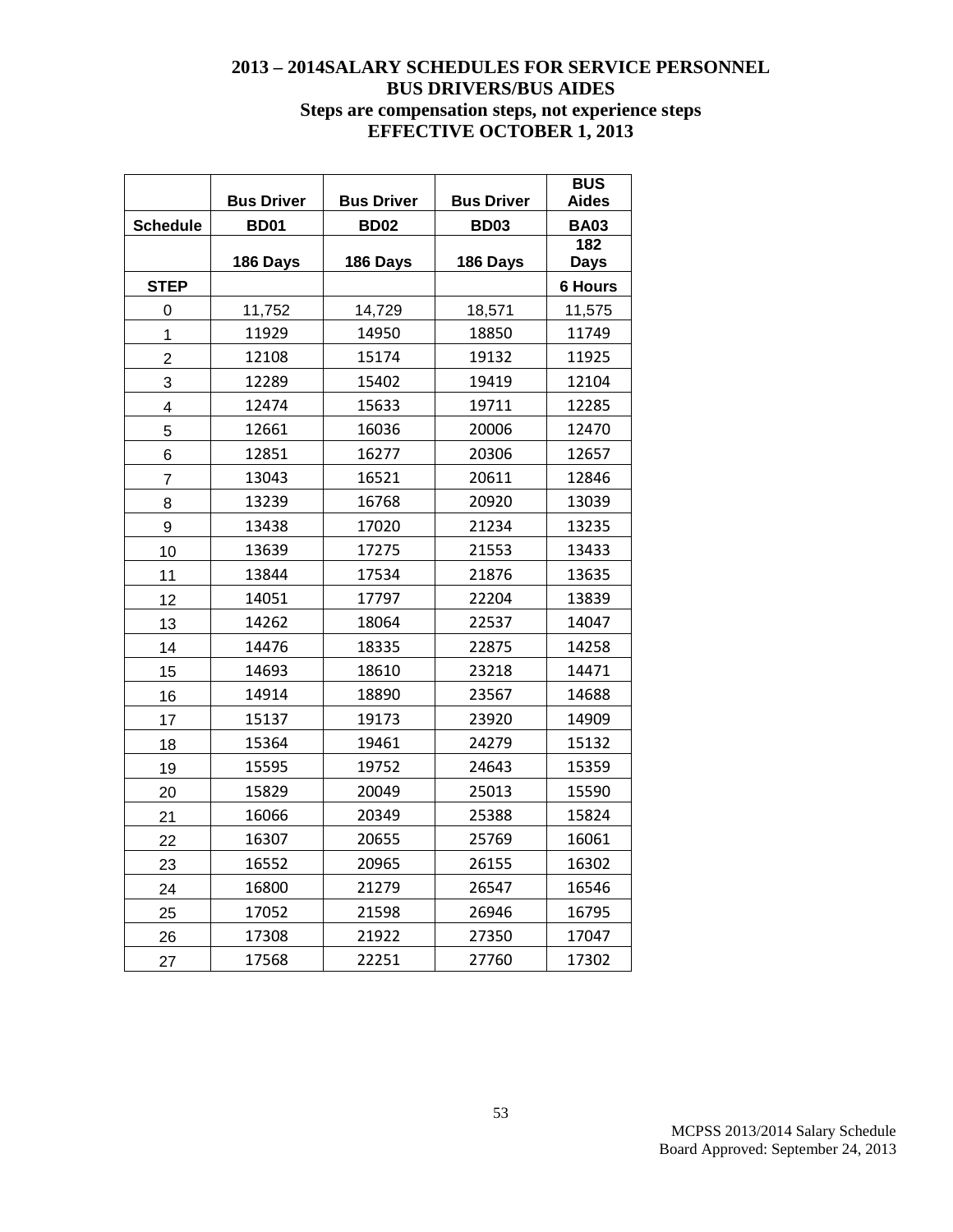## **2013 – 2014 SALARY SCHEDULES FOR NURSES**

## **State Minimum Salary Schedules**

| <b>STEP</b>    | EXP            | SCH 54/55        | SCH 56/57        | <b>SCH 58/59</b> | SCH 60/61        | SCH 62/63        |
|----------------|----------------|------------------|------------------|------------------|------------------|------------------|
|                |                | <b>RN BS 187</b> | <b>RN MS 187</b> | <b>RN BS 192</b> | <b>RN MS 192</b> | <b>RN BS 202</b> |
|                |                | <b>DAYS</b>      | <b>DAYS</b>      | <b>DAYS</b>      | <b>DAYS</b>      | <b>DAYS</b>      |
|                |                |                  |                  |                  |                  |                  |
| 1              | $\theta$       | 39,325           | 45,222           | 40,376           | 46,430           | 42,479           |
| $\mathfrak{2}$ | 1              | 39,325           | 45,222           | 40,376           | 46,430           | 42,479           |
| $\overline{3}$ | $\overline{2}$ | 39,325           | 45,222           | 40,376           | 46,430           | 42,479           |
| $\overline{4}$ | 3              | 43,254           | 49,743           | 44,411           | 51,073           | 46,724           |
| 5              | $\overline{4}$ | 43,254           | 49,743           | 44,411           | 51,073           | 46,724           |
| 6              | 5              | 43,254           | 49,743           | 44,411           | 51,073           | 46,724           |
| 7              | 6              | 45,148           | 41,720           | 46,356           | 53,308           | 48,770           |
| 8              | $\tau$         | 45,148           | 41,720           | 46,356           | 53,308           | 48,770           |
| 9              | 8              | 45,148           | 41,720           | 46,356           | 53,308           | 48,770           |
| 10             | 9              | 45,753           | 52,618           | 46,977           | 54,024           | 49,424           |
| 11             | 10             | 45,753           | 52,618           | 46,977           | 54,024           | 49,424           |
| 12             | 11             | 45,753           | 52,618           | 46,977           | 54,024           | 49,424           |
| 13             | 12             | 46,585           | 53,570           | 47,832           | 55,004           | 50,353           |
| 14             | 13             | 46,585           | 53,570           | 47,832           | 55,004           | 50,353           |
| 15             | 14             | 46,585           | 53,570           | 47,832           | 55,004           | 50,353           |
| 16             | 15             | 47,648           | 54,796           | 48,922           | 56,261           | 51,470           |
| 17             | 16             | 47,648           | 54,796           | 48,922           | 56,261           | 51,470           |
| 18             | 17             | 47,648           | 54,796           | 48,922           | 56,261           | 51,470           |
| 19             | 18             | 48,263           | 55,501           | 49,554           | 56,985           | 52,135           |
| 20             | 19             | 48,263           | 55,501           | 49,554           | 56,985           | 52,135           |
| 21             | 20             | 48,263           | 55,501           | 49,554           | 56,985           | 52,135           |
| 22             | 21             | 48,879           | 56,212           | 50,186           | 57,716           | 52,800           |
| 23             | 22             | 48,879           | 56,212           | 50,186           | 57,716           | 52,800           |
| 24             | 23             | 48,879           | 56,212           | 50,186           | 57,716           | 52,800           |
| 25             | 24             | 49,462           | 56,795           | 50,784           | 58,313           | 53,429           |
| 26             | 25             | 49,462           | 56,795           | 50,784           | 58,313           | 53,429           |
| 27             | 26             | 49,462           | 56,795           | 50,784           | 58,313           | 53,429           |
| $27 +$         |                | 50,044           | 57,378           | 51,383           | 58,912           | 54,059           |